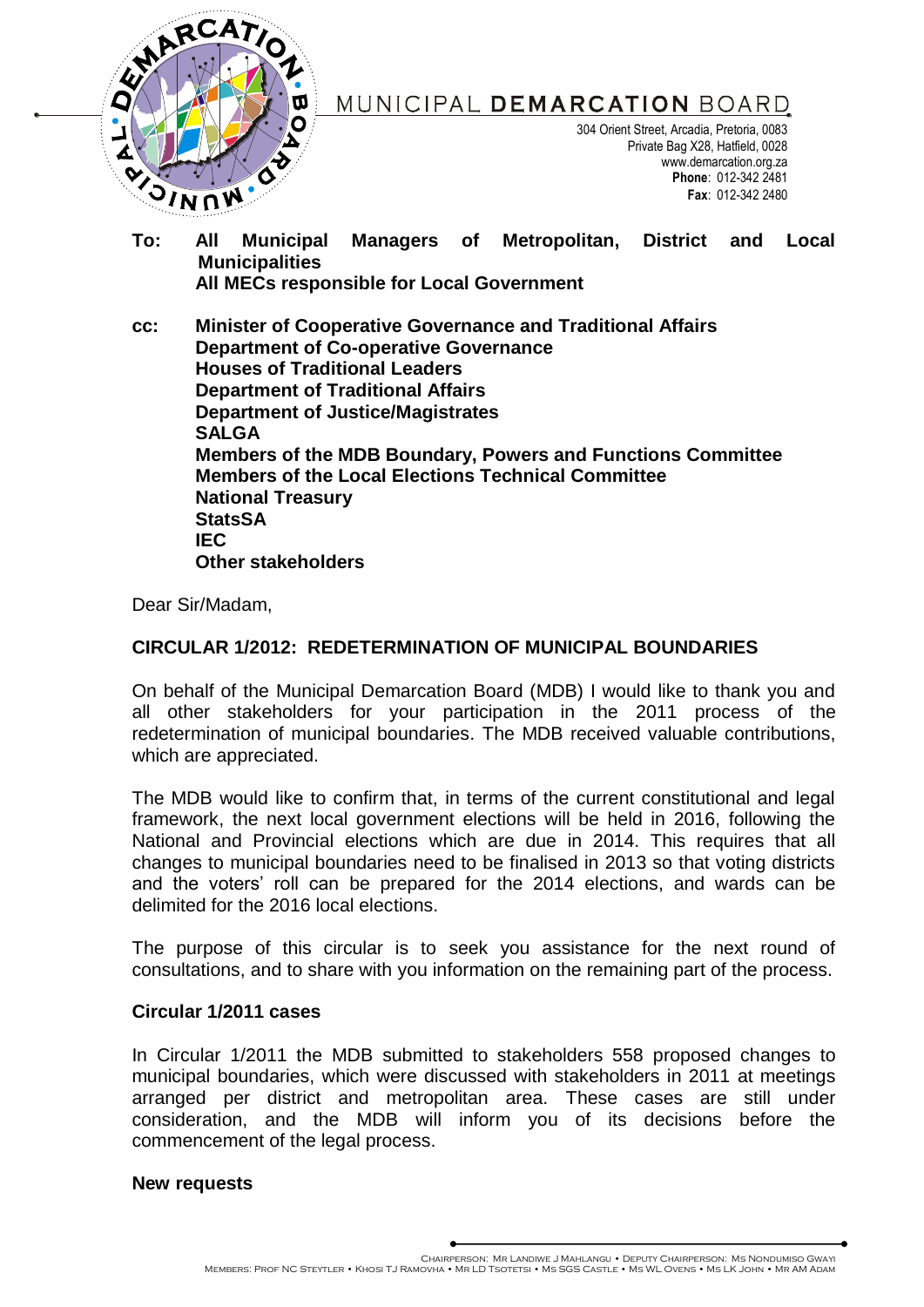In response to the Circular 1/2011 invitation, some 453 requests have been received for the review of municipal boundaries.

Persons and institutions that have not as yet submitted motivation for their proposals are requested to provide the data and information as per Annexure D to Circular 2/2011 as a matter of urgency, and **not later than 30 April 2012.**

Details of the proposed boundary changes appear in **Annexure A**. Most cases are new, while others require the reopening of cases already finalised by the MDB. Some of the latter submissions, especially those requesting the reversal of previous decisions, may be rejected by the MDB, while others may be reconsidered.

Stakeholders are requested to consider the proposals listed in Annexure A very carefully, and to try to reach consensus on them before the legal process commences. Consensus proposals or comments will enhance finalisation of the cases listed in Annexure A.

Maps will be posted on the MDB website [www.demarcation.org.za](http://www.demarcation.org.za/) before representatives of the MDB visit municipalities in May/June 2012.

# **Meetings per metro/district area**

Before the MDB considers the proposed re-determinations as per **Annexure A**, it would like to afford stakeholders an opportunity to comment on them. In this regard representatives of the MDB will again attend one meeting per district area, and one meeting per metro area during **May and June 2012.** A draft programme for visits to district and metro areas is attached as **Annexure B.**

You will note that no venues have been included in the programme as yet, as the MDB would like to leave it to municipalities to determine venues convenient to them. It would be appreciated if each metropolitan municipality could determine a suitable venue, and municipalities in each district area could agree on a suitable venue for the planned meetings, and inform the MDB accordingly. It is suggested that district municipalities play a coordinating role to ensure that the venue is convenient to all municipalities in their district areas. For this purpose **Annexure C** should please be completed and submitted to the MDB by fax (012-3422480) or by email [\(robert@demarcation.org.za\)](mailto:robert@demarcation.org.za) **by not later than 20 April 2012**.

Municipalities are welcome to invite other stakeholders in their municipal areas to attend these meetings.

A standard agenda comprising of the following items will be used for all meetings:

- Welcome
- Attendance
- Presentation by MDB representative on proposals received as per **Annexure A.**
- Discussion
- Closure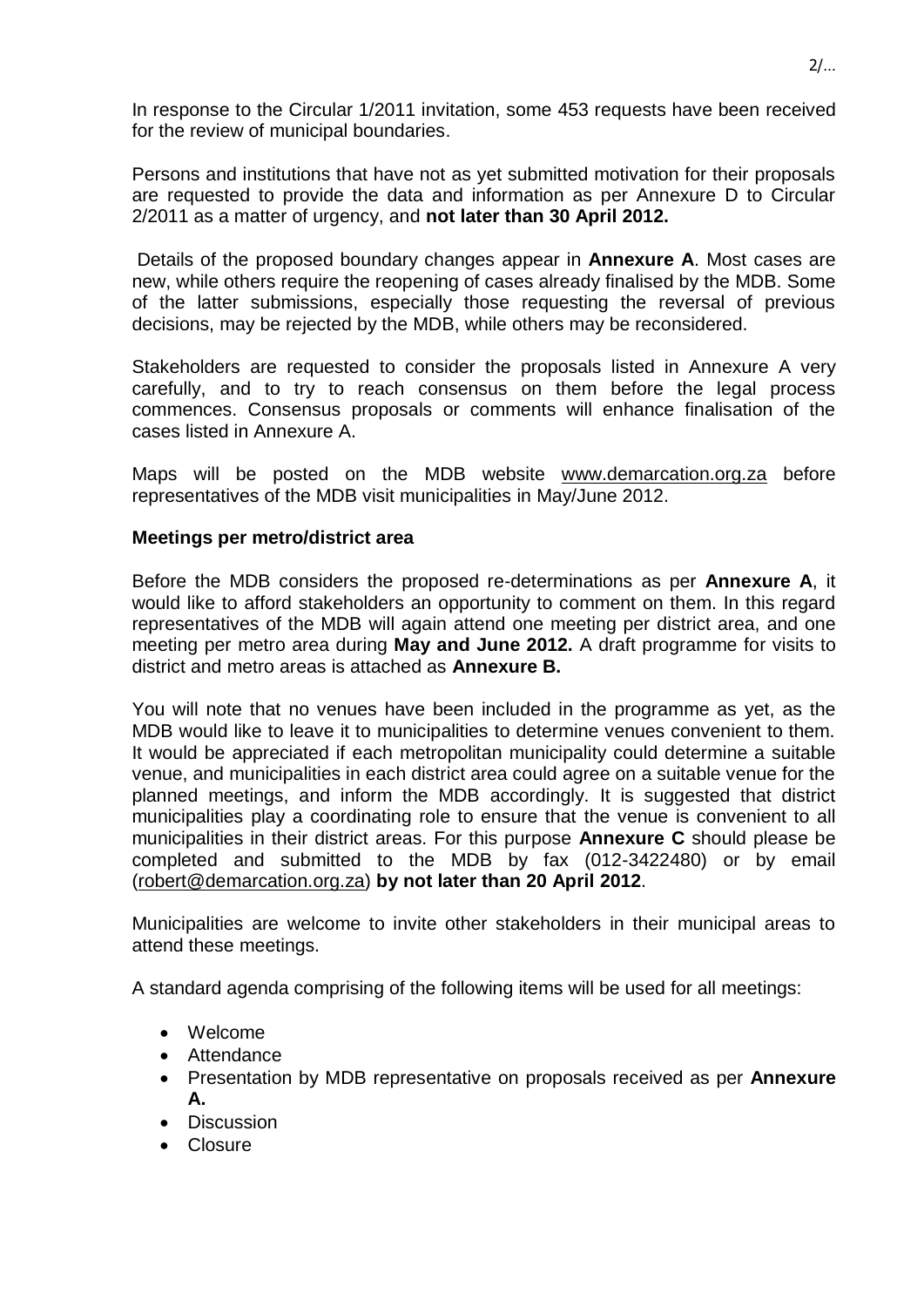Though the legal process will allow time for the submission of written views, representations, and objections, stakeholders are invited to submit written comments to the MDB during, or immediately after, the visits to municipalities. Please mention the relevant reference number (**DEM number**) when communicating with the MDB, or its staff. Based on inputs and motivation received during, and immediately after the visits, the MDB may decide not to proceed with some of the cases listed in **Annexure A.**

### **MDB representatives**

The above-mentioned meetings will as far as possible be chaired by a member of the MDB. The following board members and staff have provisionally been identified to represent the MDB at these meetings:

|                     | <b>Board members</b>                    |
|---------------------|-----------------------------------------|
| <b>Province</b>     |                                         |
| Eastern Cape        | Mr. Ashraf Adam                         |
| <b>Free State</b>   | Mr. LD Tsotetsi                         |
| Gauteng             | Ms. Lynelle John.                       |
| KwaZulu-Natal       | Ms. Ndumi Gwayi                         |
| Limpopo             | Khosi Ramovha, Ms Grace Castle and Ms   |
|                     | Lynelle John                            |
| Mpumalanga          | Ms. Grace Castle                        |
| Northern Cape       | Khosi Ramovha, Prof. Nico Steytler, and |
|                     | Mr. LD Tsotetsi                         |
| North West          | Ms. Wendy Ovens                         |
| <b>Western Cape</b> | Prof. Nico Steytler                     |

| Province          | <b>Staff</b>          | Email address               |
|-------------------|-----------------------|-----------------------------|
| Eastern Cape      | Ayanda Monkhe         | ayanda@demarcation.org.za   |
|                   | Kamal Khadua          | kamal@demarcation.org.za    |
|                   | <b>Hester Marais</b>  | hester@demarcation.org.za   |
| <b>Free State</b> | <b>Fazel Hoosen</b>   | fazel@demarcation.org.za    |
|                   | <b>Thabiso Plank</b>  | thabiso@demarcation.org.za  |
| Gauteng           | Kamal Khadua          | kamal@demarcation.org.za    |
|                   | Ayanda Monkhe         | ayanda@demarcation.org.za   |
| KwaZulu-Natal     | Liz Mazibuko          | liz@demarcation.org.za      |
|                   | <b>Thabiso Plank</b>  | thabiso@demarcation.org.za  |
|                   | Kamal Khadua,         | kamal@demarcation.org.za    |
|                   | Hester Marais,        | hester@demarcation.org.za   |
|                   | Mthobisi Manzini      | mthobisi@demarcation.org.za |
| Limpopo           | Ayanda Monkhe         | ayanda@demarcation.org.za   |
|                   | <b>Thabiso Plank</b>  | thabiso@demarcation.org.za  |
|                   | <b>Hester Marais</b>  | hester@demarcation.org.za   |
| Mpumalanga        | Robert Willemse,      | robert@demarcation.org.za   |
|                   | Shane Athmaram        | shane@demarcation.org.za    |
| Northern Cape     | Robert Willemse,      | robert@demarcation.org.za   |
|                   | <b>Shane Athmaram</b> | shane@demarcation.org.za    |
|                   | Hester Marais,        | hester@demarcation.org.za   |
|                   | Mthobisi Manzini      | mthobisi@demarcation.org.za |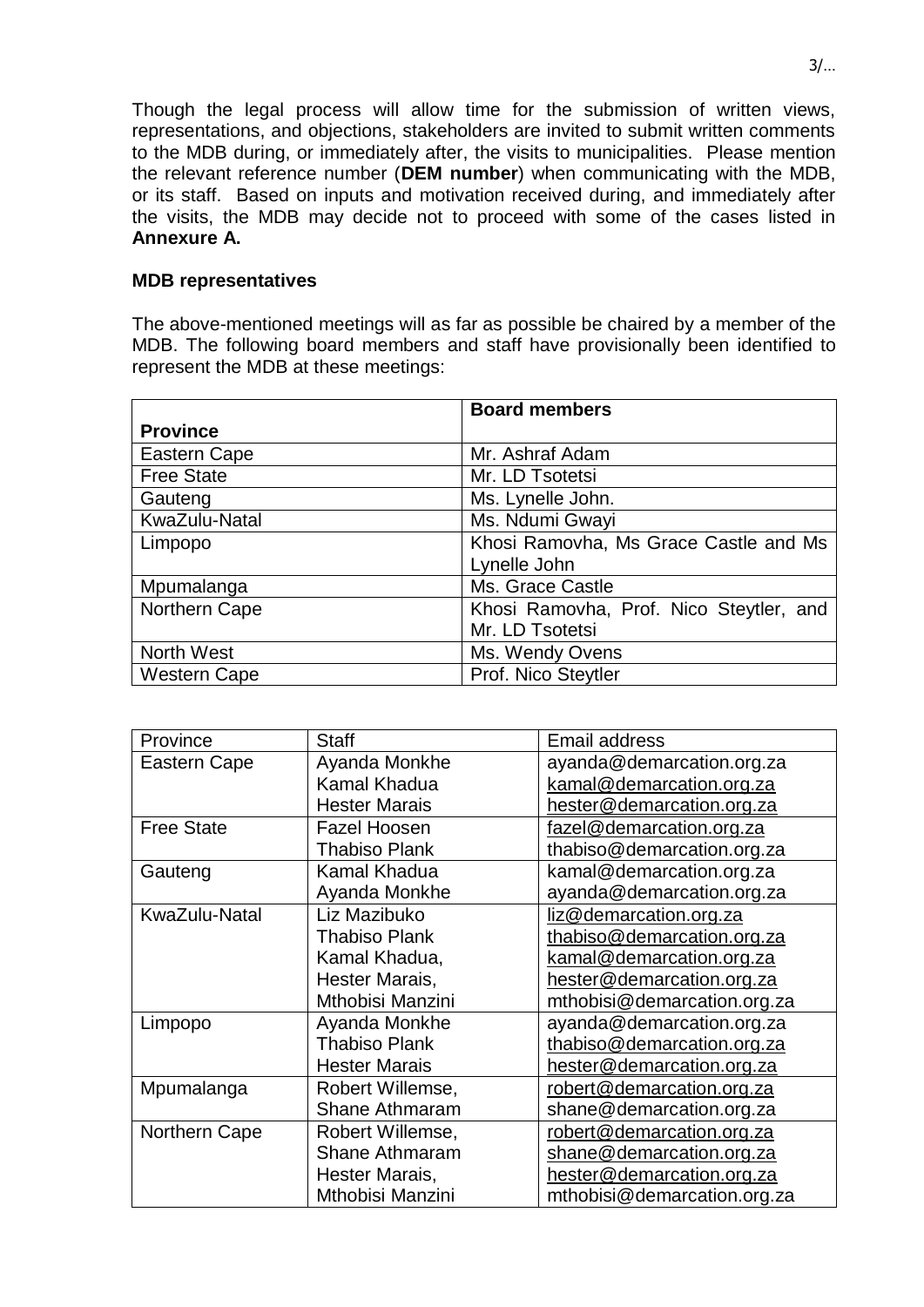| North West   | Liz Mazibuko          | liz@demarcation.org.za      |
|--------------|-----------------------|-----------------------------|
|              | Mthobisi Manzini      | mthobisi@demarcation.org.za |
| Western Cape | Robert Willemse,      | robert@demarcation.org.za   |
|              | <b>Shane Athmaram</b> | shane@demarcation.org.za    |

Any enquiries around this circular can be addressed to any of these staff members.

# **The legal process**

The legal process for some or all the cases presented in Circular 1/2011, and for some or all of the proposed changes listed in **Annexure A** will commence around **July/August 2012.**

# **Section 26 notices**

Section 26 of the Local Government: Municipal Demarcation Act, 1998, requires that the MDB publishes a notice in the media, and that certain functionaries be informed of the contents of the notice. It is important to note that no decision on the redetermination of boundaries have as yet been taken when the section 26 notices are published. Section 26 notices merely reflect the MDB's intention to consider the proposed boundary changes. To comply with section 26 a circular on the contents of the notice(s) will be issued, and it will be sent out by courier, or by registered post, or by email. To ensure that the section 26 notices are published in newspapers circulating in the affected areas, municipalities are requested to indicate in **Annexure C** the name, email address, fax number, and telephone number of the newspapers circulating in their areas. Other means of communication may also be used.

Views and representations submitted in terms of section 26, should please relate to section 24 and 25 of the Demarcation Act, 1998, and in the case of metropolitan areas, also to Section 2 of the Structures Act, 1998.

# **Possible investigations and public meetings**

After the closing date for section 26 submissions the MDB will consider all submissions, and in terms of section 27, *may* take a decision to re-determine the municipal boundaries, or before it takes such a decision, it *may* hold a public meeting, conduct a formal investigation, or do both. It is trusted that stakeholders will be able to come to an agreement on the proposed changes before the section 26 closing date so as to limit these costly formal meetings and investigations.

# **Section 21 notices**

The MDB's formal determination or re-determination of municipal boundaries, and the publication of section 21 notices in Provincial Gazettes to invite objections, will be published around December 2012/January 2013.

Your attention is drawn to section 21(4) of the Demarcation Act, 1998, which places the onus on any aggrieved person to submit written objections to the MDB within a period of 30 days. No extension of this period is legally possible, and any objection received after the closing date will be rejected.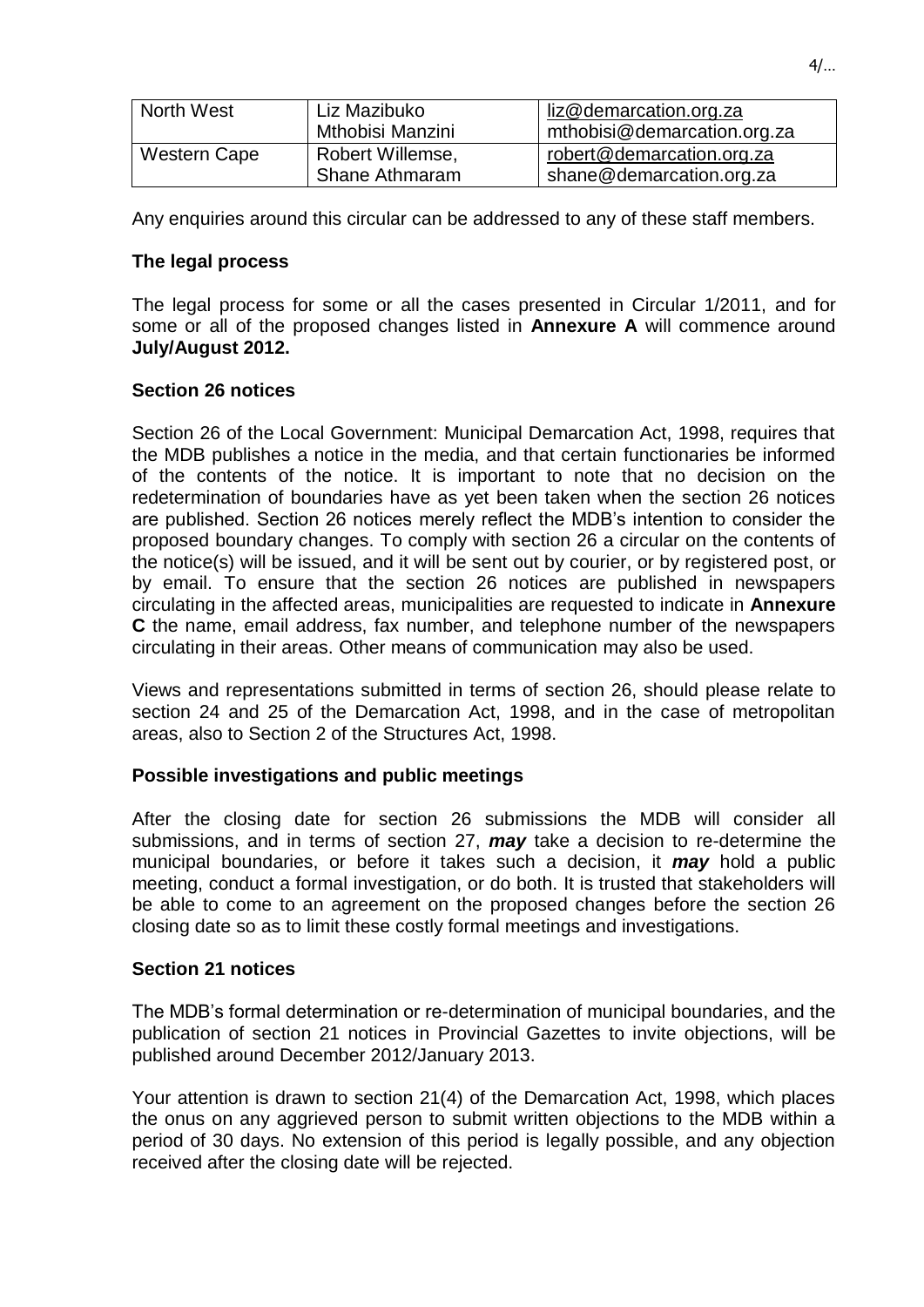All objections should be based on section 24 and 25 of the Demarcation Act, 1998, and in the case of metropolitan areas, also Section 2 of the Structures Act, 1998.

The MDB will consider all objections received during the objections period, and will then either confirm, vary or withdraw its determination. The MDB's final decisions in this regard will be gazetted by **April/May 2013.**

## **Provisional programme**

The above-mentioned matters are summarised in the following provisional programme, and stakeholders are advised to visit the MDB's website [\(www.demarcation.org.za\)](http://www.demarcation.org.za/) regularly for updated information:

| Provisional programme for the redetermination of municipal boundaries |                                                                                  |  |
|-----------------------------------------------------------------------|----------------------------------------------------------------------------------|--|
| 20 April 2012                                                         | Municipalities confirm venues for the dates as per the visits<br>$\bullet$       |  |
|                                                                       | programme.                                                                       |  |
| 26 April 2012                                                         | Logistics in place for MDB teams to visit municipalities as per the<br>$\bullet$ |  |
|                                                                       | visits programme.                                                                |  |
| May - June 2012                                                       | Visits to municipalities.<br>$\bullet$                                           |  |
| July - Aug 2012                                                       | Prepare for the legal process.<br>$\bullet$                                      |  |
|                                                                       | Publish all section 26 notices to invite views and representation<br>$\bullet$   |  |
|                                                                       | on cases that will be taken forward.                                             |  |
| Aug/Sept 2012                                                         | Closing date for the submission of written views and<br>$\bullet$                |  |
|                                                                       | representations in terms of Section 26.                                          |  |
| Sept 2012                                                             | Analyses of section 26 inputs, and review of maps.<br>$\bullet$                  |  |
| Sept - Oct 2012                                                       | Determine the need for formal public hearings, and further<br>$\bullet$          |  |
|                                                                       | investigations, and public notices in this regard.                               |  |
| Nov $-$ Dec 2012                                                      | Formal section 28 public hearings, where necessary.<br>$\bullet$                 |  |
|                                                                       | Prepare section 21 notices for objections.<br>$\bullet$                          |  |
| Dec 2012 - Jan 2013                                                   | Publish section 21 notices for objections.<br>$\bullet$                          |  |
| Jan - Feb 2013                                                        | Closing date for section 21 objections.<br>$\bullet$                             |  |
| Feb - March 2013                                                      | Consider objections and decide which boundary changes should<br>$\bullet$        |  |
|                                                                       | be confirmed, varied or withdrawn.                                               |  |
| April - May 2013                                                      | Publish Board decisions in terms of Section 21(5).<br>$\bullet$                  |  |
| June - Oct 2013                                                       | IEC and MECs gazette Section 23 notices.<br>$\bullet$                            |  |
| Nov/Dec 2013                                                          | Strategic planning and strategic guidance from Board on the ward                 |  |
|                                                                       | delimitation process.                                                            |  |
| Feb/March 2014                                                        | Formula and number of councillors gazetted.                                      |  |
| Feb 2014                                                              | New Board appointed.                                                             |  |
| March 2014                                                            | MDB commence with ward delimitation. New Board to decide on the                  |  |
|                                                                       | process.                                                                         |  |
| June 2015                                                             | Handover of final ward boundaries to the IEC.                                    |  |
| July - April 2015                                                     | IEC prepares for the 2016 local elections.                                       |  |
| May 2016                                                              | Local elections.                                                                 |  |

The programme is very tight, and it is essential that all stakeholders make a contribution to ensure that the MDB process is finalised by **April 2013**. Unfortunately the timeframes do not allow for the submission and consideration of new requests other than those listed in Circular 1/2011 and in Circular 1/2012, and any additional requests will only be considered **after the 2016 local elections**.

## **Provincial boundaries**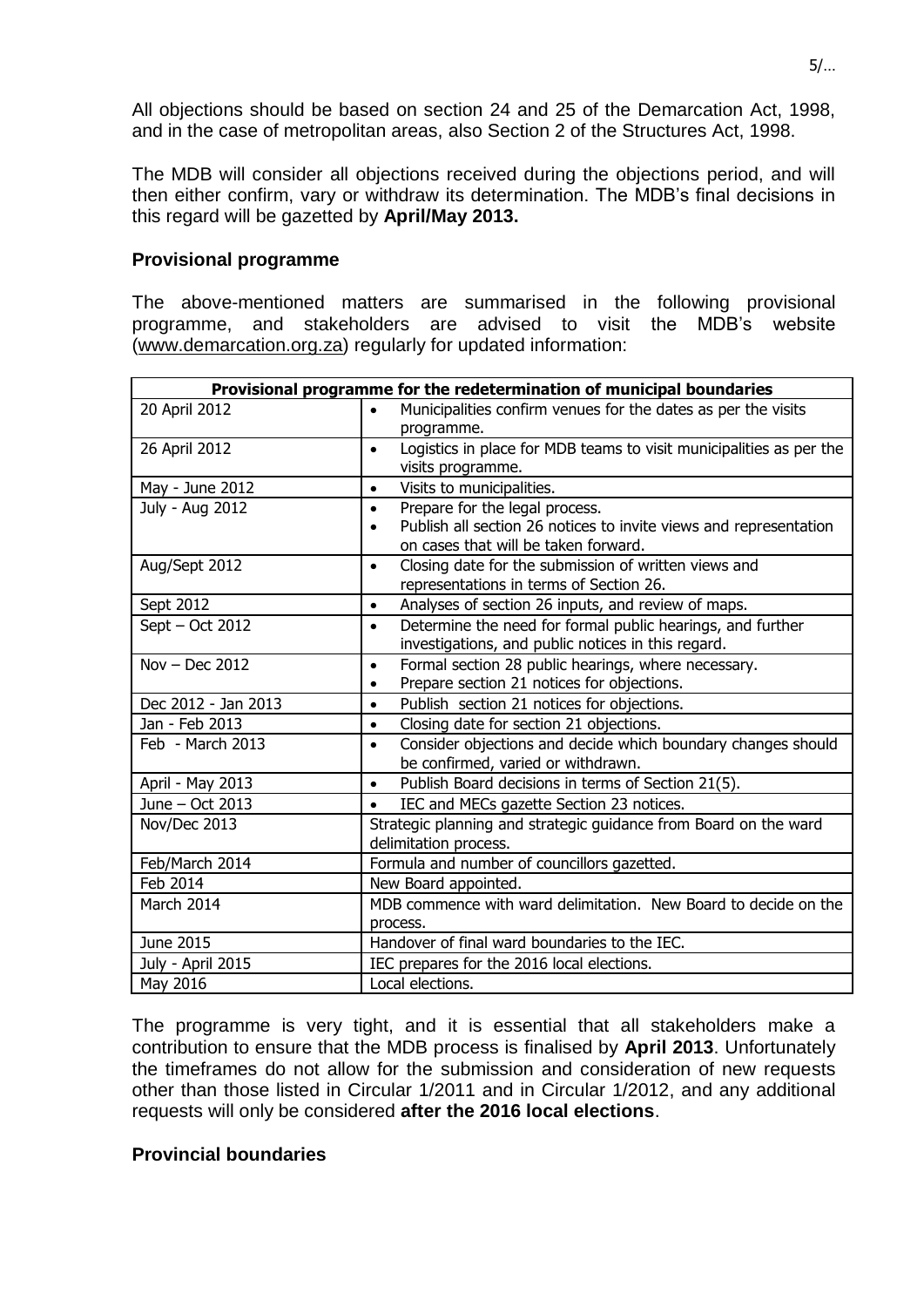Your attention is also drawn to the fact that the MDB can only deal with municipal boundaries. Where a proposal affects a provincial boundary, such proposals should **NOT** be submitted to the MDB. The Constitution needs to be amended to deal with such cases, and such requests should be addressed to the Department of Cooperative Governance and the Department of Justice. The MDB has no authority to change provincial boundaries or the Constitution.

## **Ward boundaries**

As per the above-mentioned programme ward boundaries will be reviewed in 2014/15 and stakeholders are requested NOT to submit any proposals in this regard at this point in time. A circular dealing with the ward delimitation process will be sent to stakeholders in 2014.

Municipal Managers are requested to bring the contents of this circular to the attention of all councillors, and other stakeholders in their municipal areas such as ward committees, traditional leaders, community development workers, and the general public.

The Board is looking forward to strengthen its relations with all stakeholders in this process.

Regards

**LANDIWE J MAHLANGU CHAIRPERSON: MUNICIPAL DEMARCATION BOARD 5 April 2012**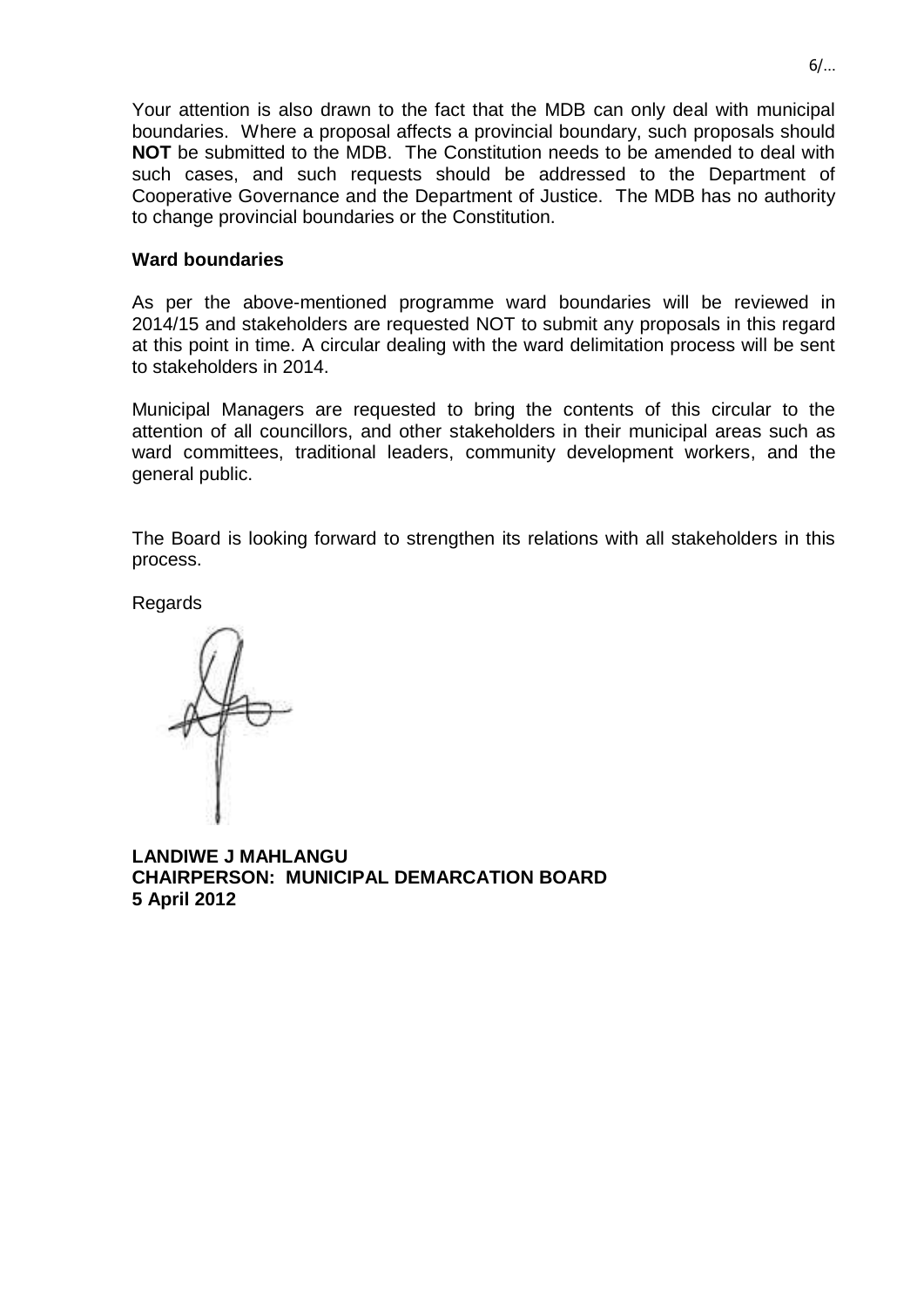# **ANNEXURE A: CASES OPEN FOR CONSULTATION AND DISCUSSION DURING MDB VISITS TO MUNICIPALITIES IN MAY/JUNE 2012**

### **Important**

These cases were submitted after the closing date (August 2008) for the redetermination of municipal boundaries, and before the closing date (20 January 2012) for the submission of new requests. The MDB has not taken any decision on them as yet. The MDB will visit municipalities in May/June 2012 to test public opinion on these cases, and, after the meetings, may decide to publish section 26 notices for all or some of them.

# **EASTERN CAPE**

Buffalo City Metropolitan Municipality (BUF)

| <b>DEM</b>     | Description                                                                                                                                                                          |
|----------------|--------------------------------------------------------------------------------------------------------------------------------------------------------------------------------------|
| <b>DEM4006</b> | Proposed redetermination of the municipal boundaries of Ngqushwa Local Municipality                                                                                                  |
|                | (EC126), Amathole District Municipality (DC12) and Buffalo City Metropolitan Municipality                                                                                            |
|                | (BUF), by excluding the communities of Moni, Twecu Cwecweni from the municipal areas                                                                                                 |
|                | of Ngqushwa Local Municipality (EC126), and Amathole District Municipality (DC12), and<br>by including them into the municipal area of Buffalo City Metropolitan Municipality (BUF). |
| DEM4023        | Proposed redetermination of the municipal boundaries of Ngqushwa Local Municipality                                                                                                  |
|                | (EC126), Amathole District Municipality (DC12) and Buffalo City Metropolitan Municipality                                                                                            |
|                | (BUF), by excluding Nxwashu village (Bekruipkop), from the municipal areas of Ngqushwa                                                                                               |
|                | Local Municipality (EC126), and Amathole District Municipality (DC12), and by including it                                                                                           |
|                | into the municipal area of Buffalo City Metropolitan Municipality (BUF).                                                                                                             |
| <b>DEM4024</b> | Proposed redetermination of the municipal boundaries of Amathlathi Local Municipality                                                                                                |
|                | (EC124), Amathole District Municipality (DC12), and Buffalo City Metropolitan Municipality                                                                                           |
|                | (BUF), by excluding the villages Frankfort, Khayelitsha, Border Post, Nompumelelo,<br>Malindana Hokwana from the municipal areas of Amahlathi Local Municipality (EC124),            |
|                | and Amathole District Municipality (DC12), and by including them into the municipal area                                                                                             |
|                | of Buffalo City Metropolitan Municipality (BUF).                                                                                                                                     |
| <b>DEM4130</b> | Proposed redetermination of the municipal boundaries of Great Kei Local Municipality                                                                                                 |
|                | (EC123), Amathole District Municipality (DC12), and Buffalo City Metropolitan Municipality                                                                                           |
|                | (BUF), by excluding Jongilanga village from the municipal areas of Great Kei Local                                                                                                   |
|                | Municipality (EC123), and Amathole District Municipality (DC12), and by including it into                                                                                            |
|                | the municipal area of Buffalo City Metropolitan Municipality (BUF).                                                                                                                  |
| <b>DEM4131</b> | Proposed redetermination of the municipal boundaries of Great Kei Local Municipality<br>(EC123), Amathole District Municipality (DC12), and Buffalo City Metropolitan Municipality   |
|                | (BUF), by excluding the municipal area of Great Kei Local Municipality (EC123), from the                                                                                             |
|                | municipal area of Amathole District Municipality (DC12), and by including it into the                                                                                                |
|                | municipal area of Buffalo City Metropolitan Municipality (BUF).                                                                                                                      |
| <b>DEM4178</b> | Proposed redetermination of the municipal boundaries of Amahlathi Local Municipality                                                                                                 |
|                | (EC124), Amathole District Municipality (DC12), and Buffalo City Metropolitan Municipality                                                                                           |
|                | (BUF), by excluding the areas of Motell Park, eRhamnyiba Quzini from the municipal                                                                                                   |
|                | areas of Amahlathi LocalMunicipality (EC124), and Amathole District Municipality (DC12),                                                                                             |
|                | and by including them into the municipal area of Buffalo City Metropolitan Municipality<br>(BUF).                                                                                    |
| <b>DEM492</b>  | Proposed redetermination of the municipal boundaries of Ngqushwa Local Municipality                                                                                                  |
|                | (EC126), Amathole District Municipality (DC12), and Buffalo City Metropolitan Municipality                                                                                           |
|                | (BUF), by excluding Zimbaba Kwa Masele villages from the municipal areas of Ngqushwa                                                                                                 |
|                | Local Municipality (EC126), and Amathole District Municipality (DC12), and by including                                                                                              |
|                | them into the municipal area of Buffalo City Metropolitan Municipality (BUF).                                                                                                        |

#### **Cacadu District Municipality (DC10)**

| <b>DEM</b> | <b>Description</b>                                                                             |
|------------|------------------------------------------------------------------------------------------------|
|            | DEM4005   Proposed redetermination of the municipal boundaries of Kou-Kamma Local Municipality |
|            | (EC109), by excluding the Langkloof section (Misgund, Louterwater, Krakeel river,              |
|            | Joubertina Farms in Joubertina RD as per schedule attached to the map), from the               |
|            | municipal area of Kou-Kamma Local Municipality (EC109), to establishment a new                 |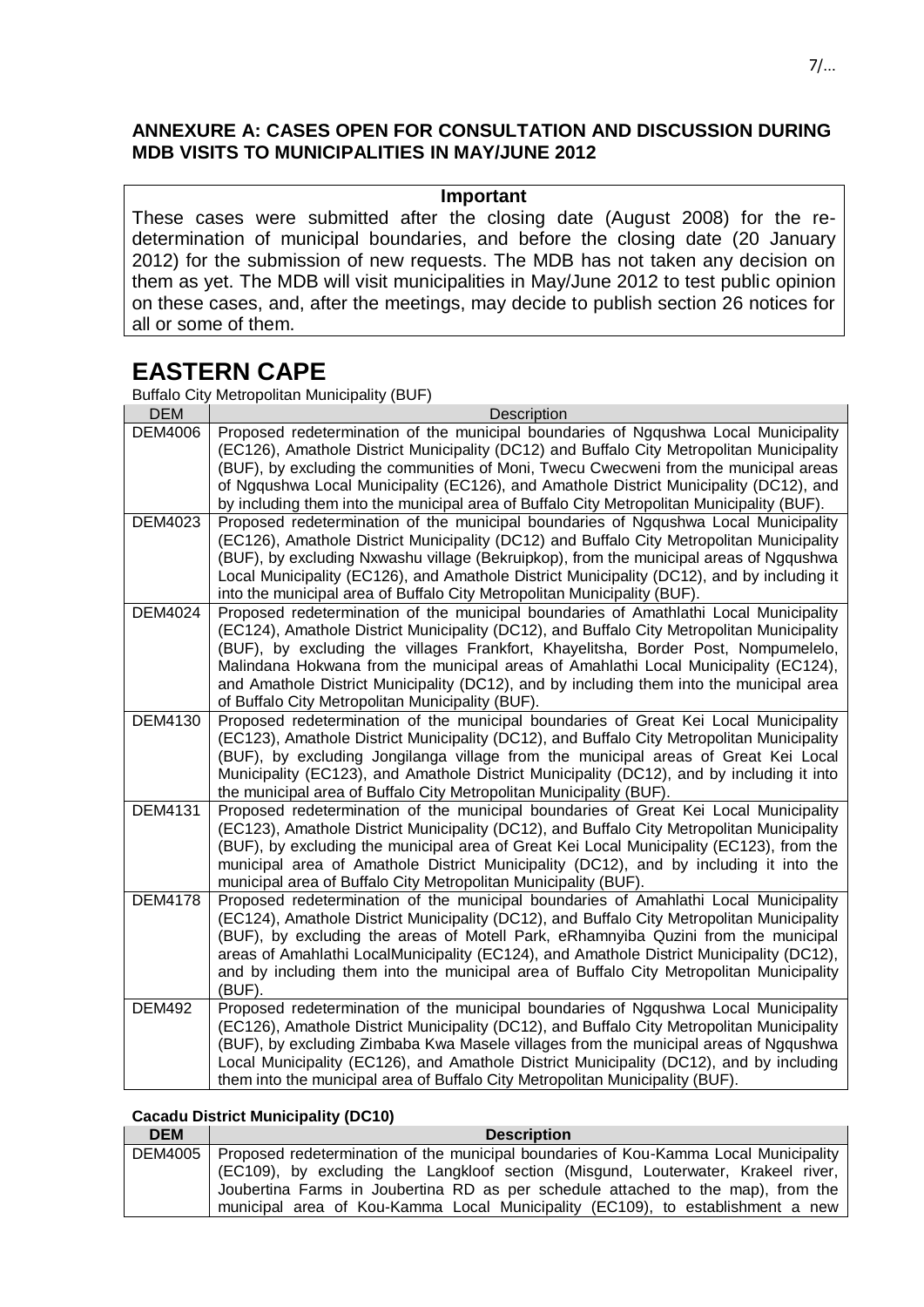|                | Municipality.                                                                                                                                                                                                                                                                                                                                                                                                                                                                                                                                        |
|----------------|------------------------------------------------------------------------------------------------------------------------------------------------------------------------------------------------------------------------------------------------------------------------------------------------------------------------------------------------------------------------------------------------------------------------------------------------------------------------------------------------------------------------------------------------------|
| <b>DEM4032</b> | Proposed redetermination of the municipal boundaries of Baviaans Local Municipality<br>(EC107), and Ikwezi Local Municipality (EC103), by excluding ward 2 from the municipal<br>area of Baviaans Local Municipality (EC107), and by including it into the municipal area of<br>Ikwezi Local Municipality (EC103).                                                                                                                                                                                                                                   |
| <b>DEM4070</b> | Proposed redetermination of the municipal boundaries of Camdeboo Local Municipality<br>(EC101), and Blue Crane Local Municipality (EC102), by excluding the Farm Pietersrus<br>from the municipal area of Blue Crane Local Municipality (EC102), and by including it into<br>the municipal area of Camdeboo Local Municipality (EC101).                                                                                                                                                                                                              |
| <b>DEM4104</b> | Proposed redetermination of the municipal boundaries of Nxuba Local Municipality<br>(EC128), Amathole District Municipality (DC12), Blue Crane Local Municipality (EC102),<br>and Cacadu District Municipality (DC10), by excluding the remaining portions of the<br>Bedfort Magisterial District from the municipal areas of Nxuba Local Municipality (EC128),<br>and Amathole District Municipality (DC12), and by including them into the municipal areas<br>into Blue Crane Local Municipality (EC102), and Cacadu District Municipality (DC10). |
| <b>DEM4172</b> | Proposed redetermination of the municipal boundaries of Camdeboo Local Municipality<br>(EC101), Blue Crane Local Municipality (EC102), and Baviaans Local Municipality<br>(EC107), by excluding the portion of the disestablished ECDMA 10 from the municipal<br>area of Blue Crane Local Municipality (EC102), and by excluding the portion of the<br>disestablished ECDMA 10 from the municipal area of Baviaans Local Municipality<br>(EC107), and by including them into the municipal area of Camdeboo Local Municipality<br>(EC101).           |
| <b>DEM4189</b> | Possible technical alignment (type A) of municipal boundaries under consideration. Nelson<br>Mandela Bay Metropolitan Municipality (NMA) and Kouga Local Municipality (EC108) may<br>be affected                                                                                                                                                                                                                                                                                                                                                     |
| <b>DEM4216</b> | Possible technical alignment (type A) of municipal boundaries under consideration. Nelson<br>Mandela Bay Metropolitan Municipality (NMA) and Sundays River Valley Local<br>Municipality (EC106) may be affected.                                                                                                                                                                                                                                                                                                                                     |
| <b>DEM4217</b> | Possible technical alignment (type A) of municipal boundaries under consideration. Nelson<br>Mandela Bay Metropolitan Municipality (NMA) and Sundays River Valley Local<br>Municipality (EC106) may be affected.                                                                                                                                                                                                                                                                                                                                     |
| <b>DEM483</b>  | Proposed redetermination of the municipal boundaries of Nxuba Local Municipality<br>(EC128), Amathole District Municipality (DC12), Blue Crane Local Municipality (EC102),<br>and Cacadu District Municipality (DC10), by excluding the municipal area of Nxuba Local<br>Municipality (EC128), from Amathole District Municipality (DC12), by amalgamating the<br>municipal area of Nxuba Local Municipality (EC128), into the municipal areas of Blue<br>Crane Local Municipality (EC102), and Cacadu District Municipality (DC10).                 |

# **Amathole District Municipality (DC12)**

| <b>DEM</b>     | <b>Description</b>                                                                                                                                                                                                                                                                                                                                                                                                                                                                                                           |
|----------------|------------------------------------------------------------------------------------------------------------------------------------------------------------------------------------------------------------------------------------------------------------------------------------------------------------------------------------------------------------------------------------------------------------------------------------------------------------------------------------------------------------------------------|
| DEM4037        | Proposed redetermination of the municipal boundaries of Mnquma Local Municipality<br>(EC122), and Mbashe Local Municipality (EC121), by excluding the Administrative areas<br>of Mhlahlana, Nkonklwana, KwaMente, and KwaNkanga from the municipal area of<br>Mnquma Local Municipality (EC122), and by including them into the municipal area of<br>Mbhashe Local Municipality (EC121).                                                                                                                                     |
| DEM4083        | Proposed redetermination of the municipal boundaries of Amahlathi Local Municipality<br>(EC124), Amathole District Municipality (DC12), Intsika Yethu Local Municipality<br>(EC135), and Chris Hani District Municipality (DC13), by excluding Xolobe community<br>from the municipal areas of Amahlathi Local Municipality (EC124), and Amathole District<br>Municipality (DC12), and by including it into the municipal areas of Intsika Yethu Local<br>Municipality (EC135), and Chris Hani District Municipality (DC13). |
| <b>DEM4105</b> | Proposed redetermination of the municipal boundaries of Nxuba Local Municipality<br>(EC128), and Nkonkobe Local Municipality (EC127), by excluding the Farm Fort<br>Fordyce from the municipal area of Nkonkobe Local Municipality (EC127), and by<br>including it into the municipal area of Nxuba Local Municipality (EC128).                                                                                                                                                                                              |
| <b>DEM4162</b> | Proposed redetermination of the municipal boundaries of Amahlathi Local Municipality<br>(EC124), Amathole District Municipality (DC12), and Buffalo City Metropolitan<br>Municipality (BUF), by excluding the areas of Mkhalanga Cwengcwe from the municipal<br>areas of Amahlathi Local Municipality (EC124), and Amathole District Municipality<br>(DC12), and by including them into the municipal area of Buffalo City Metropolitan<br>Municipality (BUF).                                                               |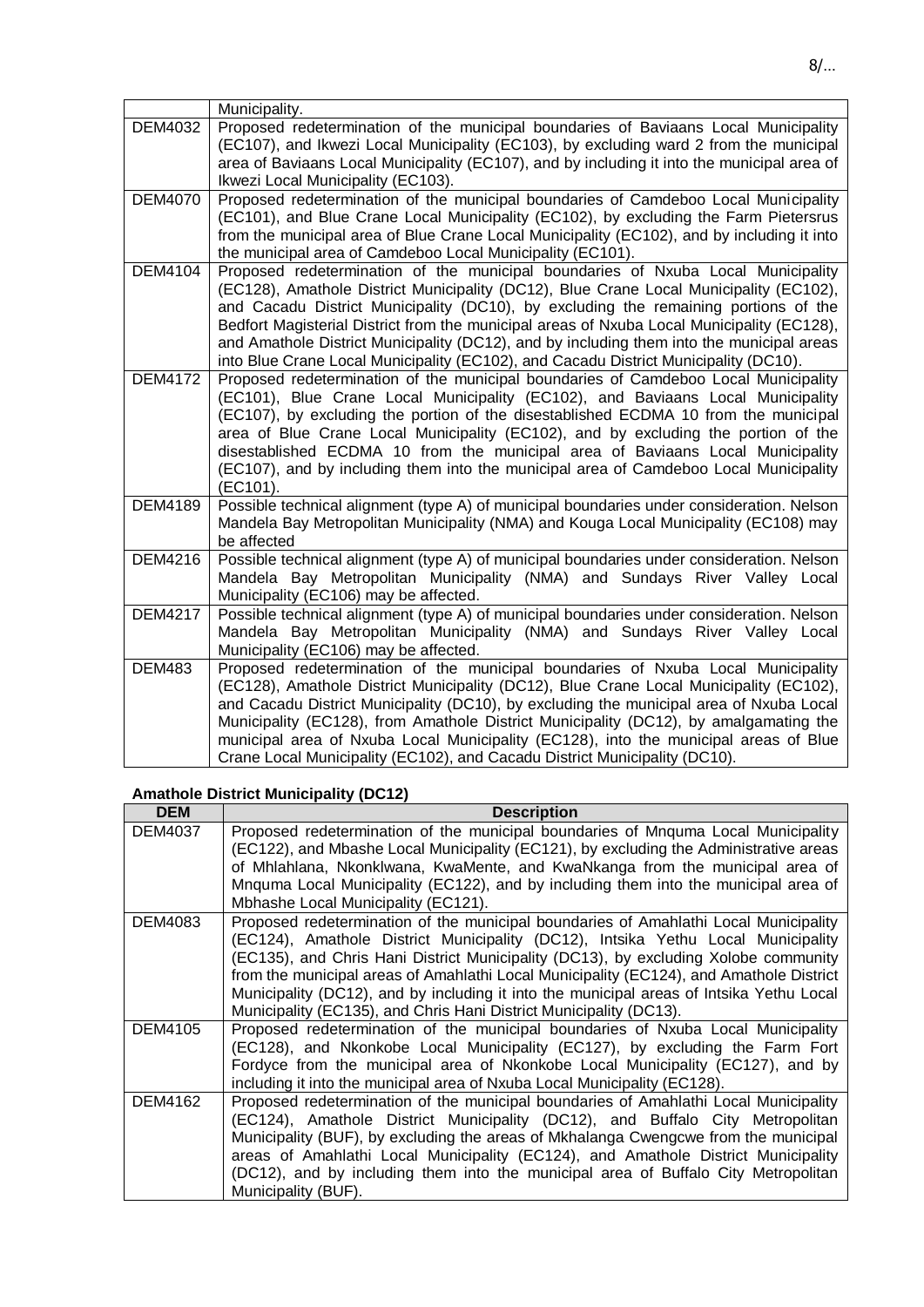| <b>DEM4167</b> | Proposed redetermination of the municipal boundaries of Amahlathi LocalMunicipality       |
|----------------|-------------------------------------------------------------------------------------------|
|                | (EC124), Amathole District Municipality (DC12) and Buffalo City Metropolitan              |
|                | Municipality (BUF), by excluding the areas of Gwaba, Spring Valley, Mandela, Kwelera,     |
|                | Elupindweni, and Tuba from the municipal areas of Amahlathi LocalMunicipality             |
|                | (EC124) and Amathole District Municipality (DC12), and by including them into the         |
|                | municipal areas of Buffalo City Metropolitan Municipality (BUF).                          |
| <b>DEM4168</b> | Proposed redetermination of the municipal boundaries of Nxuba Local Municipality          |
|                | (EC128), and Nkonkobe Local Municipality (EC127), by amalgamating the municipal           |
|                | area of Nxuba Local Municipality (EC128), into the municipal area of Nkonkobe Local       |
|                | Municipality (EC127).                                                                     |
|                |                                                                                           |
| <b>DEM4173</b> | Proposed redetermination of the municipal boundaries of Amathole District Municipality    |
|                | (DC12), and Buffalo City Metropolitan Municipality (BUF), by recategorising Buffalo City  |
|                | Metropolitan Municipality (BUF), to a catergory B municipality, and by including it into  |
|                | the municipal area of Amathole District Municipality (DC12).                              |
| <b>DEM4179</b> | Proposed redetermination of the municipal boundaries of King Sabata Dalindyebo Local      |
|                | Municipality (EC157), OR Tambo District Municipality (DC15),<br>Mbashe Local              |
|                | Municipality (EC121), and Amathole District Municipality (DC12), by excluding the         |
|                | portion of Elliotdale Magasterial District from the municipal areas of Mbashe Local       |
|                | Municipality (EC121), and Amathole District Municipality (DC12), and by including it into |
|                | the municipal areas of King Sabata Dalindyebo Local Municipality (EC157), and OR          |
|                | Tambo District Municipality (DC15).                                                       |
| <b>DEM4188</b> | Possible technical alignment (type A) of municipal boundaries under consideration.        |
|                | Buffalo City Metropolitan Municipality (BUF) and Ngqushwa Local Municipality (EC126)      |
|                | may be affected.                                                                          |
| <b>DEM4190</b> | Possible technical alignment (type A) of municipal boundaries under consideration.        |
|                | Mbhashe Local Municipality (EC121) and Mnquma Local Municipality (EC122) may be           |
|                | affected.                                                                                 |
| <b>DEM4191</b> | Possible technical alignment (type A) of municipal boundaries under consideration.        |
|                |                                                                                           |
|                | Mbhashe Local Municipality (EC121) and Mnquma Local Municipality (EC122) may be           |
|                | affected.                                                                                 |
| <b>DEM4192</b> | Possible technical alignment (type A) of municipal boundaries under consideration.        |
|                | Mbhashe Local Municipality (EC121) and Mnquma Local Municipality (EC122) may be           |
|                | affected.                                                                                 |
| <b>DEM4194</b> | Possible technical alignment (type A) of municipal boundaries under consideration.        |
|                | Mbhashe Local Municipality (EC121) and Mnquma Local Municipality (EC122) may be           |
|                | affected.                                                                                 |
| <b>DEM4195</b> | Possible technical alignment (type A) of municipal boundaries under consideration.        |
|                | Buffalo City Metropolitan Municipality (BUF) and Great Kei Local Municipality (EC123)     |
|                | may be affected.                                                                          |
| <b>DEM4196</b> | Possible technical alignment (type A) of municipal boundaries under consideration.        |
|                | Amahlathi Local Municipality (EC124) and Nkonkobe Local Municipality (EC127) may be       |
|                | affected.                                                                                 |
| <b>DEM4197</b> | Possible technical alignment (type A) of municipal boundaries under consideration.        |
|                | Amahlathi Local Municipality (EC124) and Nkonkobe Local Municipality (EC127) may be       |
|                | affected.                                                                                 |
| <b>DEM4198</b> | Possible technical alignment (type A) of municipal boundaries under consideration.        |
|                | Buffalo City Metropolitan Municipality (BUF) and Amahlathi Local Municipality (EC124)     |
|                | may be affected.                                                                          |
| <b>DEM4199</b> | Possible technical alignment (type A) of municipal boundaries under consideration.        |
|                | Buffalo City Metropolitan Municipality (BUF) and Amahlathi Local Municipality (EC124)     |
|                | may be affected.                                                                          |
| <b>DEM4200</b> | Possible technical alignment (type A) of municipal boundaries under consideration.        |
|                |                                                                                           |
|                | Buffalo City Metropolitan Municipality (BUF) and Amahlathi Local Municipality (EC124)     |
|                | may be affected.                                                                          |
| <b>DEM4201</b> | Possible technical alignment (type A) of municipal boundaries under consideration.        |
|                | Buffalo City Metropolitan Municipality (BUF) and Amahlathi Local Municipality (EC124)     |
|                | may be affected.                                                                          |
| <b>DEM4202</b> | Possible technical alignment (type A) of municipal boundaries under consideration.        |
|                | Buffalo City Metropolitan Municipality (BUF) and Amahlathi Local Municipality (EC124)     |
|                | may be affected.                                                                          |
| <b>DEM4203</b> | Possible technical alignment (type A) of municipal boundaries under consideration.        |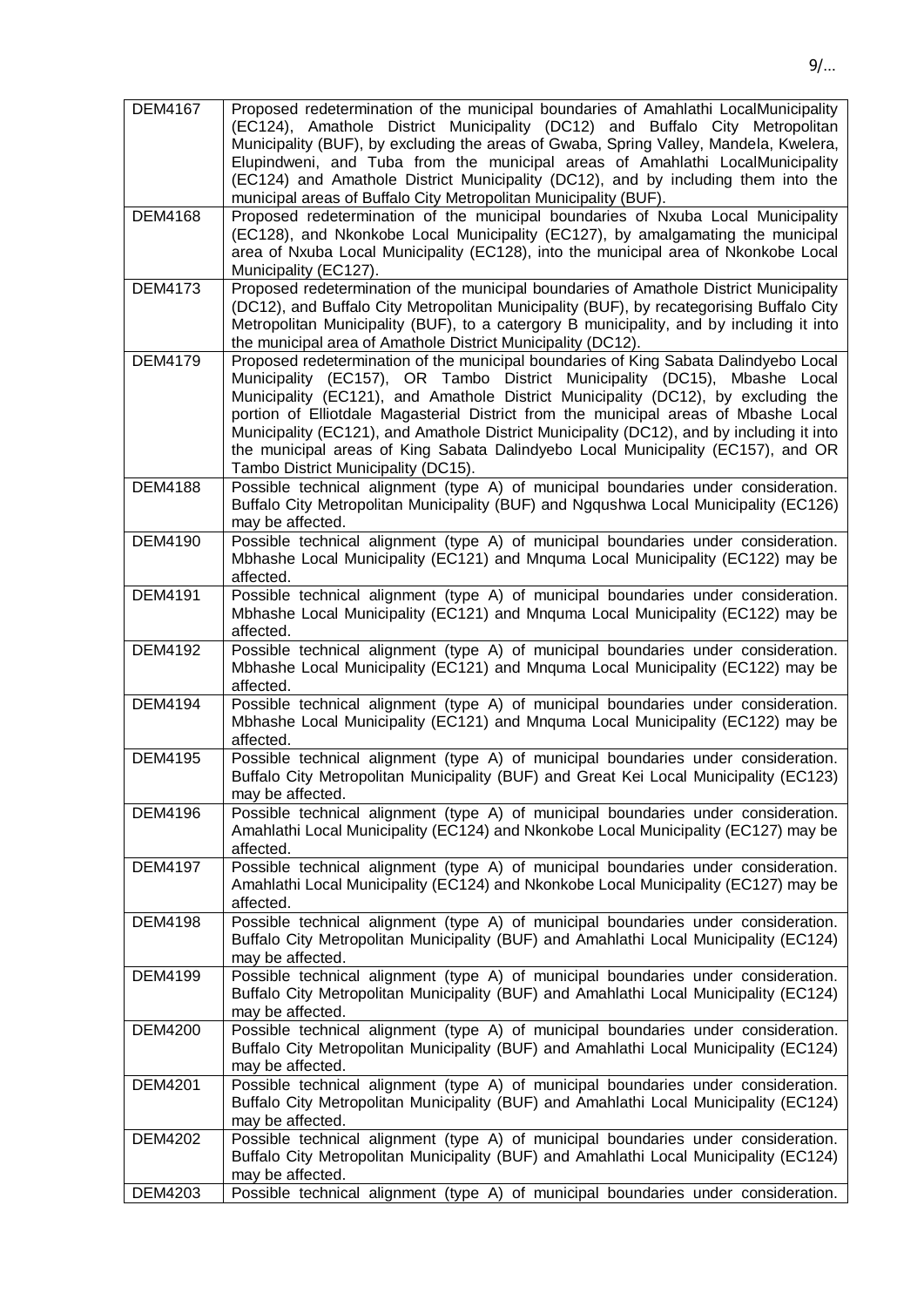|                | Buffalo City Metropolitan Municipality (BUF) and Amahlathi Local Municipality (EC124)<br>may be affected.                                                                                                                                                                                                                                                                                                                                                                                                                                                            |
|----------------|----------------------------------------------------------------------------------------------------------------------------------------------------------------------------------------------------------------------------------------------------------------------------------------------------------------------------------------------------------------------------------------------------------------------------------------------------------------------------------------------------------------------------------------------------------------------|
| <b>DEM4209</b> | Possible technical alignment (type A) of municipal boundaries under consideration. Blue<br>Crane Route Local Municipality (EC102) and Nxuba Local Municipality (EC128) may be<br>affected.                                                                                                                                                                                                                                                                                                                                                                           |
| <b>DEM4210</b> | Possible technical alignment (type A) of municipal boundaries under consideration.<br>Nkonkobe Local Municipality (EC127) and Nxuba Local Municipality (EC128) may be<br>affected.                                                                                                                                                                                                                                                                                                                                                                                   |
| <b>DEM292</b>  | Proposed redetermination of the municipal boundaries of Mnquma Local Municipality<br>(EC122), and Mbashe Local Municipality (EC121), by excluding Gqukesi Madokisini<br>villages from the municipal area of Mnquma Local Municipality (EC122), and by<br>including them into the municipal area of Mbashe Local Municipality (EC121).                                                                                                                                                                                                                                |
| <b>DEM349</b>  | Proposed redetermination of the municipal boundaries of Mnguma Local Municipality<br>(EC122), Mbashe Local Municipality (EC121), by excluding Gqukesi and Madokisini<br>villages from the municipal area of Mnquma Local Municipality (EC122), by including<br>them into the municipal area of Mbashe Local Municipality (EC121)                                                                                                                                                                                                                                     |
| <b>DEM383</b>  | Proposed redetermination of the municipal boundaries of King Sabata Dalindyebo Local<br>municipality (EC157), OR Tambo District Municipality (DC15), Mbashe Local<br>Municipality (EC121), and Amathole District Municipality (DC12), by excluding the<br>portion of Elliotdale Magisterial District from the municipal areas of Mbashe Local<br>Municipality (EC121), and Amathole District Municipality (DC12), and by including it into<br>the municipal areas of King Sabata Dalindyebo Local Municipality (EC157), and OR<br>Tambo District Municipality (DC15) |

# **Chris Hani District Muncipality (DC13)**

| <b>DEM</b>     | <b>Description</b>                                                                                                                                                                                                                                                                                                                                                                                                                                                                                                                       |
|----------------|------------------------------------------------------------------------------------------------------------------------------------------------------------------------------------------------------------------------------------------------------------------------------------------------------------------------------------------------------------------------------------------------------------------------------------------------------------------------------------------------------------------------------------------|
| <b>DEM4004</b> | Proposed redetermination of the municipal boundaries of Amahlathi Local Municipality<br>(EC124), Amathole District Municipality (DC12), Intsika Yethu Local Municipality (EC135),<br>and Chris Hani District Municipality (DC13), by excluding Amazizi-Tsom TA from the<br>municipal areas of Amahlathi Local Municipality (EC124), and Amathole District<br>Municipality (DC12), and by including it into the municipal areas of Intsika Yethu Local<br>Municipality (EC135), and Chris Hani District Municipality (DC13).              |
| <b>DEM4081</b> | Proposed redetermination of the municipal boundaries of Sakhisizwe Local Municipality<br>(EC138), and Intsika Yethu Local Municipality (EC135), by excluding the comminity of<br>Mahlungulu and surrounding areas from the municipal area of Sakhisizwe Local<br>Municipality (EC138), and by including them into the municipal area of Intsika Yethu Local<br>Municipality (EC135).                                                                                                                                                     |
| <b>DEM4082</b> | Proposed redetermination of the municipal boundaries of Lukanji Local Municipality<br>(EC134), and Intsika Yethu Local Municipality (EC135), by excluding Gwatyu Farming<br>community (see schedule attached to map), from the municipal area of Lukanji Local<br>Municipality (EC134), and by including it into the municipal area of Intsika Yethu Local<br>Municipality (EC135).                                                                                                                                                      |
| <b>DEM4084</b> | Proposed redetermination of the municipal boundaries of Intsika Yethu Local Municipality<br>(EC135), and by including Zozo community into the municipal area of Intsika Yethu Local<br>Municipality (EC135)                                                                                                                                                                                                                                                                                                                              |
| <b>DEM4085</b> | Proposed redetermination of the municipal boundaries of Amahlathi Local Municipality<br>(EC124), Amathole District Municipality (DC12), Intsika Yethu Local Municipality (EC135),<br>and Chris Hani District Municipality (DC13), by excluding Ngolosa community from the<br>municipal areas of Amahlathi Local Municipality (EC124), and Amathole District<br>Municipality (DC12), and by including it into the municipal areas of Intsika Yethu Local<br>Municipality (EC135), and Chris Hani District Municipality (DC13).            |
| <b>DEM4086</b> | Proposed redetermination of the municipal boundaries of Intsika Yethu Local Municipality<br>(EC135), Chris Hani District Municipality (DC13), Mnquma Local Municipality (EC122),<br>and Amathole District Municipality (DC12), by excluding a portion of the community of<br>Xume from the municipal areas of Mnquma Local Municipality (EC122), and Amathole<br>District Municipality (DC12), and by including it into the municipal areas of Intsika Yethu<br>Local Municipality (EC135), and Chris Hani District Municipality (DC13). |
| <b>DEM4138</b> | Proposed redetermination of the municipal boundaries of Mbhashe Local Municipality<br>(EC121), Amathole District Municipality (DC12), Engcobo Local Municipality (EC137), and<br>Chris Hani District Municipality (DC13), by excluding Mbanga AA (Ward 5), from the<br>municipal areas of Mbhashe Local Municipality (EC121), and Amathole District<br>Municipality (DC12), and by including it into the municipal areas of Engcobo Local                                                                                                |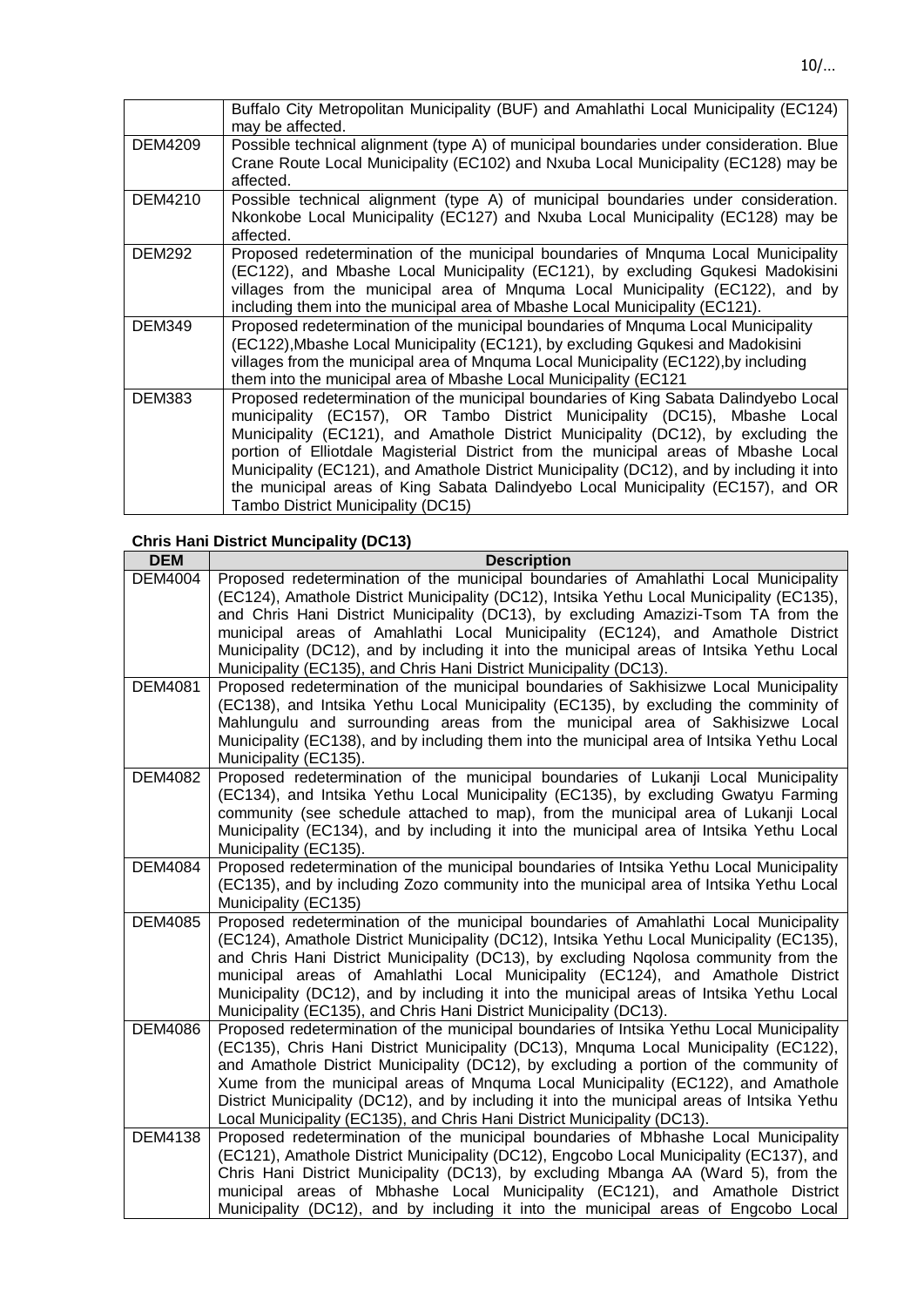|                | Municipality (EC137), and Chris Hani District Municipality (DC13).                                                                                                      |
|----------------|-------------------------------------------------------------------------------------------------------------------------------------------------------------------------|
| <b>DEM4156</b> | Proposed redetermination of the municipal boundaries of Intsika Yethu Local Municipality                                                                                |
|                | (EC135), and Sakhisizwe Local Municipality (EC138), by excluding the Zingquthu                                                                                          |
|                | community from the municipal area of Intsika Yethu Local Municipality (EC135), and by                                                                                   |
|                | including it into the municipal area of Sakhisizwe Local Municipality (EC138).                                                                                          |
| <b>DEM4171</b> | Proposed redetermination of the municipal boundaries of Intsika Yethu Local Municipality                                                                                |
|                | (EC135), and Sakhisizwe Local Municipality (EC138) by excluding the Zingquthu                                                                                           |
|                | community from the municipal area of Intsika Yethu Local Municipality (EC135), and by                                                                                   |
|                | including it into the municipal area of Sakhisizwe Local Municipality (EC138).                                                                                          |
| <b>DEM4180</b> | Proposed redetermination of the municipal boundaries of Emalahleni Local Municipality                                                                                   |
|                | (EC136), and Intsika Yethu Local Municipality (EC135), by excluding a portion of wards 4                                                                                |
|                | and 20 from the municipal area of Intsika Yethu (EC135), and by including them into the                                                                                 |
|                | municipal areas of Emalahleni Local Municipality (EC136).                                                                                                               |
| <b>DEM4181</b> | Proposed redetermination of the municipal boundaries of Sakhisizwe Local Municipality                                                                                   |
|                | (EC138), and Emahlaleni Local Municipality (EC136), by excluding Lupapasi Village from                                                                                  |
|                | the municipal area of Sakhisizwe Local Municipality (EC138), and by including it into the                                                                               |
|                | municipal area of Emahlaleni Local Municipality (EC136).                                                                                                                |
| DEM4193        | Possible technical alignment (type A) of municipal boundaries under consideration.                                                                                      |
|                | Mnquma Local Municipality (EC122) and Intsika Yethu Local Municipality (EC135) may be<br>affected.                                                                      |
| <b>DEM4204</b> | Possible technical alignment (type A) of municipal boundaries under consideration.                                                                                      |
|                | Amahlathi Local Municipality (EC124) and Intsika Yethu Local Municipality (EC135) may                                                                                   |
|                | be affected.                                                                                                                                                            |
| <b>DEM4205</b> | Possible technical alignment (type A) of municipal boundaries under consideration.                                                                                      |
|                | Amahlathi Local Municipality (EC124) and Intsika Yethu Local Municipality (EC135) may                                                                                   |
|                | be affected.                                                                                                                                                            |
| <b>DEM4206</b> | Possible technical alignment (type A) of municipal boundaries under consideration.                                                                                      |
|                | Amahlathi Local Municipality (EC124) and Intsika Yethu Local Municipality (EC135) may                                                                                   |
|                | be affected.                                                                                                                                                            |
| <b>DEM4207</b> | Possible technical alignment (type A) of municipal boundaries under consideration.                                                                                      |
|                | Amahlathi Local Municipality (EC124) and Intsika Yethu Local Municipality (EC135) may                                                                                   |
|                | be affected.                                                                                                                                                            |
| <b>DEM4208</b> | Possible technical alignment (type A) of municipal boundaries under consideration.                                                                                      |
|                | Amahlathi Local Municipality (EC124) and Intsika Yethu Local Municipality (EC135) may                                                                                   |
|                | be affected.                                                                                                                                                            |
| <b>DEM4211</b> | Possible technical alignment (type A) of municipal boundaries under consideration. Nxuba                                                                                |
|                | Local Municipality (EC128) and Inxuba Yethemba Local Municipality (EC131) may be                                                                                        |
|                | affected.                                                                                                                                                               |
| <b>DEM4212</b> | Possible technical alignment (type A) of municipal boundaries under consideration. Inxuba                                                                               |
|                | Yethemba Local Municipality (EC131) and Tsolwana Local Municipality (EC132) may be                                                                                      |
|                | affected.                                                                                                                                                               |
| DEM4213        | Possible technical alignment (type A) of municipal boundaries under consideration.<br>Tsolwana Local Municipality (EC132) and Lukanji Local Municipality (EC134) may be |
|                | affected.                                                                                                                                                               |
| <b>DEM4214</b> | Possible technical alignment (type A) of municipal boundaries under consideration.                                                                                      |
|                | Tsolwana Local Municipality (EC132) and Lukanji Local Municipality (EC134) may be                                                                                       |
|                | affected.                                                                                                                                                               |
| <b>DEM4215</b> | Possible technical alignment (type A) of municipal boundaries under consideration.                                                                                      |
|                | Amahlathi Local Municipality (EC124) and Lukanji Local Municipality (EC134) may be                                                                                      |
|                | affected.                                                                                                                                                               |
| <b>DEM4218</b> | Possible technical alignment (type A) of municipal boundaries under consideration.                                                                                      |
|                | Lukanji Local Municipality (EC134) and Emalahleni Local Municipality (EC136) may be                                                                                     |
|                | affected.                                                                                                                                                               |
| <b>DEM4219</b> | Possible technical alignment (type A) of municipal boundaries under consideration.                                                                                      |
|                | Lukanji Local Municipality (EC134) and Emalahleni Local Municipality (EC136) may be                                                                                     |
|                | affected.                                                                                                                                                               |
| <b>DEM4220</b> | Possible technical alignment (type A) of municipal boundaries under consideration.                                                                                      |
|                | Emalahleni Local Municipality (EC136) and Sakhisizwe Local Municipality (EC138) may                                                                                     |
|                | be affected.                                                                                                                                                            |
| <b>DEM4221</b> | Possible technical alignment (type A) of municipal boundaries under consideration. Intsika                                                                              |
|                | Yethu Local Municipality (EC135) and Emalahleni Local Municipality (EC136) may be                                                                                       |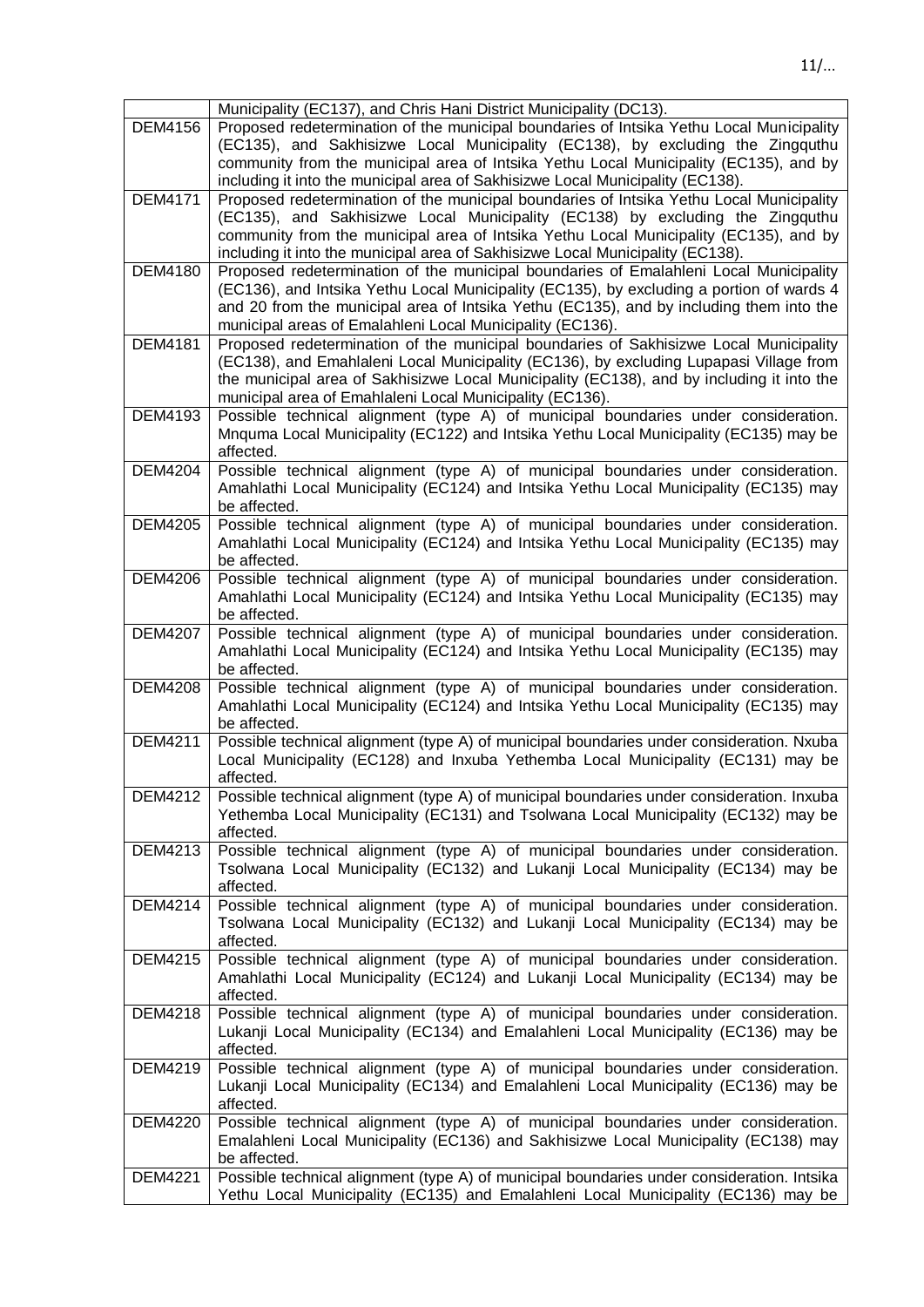|                | affected.                                                                                                                                                                                                                                                                                                                                                                                        |
|----------------|--------------------------------------------------------------------------------------------------------------------------------------------------------------------------------------------------------------------------------------------------------------------------------------------------------------------------------------------------------------------------------------------------|
| <b>DEM4222</b> | Possible technical alignment (type A) of municipal boundaries under consideration.<br>Lukanji Local Municipality (EC134) and Intsika Yethu Local Municipality (EC135) may be<br>affected.                                                                                                                                                                                                        |
| <b>DEM4223</b> | Possible technical alignment (type A) of municipal boundaries under consideration.<br>Inkwanca Local Municipality (EC133) and Emalahleni Local Municipality (EC136) may be<br>affected.                                                                                                                                                                                                          |
| <b>DEM4224</b> | Possible technical alignment (type A) of municipal boundaries under consideration.<br>Lukanji Local Municipality (EC134) and Intsika Yethu Local Municipality (EC135) may be<br>affected                                                                                                                                                                                                         |
| <b>DEM4225</b> | Possible technical alignment (type A) of municipal boundaries under consideration.<br>Mbhashe Local Municipality (EC121) and Engcobo Local Municipality (EC137) may be<br>affected.                                                                                                                                                                                                              |
| <b>DEM4226</b> | Possible technical alignment (type A) of municipal boundaries under consideration. Intsika<br>Yethu Local Municipality (EC135) and Engcobo Local Municipality (EC137) may be<br>affected.                                                                                                                                                                                                        |
| <b>DEM4227</b> | Possible technical alignment (type A) of municipal boundaries under consideration.<br>Mbhashe Local Municipality (EC121) and Engcobo Local Municipality (EC137) may be<br>affected.                                                                                                                                                                                                              |
| <b>DEM4228</b> | Possible technical alignment (type A) of municipal boundaries under consideration. Intsika<br>Yethu Local Municipality (EC135) and Engcobo Local Municipality (EC137) may be<br>affected.                                                                                                                                                                                                        |
| <b>DEM4229</b> | Possible technical alignment (type A) of municipal boundaries under consideration.<br>Mbhashe Local Municipality (EC121) and Engcobo Local Municipality (EC137) may be<br>affected.                                                                                                                                                                                                              |
| <b>DEM486</b>  | Proposed redetermination of the municipal boundaries of Intsika Yethu Local Municipality<br>(EC135), and Sakhisizwe Local Municipality (EC138) by excluding the remaining portion<br>of the Traditional Area of Emaqwalini-Xala from the municipal area of Intsika Yethu Local<br>Municipality (EC135), and by including it into the municipal area of Sakhisizwe Local<br>Municipality (EC138), |

| <b>DEM001</b> | Proposed redetermination of the municipal boundaries of Nkonkobe Local Municipality<br>(EC127), Amathole District Municipality (DC12), Lukhanji Local Municipality (EC134), and<br>Chris Hani District Municipality (DC13), by excluding areas around Cairns Kolomane<br>villages from the municipal areas of Nkonkobe Local Municipality (EC127), and Amathole<br>District Municipality (DC12), and by including them into the municipal areas of Lukhanji<br>Local Municipality (EC134), Chris Hani District Municipality (DC13). |
|---------------|-------------------------------------------------------------------------------------------------------------------------------------------------------------------------------------------------------------------------------------------------------------------------------------------------------------------------------------------------------------------------------------------------------------------------------------------------------------------------------------------------------------------------------------|
| DEM010        | Proposed redetermination of the municipal boundaries of Emalahleni Local Municipality<br>(EC136), and Intsika Yethu Local Municipality (EC135), by excluding a portion of wards 4<br>and 20 from the municipal area of Intsika Yethu (EC135), and by including them into the<br>municipal areas of Emalahleni Local Municipality (EC136).                                                                                                                                                                                           |
| <b>DEM138</b> | Proposed redetermination of the municipal boundaries of Nkonkobe Local Municipality<br>(EC127), Amathole District Municipality (DC12), Lukhanji Local Municipality (EC134), and<br>Chris Hani District Municipality (DC13), by excluding Kolomane village from the municipal<br>areas of Nkonkobe Local Municipality (EC127), Amathole District Municipality (DC12), and<br>by including it into the municipal areas of Lukhanji Local Municipality (EC134), and Chris<br>Hani District Municipality (DC13).                        |
| <b>DEM167</b> | Proposed redetermination of the municipal boundaries of Inxuba Yethemba Local<br>Municipality (EC131), by excluding Cradock surrounding Farms (as per attached schedule),<br>from the municipal area of Inxuba Yethemba Local Municipality (EC131), to create a new<br>municipality.                                                                                                                                                                                                                                                |
| <b>DEM287</b> | Proposed redetermination of the municipal boundaries of Sakhisizwe Local Municipality<br>(EC138), and Emahlaleni Local Municipality (EC136), by excluding Lupapasi Village from<br>the municipal area of Sakhisizwe Local Municipality (EC138), and by including it into the<br>municipal area of Emahlaleni Local Municipality (EC136).                                                                                                                                                                                            |

# **Joe Gqabi District Municipality (DC14)**

| <b>DEM</b> | <b>Description</b>                                                                           |
|------------|----------------------------------------------------------------------------------------------|
| DEM4007    | Proposed redetermination of the municipal boundaries of Sakhisizwe Local Municipality        |
|            | (EC138), Chris Hani District Municipality (DC13), Elundini Local Municipality (EC141), and   |
|            | Joe Gqabi District Municipality (DC15), by excluding the town of Elliot, and its surrounding |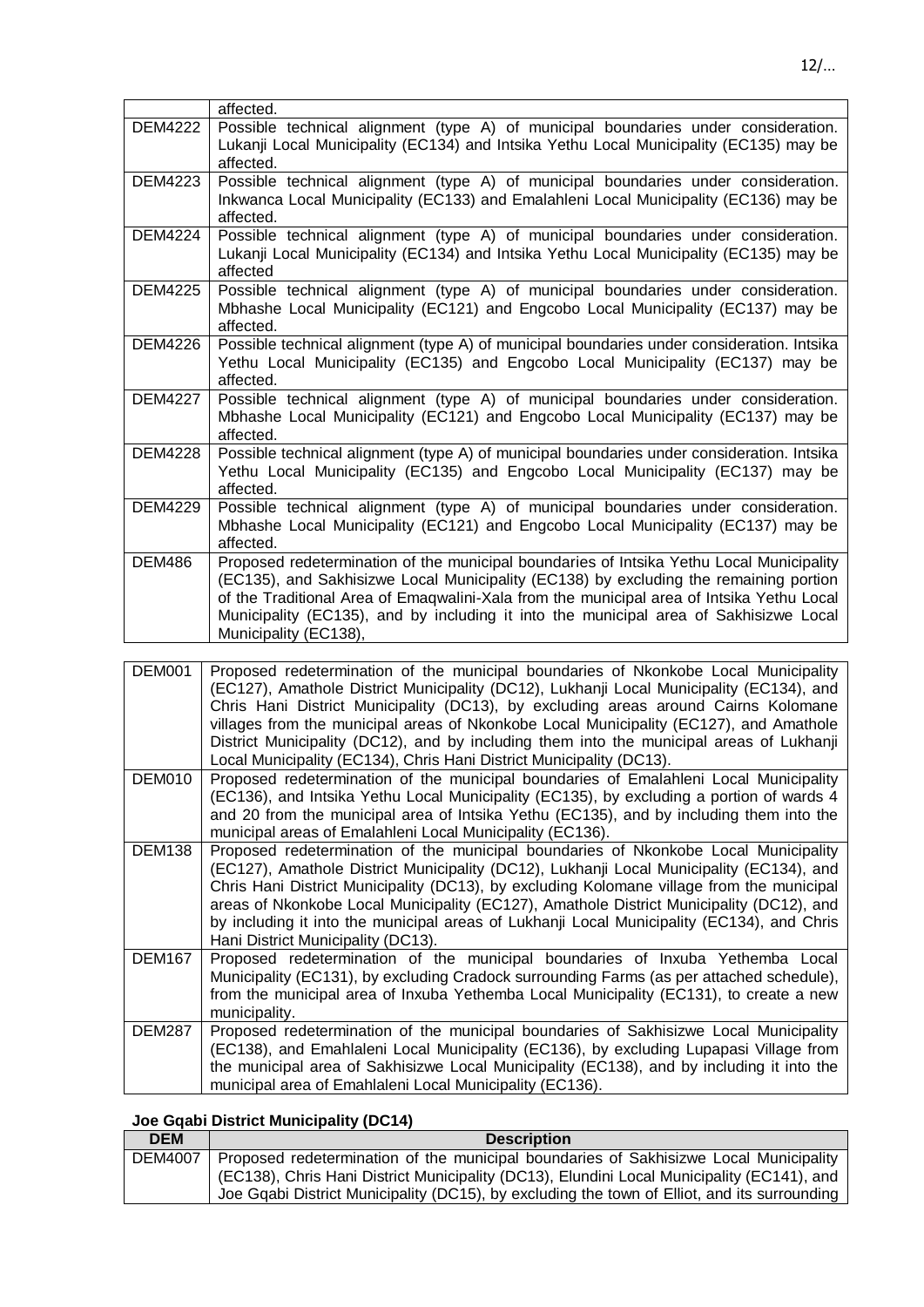|                | villages (ward 1, and a portion of ward 2), from the municipal areas of Sakhisizwe Local<br>Municipality (EC138), and Chris Hani District Municipality (DC13), and by including them<br>into the municipal areas of Elundini Local Municipality (EC141), and Joe Gqabi District<br>Municipality (DC15).                                                                                                                                                                                                                                                                                                         |
|----------------|-----------------------------------------------------------------------------------------------------------------------------------------------------------------------------------------------------------------------------------------------------------------------------------------------------------------------------------------------------------------------------------------------------------------------------------------------------------------------------------------------------------------------------------------------------------------------------------------------------------------|
| <b>DEM4019</b> | Proposed redetermination of the municipal boundaries of Matatiele Local Municipality<br>(EC441), Alfred Nzo District Municipality (DC44), Elundini Local Municipality (EC141), and<br>Joe Gqabi District Municipality (DC14), by excluding wards 10, 11, 12, and 13 of area<br>known as Mount Fletcher from the municipal areas of Elundini Local Municipality (EC141),<br>and Joe Gqabi District Municipality (DC14), and by including them into the municipal areas<br>of Matatiele Local Municipality (EC441), and Alfred Nzo District Municipality (DC44).                                                  |
| <b>DEM4094</b> | Proposed redetermination of the municipal boundaries of Engcobo Local Municipality<br>(EC136), Chris Hani District Municipality (DC13), Elundini Local Municipality (EC141), and<br>Joe Gqabi District Municipality (DC14), by excluding the Mgudu AA from the municipal<br>areas of Engcobo Local Municipality (EC136), and Chris Hani District Municipality (DC13),<br>and by including them into the municipal areas of Elundini Local Municipality (EC141), and<br>Joe Gqabi District Municipality (DC14).                                                                                                  |
| <b>DEM4169</b> | Proposed redetermination of the municipal boundaries of Matatiele Local Municipality<br>(EC441), Alfred Nzo District Municipality (DC44), Elundini Local Municipality (EC141), and<br>Joe Gqabi District Municipality (DC14), by excluding a part of the area of Lupindo TA from<br>the municipal areas of Elundini Local Municipality (EC141), and Joe Gqabi District<br>Municipality (DC14), and by including it into the municipal areas of Matatiele Local<br>Municipality (EC441), and Alfred Nzo District Municipality (DC44).                                                                            |
| <b>DEM4170</b> | Proposed redetermination of the municipal boundaries of Matatiele Local Municipality<br>(EC441), Umzimvubu Local Municipality (EC442), Alfred Nzo District Municipality (DC44),<br>Elundini Local Municipality (EC141) and Joe Gqabi District Municipality (DC14), by<br>excluding areas part of Amahlubi-Flet TA from the municipal areas of Umzimvubu Local<br>Municipality (EC442), Alfred Nzo District Municipality (DC44) and Elundini Local<br>Municipality (EC141), and by including it into the municipal areas of Matatiele Local<br>Municipality (EC441) and Alfred Nzo District Municipality (DC44). |
| <b>DEM472</b>  | Proposed redetermination of the municipal boundaries of Engcobo Local Municipality<br>(EC137), Chris Hani District Municipality (DC13), Elunidini Local Municipality (EC141),<br>and OR Tambo District Municipality (DC14), by excluding the Singumeni-Engcobo from<br>the municipal areas of Engcobo Local Municipality (EC137), and Chris Hani District<br>Municipality (DC13), and by including it into the municipal areas of Elunidini Local<br>Municipality (EC141), and OR Tambo District Municipality (DC14).                                                                                           |
| <b>DEMORE</b>  | and state the second state of Adaptation to the<br>$-1$ . A decoded with $-1$ in<br>D-<br>والمستطف الأفار المستحدث والقاعد ومنادر<br>مروعة والمرومات المرامر                                                                                                                                                                                                                                                                                                                                                                                                                                                    |

| <b>DEM385</b> | Proposed redetermination of the municipal boundaries of Matatiele Local Municipality       |
|---------------|--------------------------------------------------------------------------------------------|
|               | (EC441), Alfred Nzo District Municipality (DC44), Elundini Local Municipality (EC141), and |
|               | Joe Gqabi District Municipality (DC14), by excluding wards 7, 8, 9, 10, 11, 12, 13, a      |
|               | portion of wards 4, 14, 15 16 from the municipal areas of Elundini Local Municipality      |
|               | (EC141), and Joe Gqabi District Municipality (DC14), by excluding wards 14, 15, 16, 23 24  |
|               | from the municipal areas of Matatiele Local Municipality (EC441), and Alfred Nzo District  |
|               | Municipality (DC44), to create a new Municipality.                                         |

# **OR Tambo District Municipality (DC15)**

| <b>DEM</b>     | <b>Description</b>                                                                         |
|----------------|--------------------------------------------------------------------------------------------|
| DEM4230        | Possible technical alignment (type A) of municipal boundaries under consideration.         |
|                | Nyandeni Local Municipality (EC155) and King Sabata Dalindyebo Local Municipality          |
|                | (EC157) may be affected.                                                                   |
| <b>DEM4231</b> | Possible technical alignment (type A) of municipal boundaries under consideration. Port St |
|                | Johns Local Municipality (EC154) and Nyandeni Local Municipality (EC155) may be            |
|                | affected.                                                                                  |
| <b>DEM4232</b> | Possible technical alignment (type A) of municipal boundaries under consideration. Port St |
|                | Johns Local Municipality (EC154) and Nyandeni Local Municipality (EC155) may be            |
|                | affected.                                                                                  |
| DEM4233        | Possible technical alignment (type A) of municipal boundaries under consideration.         |
|                | Mbhashe Local Municipality (EC121) and King Sabata Dalindyebo Local Municipality           |
|                | (EC157) may be affected.                                                                   |
| DEM4234        | Possible technical alignment (type A) of municipal boundaries under consideration.         |
|                | Nyandeni Local Municipality (EC155) and Mhlontlo Local Municipality (EC156) may be         |
|                | affected.                                                                                  |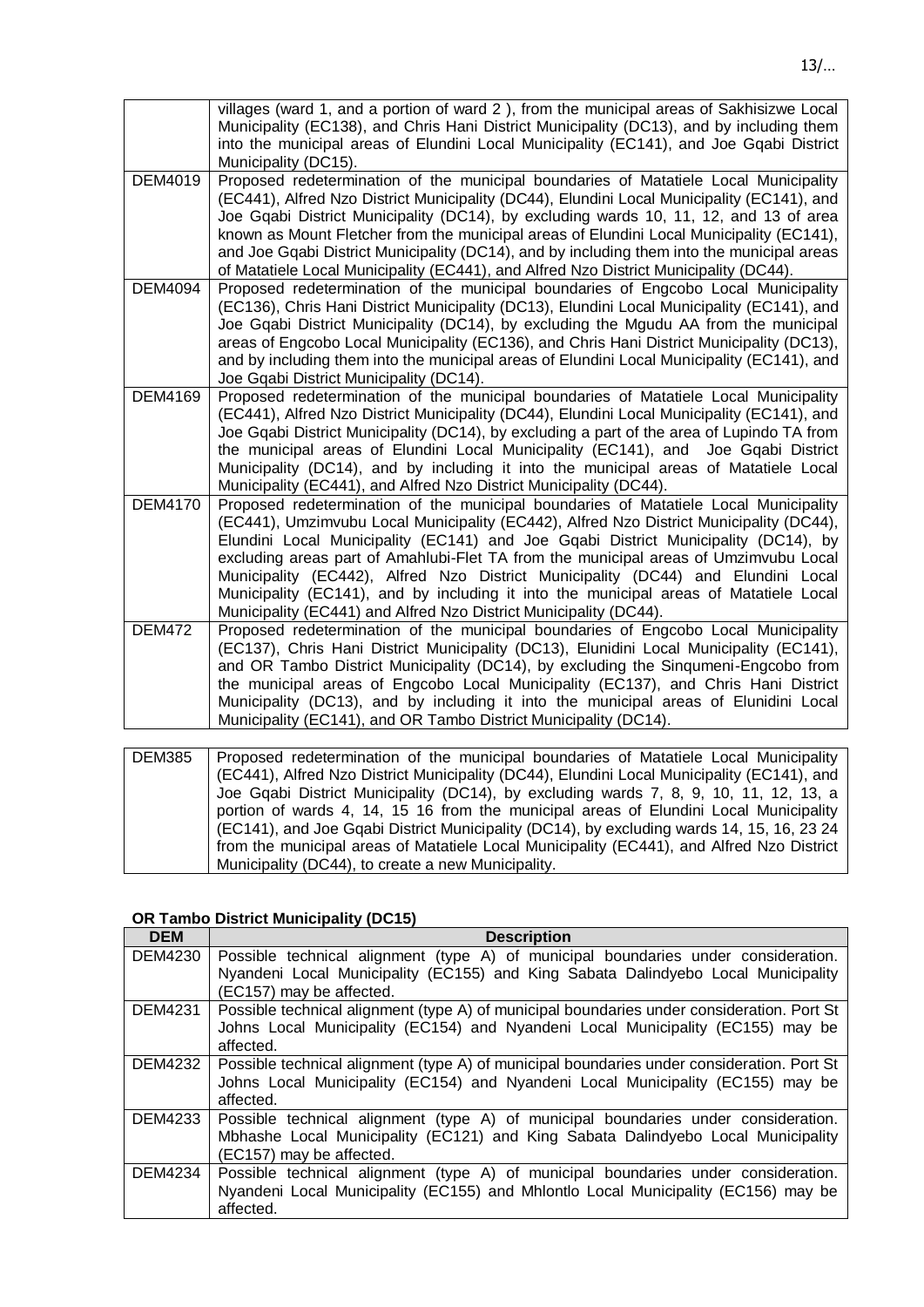| DEM4235 | Possible technical alignment (type A) of municipal boundaries under consideration.<br>Nyandeni Local Municipality (EC155) and Mhlontlo Local Municipality (EC156) may be<br>affected.               |
|---------|-----------------------------------------------------------------------------------------------------------------------------------------------------------------------------------------------------|
| DEM4236 | Possible technical alignment (type A) of municipal boundaries under consideration.<br>Elundini Local Municipality (EC141) and Mhlontlo Local Municipality (EC156) may be<br>affected.               |
| DEM4237 | Possible technical alignment (type A) of municipal boundaries under consideration.<br>Mhlontlo Local Municipality (EC156) and King Sabata Dalindyebo Local Municipality<br>(EC157) may be affected. |
| DEM4238 | Possible technical alignment (type A) of municipal boundaries under consideration.<br>Nyandeni Local Municipality (EC155) and Mhlontlo Local Municipality (EC156) may be<br>affected.               |
| DEM4239 | Possible technical alignment (type A) of municipal boundaries under consideration.<br>Mhlontlo Local Municipality (EC156) and King Sabata Dalindyebo Local Municipality<br>(EC157) may be affected. |
| DEM4240 | Possible technical alignment (type A) of municipal boundaries under consideration.<br>Elundini Local Municipality (EC141) and Mhlontlo Local Municipality (EC156) may be<br>affected.               |
| DEM4246 | Possible technical alignment (type A) of municipal boundaries under consideration.<br>Ngquza Hill Local Municipality (EC153) and Port St Johns Local Municipality (EC154) may<br>be affected.       |

# **Alfred Nzo District Municipality (DC44)**

| <b>DEM</b>     | <b>Description</b>                                                                                                                                                                                                                                                                                                                                                                                                                                                                                                                                                                                                 |
|----------------|--------------------------------------------------------------------------------------------------------------------------------------------------------------------------------------------------------------------------------------------------------------------------------------------------------------------------------------------------------------------------------------------------------------------------------------------------------------------------------------------------------------------------------------------------------------------------------------------------------------------|
| <b>DEM4026</b> | Proposed redetermination of the municipal boundaries of Ngquza Local Municipality<br>(EC126), Amathole District Municipality (DC12), Mbizana Local Municipality (EC443), and<br>Alfred Nzo District Municipality (DC44), by excluding the remaining portion of Flagstaff<br>Magisterial District from the municipal areas of Ngquza Hill Local Municipality (EC126),<br>and Amathole District Municipality (DC12), and by including it into the municipal areas of                                                                                                                                                 |
|                | Mbizana Local Municipality (EC443), and Alfred Nzo District Municipality (DC44).                                                                                                                                                                                                                                                                                                                                                                                                                                                                                                                                   |
| <b>DEM4073</b> | Proposed redetermination of the municipal boundaries of Matatiele Local Municipality<br>(EC441), Alfred Nzo District Municipality (DC44), Elundini Local Municipality (EC141) and<br>Joe Gqabi District Municipality (DC14), by excluding wards 10, 11, 12 and 13 of area<br>known as Mount Fletcher from the municipal areas of Elundini Local Municipality (EC141)<br>and Joe Gqabi District Municipality (DC14), and by including them into the municipal areas<br>of Matatiele Local Municipality (EC441) and Alfred Nzo District Municipality (DC44)                                                          |
| <b>DEM4174</b> | Proposed redetermination of the municipal boundaries of Matatiele Local Municipality<br>(EC441), Umzimvubu Local Municipality (EC442), Alfred Nzo District Municipality (DC44),<br>Elundini Local Municipality (EC141), and Joe Gqabi District Municipality (DC14), by<br>excluding areas part of Amahlubi-Flet TA from the municipal areas of Umzimvubu Local<br>Municipality (EC442), Alfred Nzo District Municipality (DC44), and Elundini Local<br>Municipality (EC141), and by including it into the municipal areas of Matatiele Local<br>Municipality (EC441), and Alfred Nzo District Municipality (DC44). |
| <b>DEM4241</b> | Possible technical alignment (type A) of municipal boundaries under consideration.<br>Mbizana Local Municipality (EC443) and Ntabankulu Local Municipality (EC444) may be<br>affected.                                                                                                                                                                                                                                                                                                                                                                                                                             |
| <b>DEM4242</b> | Possible technical alignment (type A) of municipal boundaries under consideration.<br>Mbizana Local Municipality (EC443) and Ntabankulu Local Municipality (EC444) may be<br>affected.                                                                                                                                                                                                                                                                                                                                                                                                                             |
| <b>DEM4243</b> | Possible technical alignment (type A) of municipal boundaries under consideration.<br>Matatiele Local Municipality (EC441) and Umzimvubu Local Municipality (EC442) may be<br>affected.                                                                                                                                                                                                                                                                                                                                                                                                                            |
| <b>DEM4244</b> | Possible technical alignment (type A) of municipal boundaries under consideration.<br>Mhlontlo Local Municipality (EC156) and Umzimvubu Local Municipality (EC442) may be<br>affected.                                                                                                                                                                                                                                                                                                                                                                                                                             |
| <b>DEM4245</b> | Possible technical alignment (type A) of municipal boundaries under consideration.<br>Matatiele Local Municipality (EC441) and Umzimvubu Local Municipality (EC442) may be<br>affected.                                                                                                                                                                                                                                                                                                                                                                                                                            |
| <b>DEM4247</b> | Possible technical alignment (type A) of municipal boundaries under consideration.<br>Umzimvubu Local Municipality (EC442) and Ntabankulu Local Municipality (EC444) may<br>be affected.                                                                                                                                                                                                                                                                                                                                                                                                                           |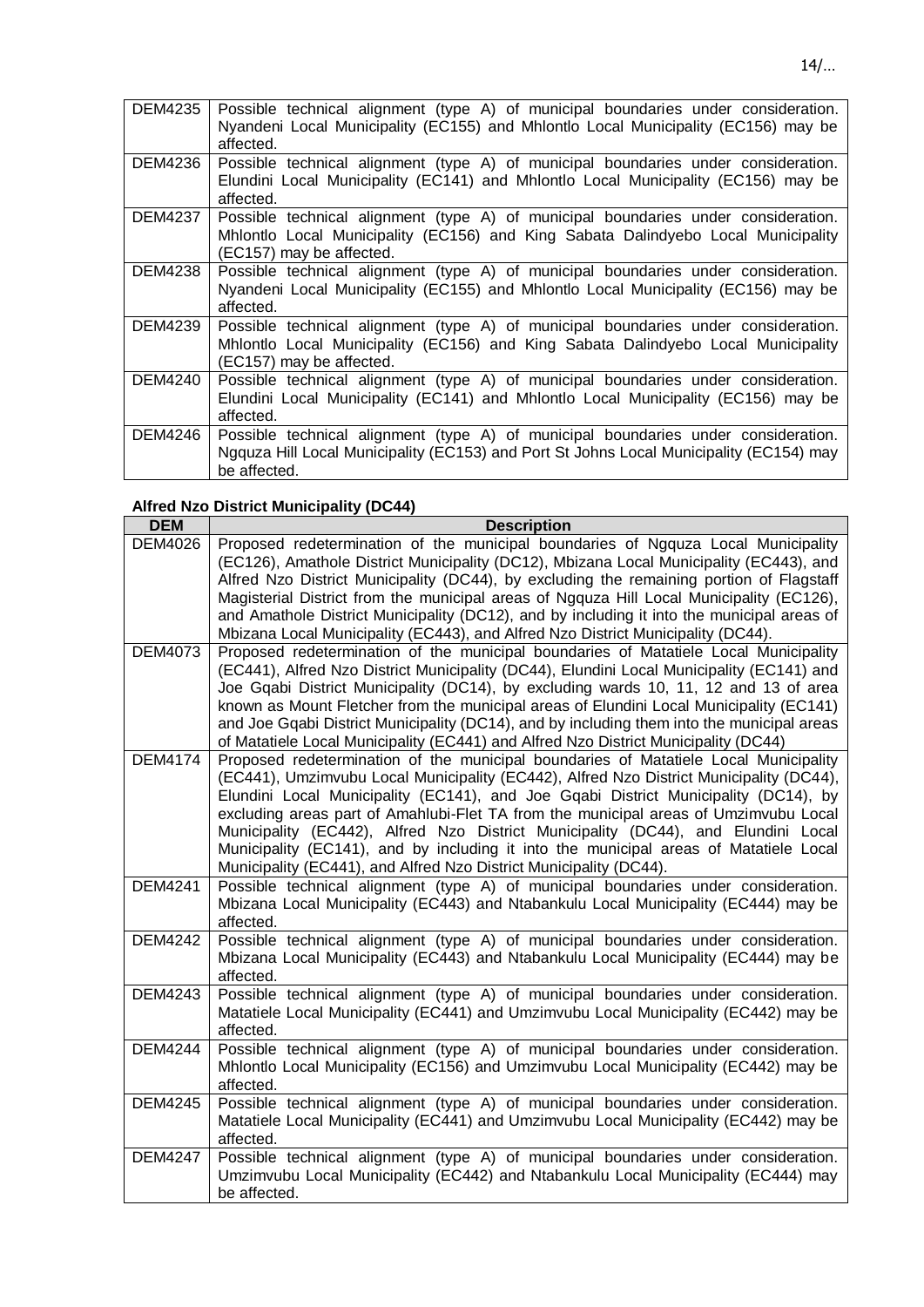| <b>DEM4248</b> | Possible technical alignment (type A) of municipal boundaries under consideration.<br>Umzimvubu Local Municipality (EC442) and Ntabankulu Local Municipality (EC444) may<br>be affected.                                                                                                                                                                                                                                                                                                                                                                                                                                                      |
|----------------|-----------------------------------------------------------------------------------------------------------------------------------------------------------------------------------------------------------------------------------------------------------------------------------------------------------------------------------------------------------------------------------------------------------------------------------------------------------------------------------------------------------------------------------------------------------------------------------------------------------------------------------------------|
| <b>DEM4249</b> | Possible technical alignment (type A) of municipal boundaries under consideration.<br>Umzimvubu Local Municipality (EC442) and Mbizana Local Municipality (EC443) and<br>Ntabankulu Local Municipality (EC444) may be affected.                                                                                                                                                                                                                                                                                                                                                                                                               |
| <b>DEM4250</b> | Possible technical alignment (type A) of municipal boundaries under consideration.<br>Umzimvubu Local Municipality (EC442) and Ntabankulu Local Municipality (EC444) may<br>be affected.                                                                                                                                                                                                                                                                                                                                                                                                                                                      |
| <b>DEM4251</b> | Possible technical alignment (type A) of municipal boundaries under consideration.<br>Elundini Local Municipality (EC141) and Matatiele Local Municipality (EC441) may be<br>affected.                                                                                                                                                                                                                                                                                                                                                                                                                                                        |
| <b>DEM4252</b> | Possible technical alignment (type A) of municipal boundaries under consideration.<br>Mbizana Local Municipality (EC443) and Ntabankulu Local Municipality (EC444) may be<br>affected.                                                                                                                                                                                                                                                                                                                                                                                                                                                        |
| <b>DEM4253</b> | Possible technical alignment (type A) of municipal boundaries under consideration.<br>Ngguza Hill Local Municipality (EC153) and Mbizana Local Municipality (EC443) may be<br>affected.                                                                                                                                                                                                                                                                                                                                                                                                                                                       |
| <b>DEM4254</b> | Possible technical alignment (type A) of municipal boundaries under consideration.<br>Umzimvubu Local Municipality (EC442) and Ntabankulu Local Municipality (EC444) may<br>be affected.                                                                                                                                                                                                                                                                                                                                                                                                                                                      |
| <b>DEM4255</b> | Possible technical alignment (type A) of municipal boundaries under consideration.<br>Mhlontlo Local Municipality (EC156) and Ntabankulu Local Municipality (EC444) may be<br>affected.                                                                                                                                                                                                                                                                                                                                                                                                                                                       |
| <b>DEM4256</b> | Possible technical alignment (type A) of municipal boundaries under consideration.<br>Umzimvubu Local Municipality (EC442) and Ntabankulu Local Municipality (EC444) may<br>be affected.                                                                                                                                                                                                                                                                                                                                                                                                                                                      |
| <b>DEM470</b>  | Proposed redetermination of the municipal boundaries of Mhlontlo Local Municipality<br>(EC156), OR Tambo District Municipality (DC15), Umzimvubu Local Municipality (EC442),<br>and Ntabankulu Local Municipality (EC444), and Alfred Nzo District Municipality (DC44),<br>by excluding ward 12 municipal areas of Mhlontlo Local Municipality (EC156), and Joe<br>Gqabi District Municipality (DC15), and by excluding ward 25 from the municipal areas of<br>Umzimvubu Local Municipality (EC442), and by including them into the municipal areas of<br>Ntabankulu Local Municipality (EC444), and Alfred Nzo District Municipality (DC44). |

### **Nelson Mandela Bay Metropolitan Municipality (NMA)**

| <b>DEM</b> | Desci |  |  |
|------------|-------|--|--|
|            |       |  |  |

#### **FREE STATE**

#### **Xhariep District Municipality (DC16)**

| <b>Description</b>                                                                                                                                                                                                                                                                                                       |
|--------------------------------------------------------------------------------------------------------------------------------------------------------------------------------------------------------------------------------------------------------------------------------------------------------------------------|
| Proposed redetermination of the municipal boundaries of Mantsopa Local Municipality<br>(FS196), Thabo Mofutsanyane District Municipality (DC19), and Xhariep District                                                                                                                                                    |
| Municipality (DC16), by excluding Mantsopa Local Municipality (FS196), from the                                                                                                                                                                                                                                          |
| municipal area of Thabo Mofutsanyane District Municipality (DC19), and by including it                                                                                                                                                                                                                                   |
| into the municipal area of Xhariep District Municipality (DC16).                                                                                                                                                                                                                                                         |
| Proposed redetermination of the municipal boundaries of Mohokare Local Municipality                                                                                                                                                                                                                                      |
| (FS163), Naledi Local Municipality (FS164), by excluding the Dewetsdorp Farming                                                                                                                                                                                                                                          |
| community from the municipal area of Mohokare Local Municipality (FS163), and by                                                                                                                                                                                                                                         |
| including them into the municipal area of Naledi Local Municipality (FS164).                                                                                                                                                                                                                                             |
| Proposed redetermination of the municipal boundaries of Kopanong Local Municipality                                                                                                                                                                                                                                      |
| (FS162), Xhariep District Municipality (DC16), and Mangaung Metropolitan Municipality                                                                                                                                                                                                                                    |
| (MAN), by excluding ward 1 from the municipal areas of Kopanong Local Municipality                                                                                                                                                                                                                                       |
| (FS162), and Xhariep District Municipality (DC16), and by including it into the municipal                                                                                                                                                                                                                                |
| area of Mangaung Metropolitan Municipality (MAN).                                                                                                                                                                                                                                                                        |
|                                                                                                                                                                                                                                                                                                                          |
| Proposed redetermination of the municipal boundaries of Mohokare Local Municipality<br>$\mathbf{r}$ . The state is the strategy of the state of the state of the state of the state of the state of the state of the state of the state of the state of the state of the state of the state of the state of the state of |
|                                                                                                                                                                                                                                                                                                                          |

| DEM331   Proposed redetermination of the municipal boundaries of Monokare Local Municipality |
|----------------------------------------------------------------------------------------------|
| (FS163), and Naledi Local Municipality (FS164), by excluding portions of Dewetsdorp          |
| magisterial district from the municipal area of Mohokare Local Municipality (FS163), and by  |
| including them into the municipal area of Naledi Local Municipality (FS164).                 |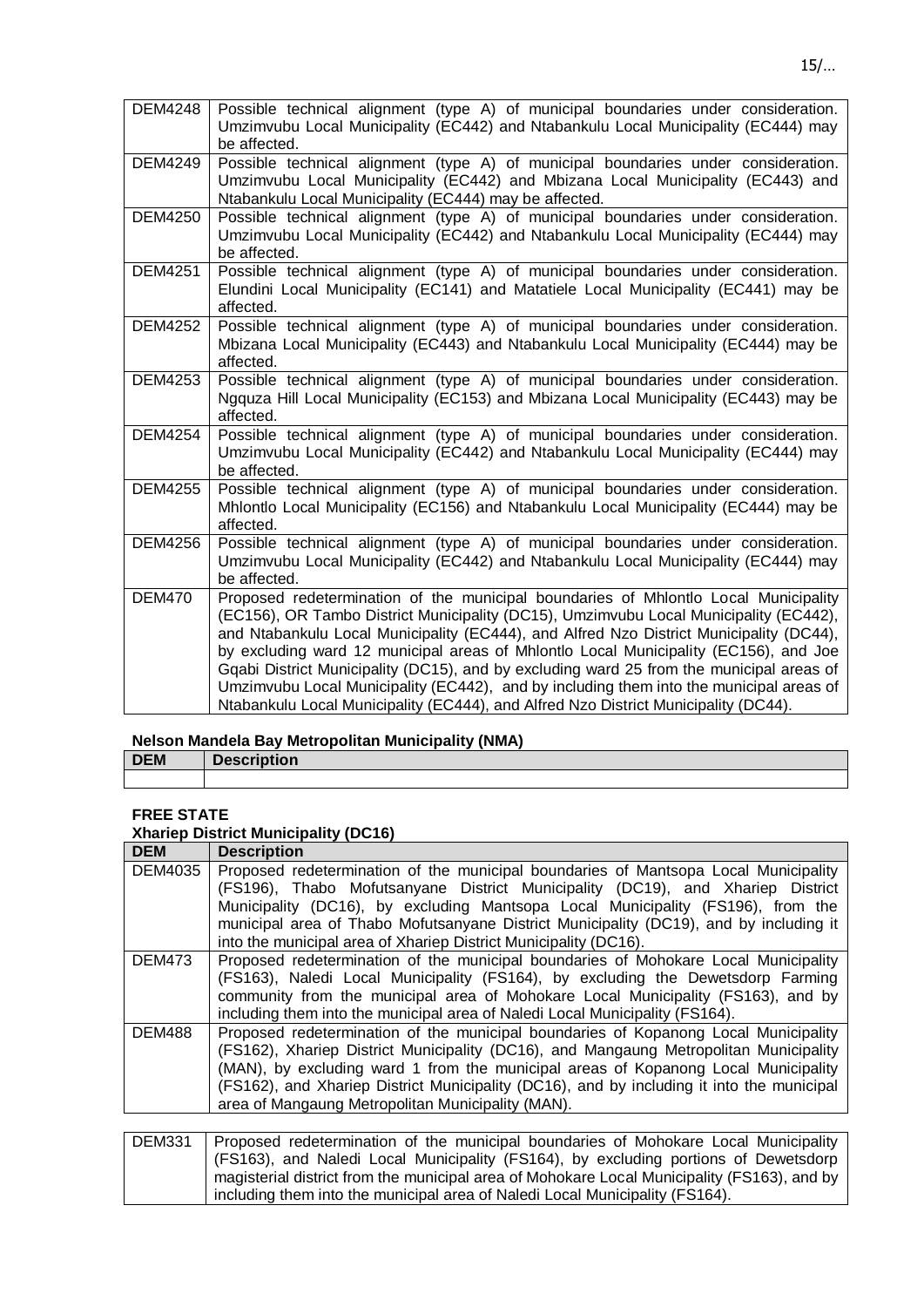# **Lejweleputswa District Municipality (DC18)**

| <b>DEM</b>    | <b>Description</b>                                                                                                                                                                                                                                                                                                                                                                                                                                                                                                                                                    |
|---------------|-----------------------------------------------------------------------------------------------------------------------------------------------------------------------------------------------------------------------------------------------------------------------------------------------------------------------------------------------------------------------------------------------------------------------------------------------------------------------------------------------------------------------------------------------------------------------|
| <b>DEM475</b> | Proposed redetermination of the municipal boundaries of Setsoto Local Municipality<br>(FS191), Thabo Mofutsanyane District Municipality (DC19), Matjhabeng Local Municipality<br>(FS184), and Lejweleputswa District Municipality (DC18), by excluding Aldam Aventura and<br>surrounding Farms from the municipal areas of Setsoto Local Municipality (FS191), and<br>Thabo Mofutsanyane District Municipality (DC19), and by including them into the municipal<br>areas of Matjhabeng Local Municipality (FS184), and Lejweleputswa District Municipality<br>(DC18). |
| <b>DEM476</b> | Proposed redetermination of municipal boundaries of Mangaung Metropolitan Municipality<br>(MAN), Masilonyana Local Municipality (FS181), and Lejweleputswa District Municipality<br>(DC18), by excluding Glen Agriculture Colllege from the municipal area of Mangaung<br>Metropolitan Municipality (MAN), and by including it into the municipal area of Masilonyana<br>Local Municipality (FS181), and Lejweleputswa District Municipality (DC18).                                                                                                                  |

| DEM288   Proposed redetermination of the municipal boundaries of Setsoto Local Municipality |
|---------------------------------------------------------------------------------------------|
| (FS191), Thabo Mofutsanyane District Municipality (DC19), Matjhabeng Local Municipality     |
| (FS184), and Leiweleputswa District Municipality (DC18), by excluding the Aldam area, and   |
| by including the Willem Pretorius Game Reserve, portions of the Farms Summerfield,          |
| Erfbloem, Wessel, Riverside, the Farms Druipfontein, Spring Vey, Luna Bon Accord,           |
| Hogitogi, Cornelia, Doornberg Boschkloof from the municipal areas of Setsoto Local          |
| Municipality (FS191), and Thabo Mofutsanyane District Municipality (DC19), and by           |
| including them into the municipal areas of Matihabeng Local Municipality (FS184), and       |
| Lejweleputswa District Municipality (DC18).                                                 |

# **Thabo Mofutsanyane District Municipality (DC19)**

| <b>DEM</b>     | <b>Description</b>                                                                        |
|----------------|-------------------------------------------------------------------------------------------|
| DEM4003        | Proposed redetermination of the municipal boundaries of Naledi Local Municipality         |
|                | (FS164), Xhariep District Municipality (DC16), Mantsopa Local Municipality (FS196),       |
|                | Setsoto Local Municipality (FS191), and Thabo Mofutsanyane District Municipality (DC19),  |
|                | by creating a new district comprising of Naledi Local Municipality (FS164), Setsoto Local |
|                | Municipality (FS191), and Mantsopa Local Municipality (FS196).                            |
| DEM4098        | Proposed redetermination of the municipal boundaries of Dihlabeng Local Municipality      |
|                | (FS192), Phumelela Local Municipality (FS195), by excluding the Farm Couvins Hoek 279     |
|                | from the municipal area of Dihlabeng Local Municipality (FS192), and by including it into |
|                | the municipal area of Phumelela Local Municipality (FS195).                               |
| <b>DEM4102</b> | Proposed redetermination of the municipal boundaries of Setsoto Local Municipality        |
|                | (FS191), and Dihlabeng Local Municipality (FS192), by excluding the Farms as per the      |
|                | schedule attached to the map from the municipal area of Setsoto Local Municipality        |
|                | (FS191), and by including them into the municipal area of Dihlabeng Local Municipality    |
|                | (FS192).                                                                                  |

| <b>DEM290</b> | Proposed redetermination of the municipal boundaries of Mafube Local Municipality<br>(FS205), Fezile Dabi District Municipality (DC20), Phumelela Local Municipality (FS195),<br>and Thabo Mofutsanyane District Municipality (DC19), by excluding the Farms Highlands,<br>Lekdam, Belgian Congo, Merino, Onverwag, Oude Kraal, Pat, Loin Hill Stud Farm,<br>Pleasant View, Leeuwkop, Tafelkop, Langverwacht, Middelkop, Alto, Spitzkop, Brakvley,<br>Springbokfontein, Langlaagte, Bankfontein, Zoetvlei, Gats Kop, Jackalskop, Kalverfontein,<br>Harmony, Blesbokpan, Rietspruit, Klein Geluk, Brakleegte, Eenzaam, Malta, Gordon,<br>Evenwel, Triangle Ceylon from the municipal area of Mafube Local Municipality (FS205),<br>and Fezile Dabi District Municipality (DC20), and by including it into the municipal area of<br>Phumelela Local Municipality (FS195), and Thabo Mofutsanyane District Municipality<br>(DC19). |
|---------------|---------------------------------------------------------------------------------------------------------------------------------------------------------------------------------------------------------------------------------------------------------------------------------------------------------------------------------------------------------------------------------------------------------------------------------------------------------------------------------------------------------------------------------------------------------------------------------------------------------------------------------------------------------------------------------------------------------------------------------------------------------------------------------------------------------------------------------------------------------------------------------------------------------------------------------|
| DEM302        | Proposed redetermination of the municipal boundaries of Dihlabeng Local Municipality<br>(FS192), and Setsoto Local Municipality (FS191), by excluding the portions of the<br>Ficksburg Senekal Magisterial districts from the municipal areas of Dihlabeng Local<br>Municipality (FS192), and by including them into the municipal area of Setsoto Local<br>Municipality (FS191).                                                                                                                                                                                                                                                                                                                                                                                                                                                                                                                                               |
| DEM343        | Proposed redetermination of the municipal boundaries of Moghaka Local Municipality<br>(FS201), Fezile Dabi District Municipality (DC20), Setsoto Local Municipality (FS191), and<br>Thabo Mofutsanyane District Municipality (DC19), by excluding the Farms as per attached                                                                                                                                                                                                                                                                                                                                                                                                                                                                                                                                                                                                                                                     |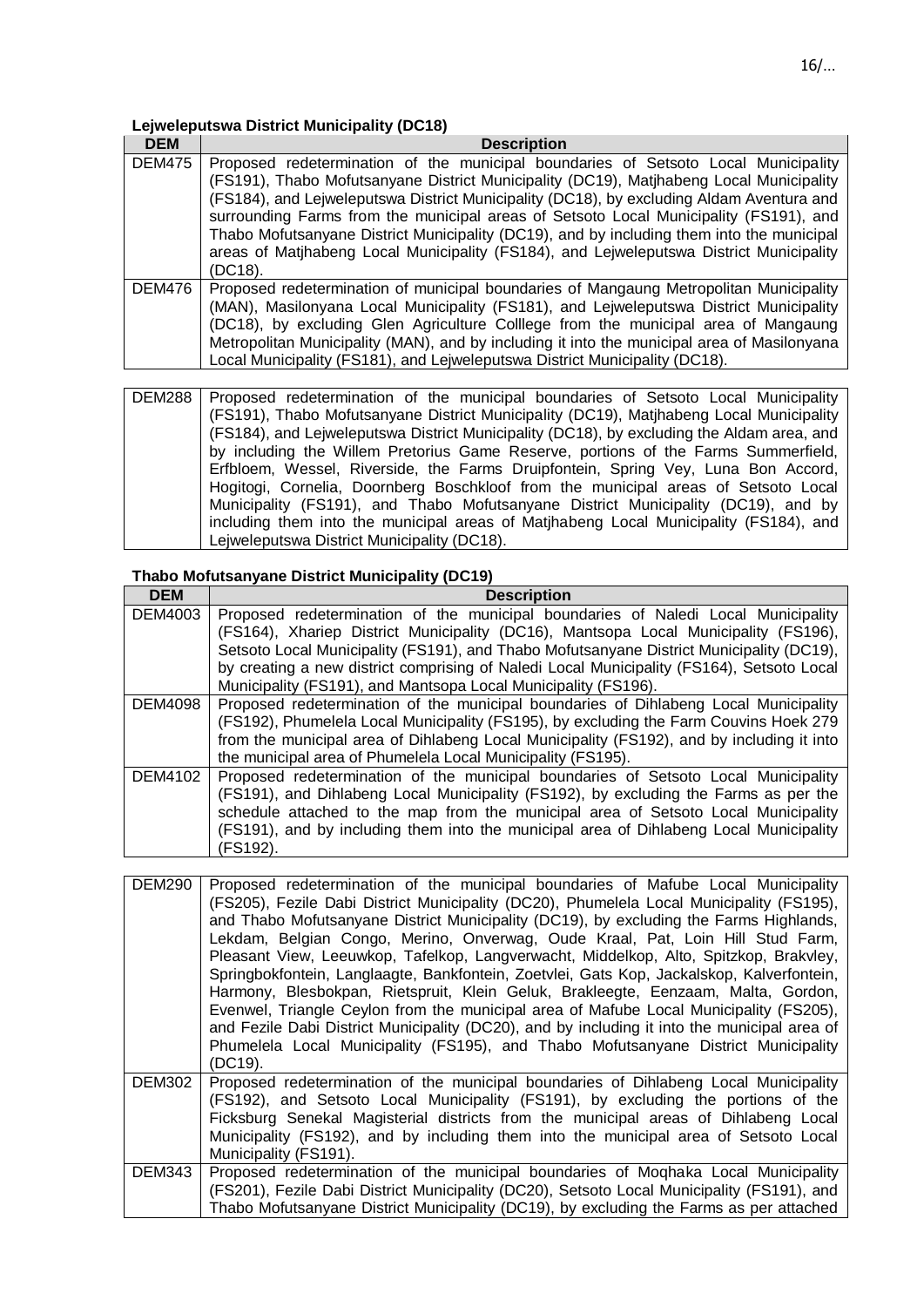|        | schedule, from the municipal areas of Moghaka Local Municipality (FS201), Fezile Dabi     |
|--------|-------------------------------------------------------------------------------------------|
|        | District Municipality (DC20), by including them into the municipal areas of Setsoto Local |
|        | Municipality (FS191), and Thabo Mofutsanyane District Municipality (DC19).                |
| DEM346 | Proposed redetermination of the municipal boundaries of Nketoana Local Municipality       |
|        | (FS193), and Setsoto Local Municipality (FS191), by excluding portions of Wolvekraal 232, |
|        | the Farms Blesboklaagte 1047, Lion's Hill 122, Sans Souci 1052, Jagters Vlaagte 368,      |
|        | Braklaagte 673 portions of Virginia 1210, from the municipal area of Nketoana Local       |
|        | Municipality (FS193), by including them into the municipal area of Setsoto Local          |
|        | Municipality (FS191).                                                                     |

#### **Fezile Dabi District Municipality (DC20)**

| <b>DEM</b>     | <b>Description</b>                                                                                                                                                        |
|----------------|---------------------------------------------------------------------------------------------------------------------------------------------------------------------------|
| <b>DEM4002</b> | Proposed redetermination of the municipal boundaries of Ngwathe Local Municipality<br>(FS203), and Metsimaholo Local Municipality (FS204), by excluding Heilbron and      |
|                | surrounding farms from the municipal area of Ngwathe Local Municipality (FS203), and by                                                                                   |
|                | including them into the municipal area of Metsimaholo Local Municipality (FS204).                                                                                         |
| DEM4033        | Proposed redetermination of the municipal boundaries of Ngwathe Local Municipality                                                                                        |
|                | (FS203), and Moghaka Local Municipality (FS201), by excluding Edenville and                                                                                               |
|                | surrounding farms from the municipal area of Ngwathe Local Municipality (FS203), and by                                                                                   |
|                | including them into the municipal area Moqhaka Local Municipality (FS201).                                                                                                |
| DEM4034        | Proposed redetermination of the municipal boundaries of Ngwathe Local Municipality                                                                                        |
|                | (FS203), and Metsimaholo Local Municipality (FS204), by amalgamating the 2<br>municipalities into a new municipality.                                                     |
| <b>DEM4076</b> | Proposed redetermination of the municipal boundaries of Moghaka Local Municipality                                                                                        |
|                | (FS201), and Ngwathe Local Municipality (FS203), by excluding Viljoenskroon, and                                                                                          |
|                | surrounding farms from the municipal area of Moghaka Local Municipality (FS201), and by                                                                                   |
|                | including them into the municipal area of Ngwathe Local Municipality (FS203).                                                                                             |
| <b>DEM4099</b> | Proposed redetermination of the municipal boundaries of Moghaka Local Municipality                                                                                        |
|                | (FS201), and Ngwathe Local Municipality (FS203), by excluding the farms as per the                                                                                        |
|                | schedule attached to the map (Saweshe school voting district), from the municipal area of                                                                                 |
|                | Moghaka Local Municipality (FS201), and by including them into the municipal area of<br>Ngwathe Local Municipality (FS203).                                               |
| <b>DEM4100</b> | Proposed redetermination of the municipal boundaries of Ngwathe Local Municipality                                                                                        |
|                | (FS203), and Mafube Local Municipality (FS205), by excluding the farms Arcadia 1806,                                                                                      |
|                | Chicago A 1222, Dankbaar1760, Dennewood 1827, Fonteintje 1759, Klip Bank 325,                                                                                             |
|                | Klipbank 1826, Ladyfontein 941, Lenie'sfontein 1048, Ou Tuin 57, Schilpaddans 80, and                                                                                     |
|                | Spes Bona 59, which constitute Arcadia voting district, from the municipal area of                                                                                        |
|                | Ngwathe Local Municipality (FS203), and by including them into the municipal area of                                                                                      |
| <b>DEM4187</b> | Mafube Local Municipality (FS205).<br>Proposed redetermination of the municipal boundaries of Ngwathe Local Municipality                                                  |
|                | (FS203) and Metsimaholo Local Municipality (FS204), by excluding the towns of Heilbron                                                                                    |
|                | and Deneysville, from the municipal area of Ngwathe Local Muncipality (FS203) and by                                                                                      |
|                | including it into the municipal area of Metsimaholo Local Municipality (FS204).                                                                                           |
| <b>DEM477</b>  | Proposed redetermination of the municipal boundaries of Nala Local Municipality (FS185),                                                                                  |
|                | Lejweleputswa District Municipality (DC18), Moqhaka Local Municipality (FS201), and                                                                                       |
|                | Fezile Dabi District Municipality (DC20), by excluding Nampo from the municipal areas of                                                                                  |
|                | Moghaka Local Municipality (FS201), and Fezile Dabi District Municipality (DC20), and by<br>including it into the municipal areas of Nala Local Municipality (FS185), and |
|                | Lejweleputswa District Municipality (DC18).                                                                                                                               |
|                |                                                                                                                                                                           |

DEM289 | Proposed redetermination of the municipal boundaries of Phumelela Local Municipality (FS195), Thabo Mofutsanyane District Municipality (DC19), Mafube Local Municipality (FS205), and Fezile Dabi District Municipality (DC20), by excluding the Farms Fulham, Rietgat, Abbortsford, Zaaihoek, Strydpoort, Mariasdeel, Klipkuil, Sweet Home, Vogelstruisdraai Waterval from the municipal areas of Phumelela Local Municipality (FS195), Thabo Mofutsanyane District Municipality (DC19), and by including them into the municipal areas of Mafube Local Municipality (FS205), and Fezile Dabi District Municipality (DC20).

|            | <b>Mangaung Metropolitan Municipality (MAN)</b> |                    |
|------------|-------------------------------------------------|--------------------|
| <b>DEM</b> |                                                 | <b>Description</b> |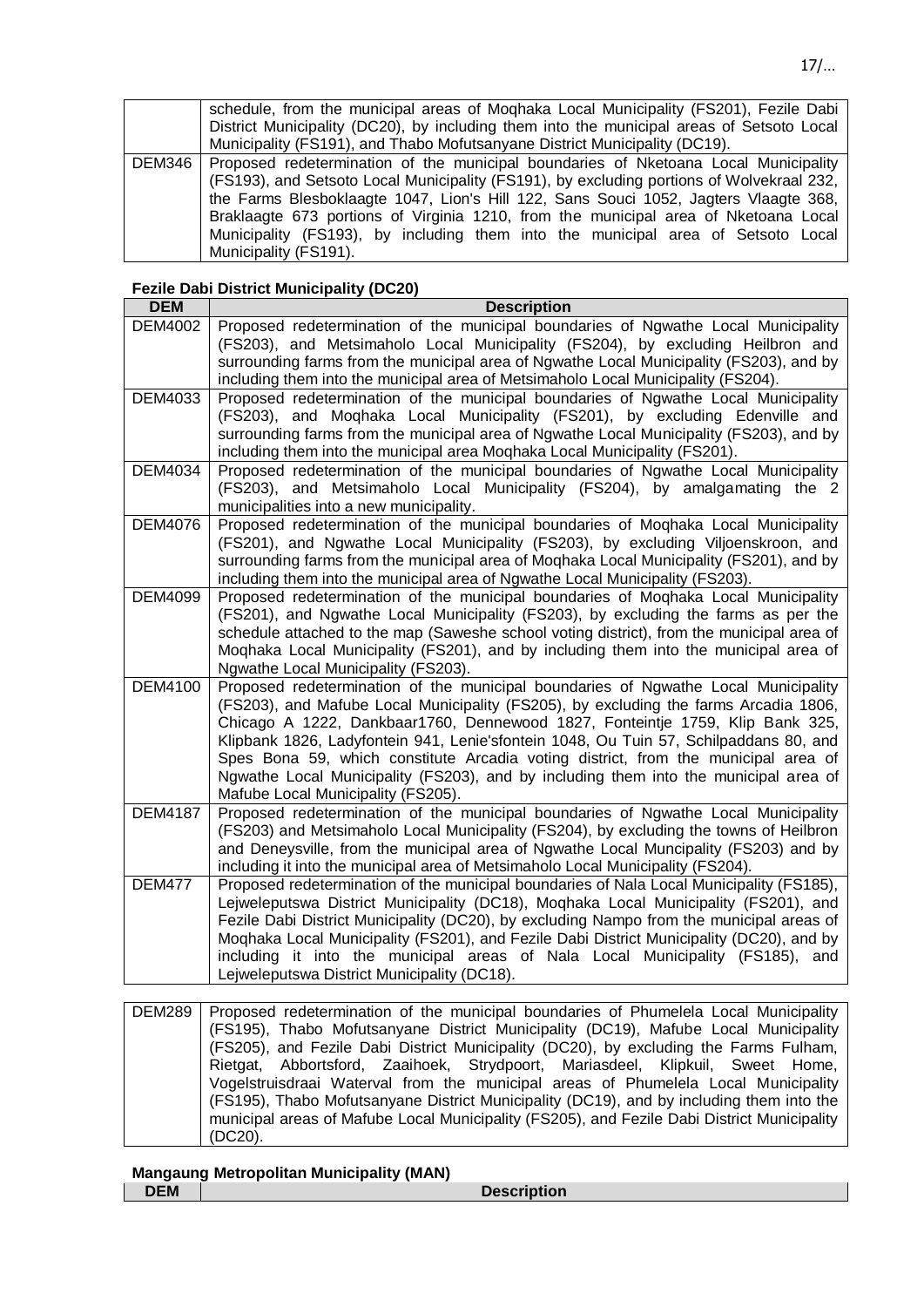| DEM489   Proposed redetermination of Masilonyana Local Municipality (FS181), Lejweleputswa |
|--------------------------------------------------------------------------------------------|
| District Municipality (DC18), and Mangaung Metropolitan Municipality (MAN), by excluding   |
| Brandfort Majwemasweu from the municipal areas of Masilonyana Local Municipality           |
| (FS181), and Leiweleputswa District Municipality (DC18), by including them into the        |
| municipal area of Mangaung Metropolitan Municipality (MAN).                                |

| DEM315   Proposed redetermination of the municipal boundaries of Masilonyana Local Municipality |
|-------------------------------------------------------------------------------------------------|
| (FS181), Lejweleputswa District Municipality (DC18), and Mangaung Metropolitan                  |
| Municipality (MAN), by excluding the Verkeerde Vlei-Tshepong area from the municipal            |
| areas of Masilonyana Local Municipality (FS181), and Lejweleputswa District municipality        |
| (DC18), by including it into the municipal area of Mangaung Metropolitan Municipality           |
| (MAN).                                                                                          |

#### **GAUTENG**

## **City of Johannesburg Metropolitan Municipality (JHB)**

| <b>DEM</b>     | <b>Description</b>                                                                                                                                                     |
|----------------|------------------------------------------------------------------------------------------------------------------------------------------------------------------------|
| DEM4257        | Possible technical alignment (type A) of municipal boundaries under consideration.<br>Ekurhuleni Metropolitan Municipality (EKU) and City of Johannesburg Metropolitan |
|                | Municipality (JHB) may be affected.                                                                                                                                    |
| DEM4259        | Possible technical alignment (type A) of municipal boundaries under consideration.                                                                                     |
|                | Ekurhuleni Metropolitan Municipality (EKU) and City of Johannesburg Metropolitan                                                                                       |
|                | Municipality (JHB) may be affected.                                                                                                                                    |
| DEM4260        | Possible technical alignment (type A) of municipal boundaries under consideration.                                                                                     |
|                | Ekurhuleni Metropolitan Municipality (EKU) and City of Johannesburg Metropolitan                                                                                       |
|                | Municipality (JHB) may be affected.                                                                                                                                    |
| <b>DEM4261</b> | Possible technical alignment (type A) of municipal boundaries under consideration.                                                                                     |
|                | Ekurhuleni Metropolitan Municipality (EKU) and City of Johannesburg Metropolitan                                                                                       |
|                | Municipality (JHB) may be affected.                                                                                                                                    |
| DEM4262        | Possible technical alignment (type A) of municipal boundaries under consideration.                                                                                     |
|                | Ekurhuleni Metropolitan Municipality (EKU) and City of Johannesburg Metropolitan                                                                                       |
|                | Municipality (JHB) may be affected.                                                                                                                                    |
| DEM4263        | Possible technical alignment (type A) of municipal boundaries under consideration.                                                                                     |
|                | Ekurhuleni Metropolitan Municipality (EKU) and City of Johannesburg Metropolitan                                                                                       |
|                | Municipality (JHB) may be affected.                                                                                                                                    |

## **City of Tshwane Metropolitan Municipality (TSH)**

| <b>DEM</b> | <b>D.L.</b><br>$\sim$<br><b>Description</b> |
|------------|---------------------------------------------|
|            |                                             |

| DEM389   Proposed re-establishment of Metsweding District Municipality (DC46), Nokeng tsa |
|-------------------------------------------------------------------------------------------|
| Taemane Local Municipality (GT461), and Kungwini Local Municipality (GT462)               |

#### **Ekurhuleni Metropolitan Municipality (EKU)**

| <b>DEM</b>    | <b>Description</b>                                                                                                                                                                                                                                                                                                                                                                                                                                                                                                                                                                                                                                                                                                                                                                                                           |
|---------------|------------------------------------------------------------------------------------------------------------------------------------------------------------------------------------------------------------------------------------------------------------------------------------------------------------------------------------------------------------------------------------------------------------------------------------------------------------------------------------------------------------------------------------------------------------------------------------------------------------------------------------------------------------------------------------------------------------------------------------------------------------------------------------------------------------------------------|
| DEM4031       | Proposed redetermination of the municipal boundaries of City of Johannesburg<br>Metropolitan Municipality (JHB), and Ekurhuleni Metropolitan Municipality (EKU), by<br>excluding the areas of Modderfontein Sebenza south of the R25 from the muncipal area<br>of City of Johannesburg Metropolitan Municipality (JHB), and by including them into the<br>municipal area of Ekurhuleni Metropolitan Municipality (EKU, and by excluding the area of<br>Illiondale north of the R25 from the municipal area of Ekurhuleni Metropolitan Municipality<br>(EKU), and by including it into the municipal area of City of Johannesburg Metropolitan<br>Municipality (JHB). The northern edge of the R25 will form the municipal boundary, with<br>the R25 located within the City of Johannesburg Metropolitan Municipality (JHB). |
|               |                                                                                                                                                                                                                                                                                                                                                                                                                                                                                                                                                                                                                                                                                                                                                                                                                              |
| <b>DEM676</b> | Proposed redetermination of the municipal boundaries of the City of Tshwane Metropolitan<br>Municipality (TSH), (previously Kungwini Local Municipality (CBLC2)), and Ekurhuleni<br>Metropolitan Municipality (EKU), by excluding portions of the Farm Tweefontein 413, from<br>the municipal area of City of Tshwane Metropolitan Municipality (TSH) (previously<br>Kungwini Local Municipality (CBLC2)), by including them into the municipal area of<br>Ekurhuleni Metropolitan Municipality (EKU).                                                                                                                                                                                                                                                                                                                       |

DEM718 Proposed redetermination of the municipal boundaries of the City of Johannesburg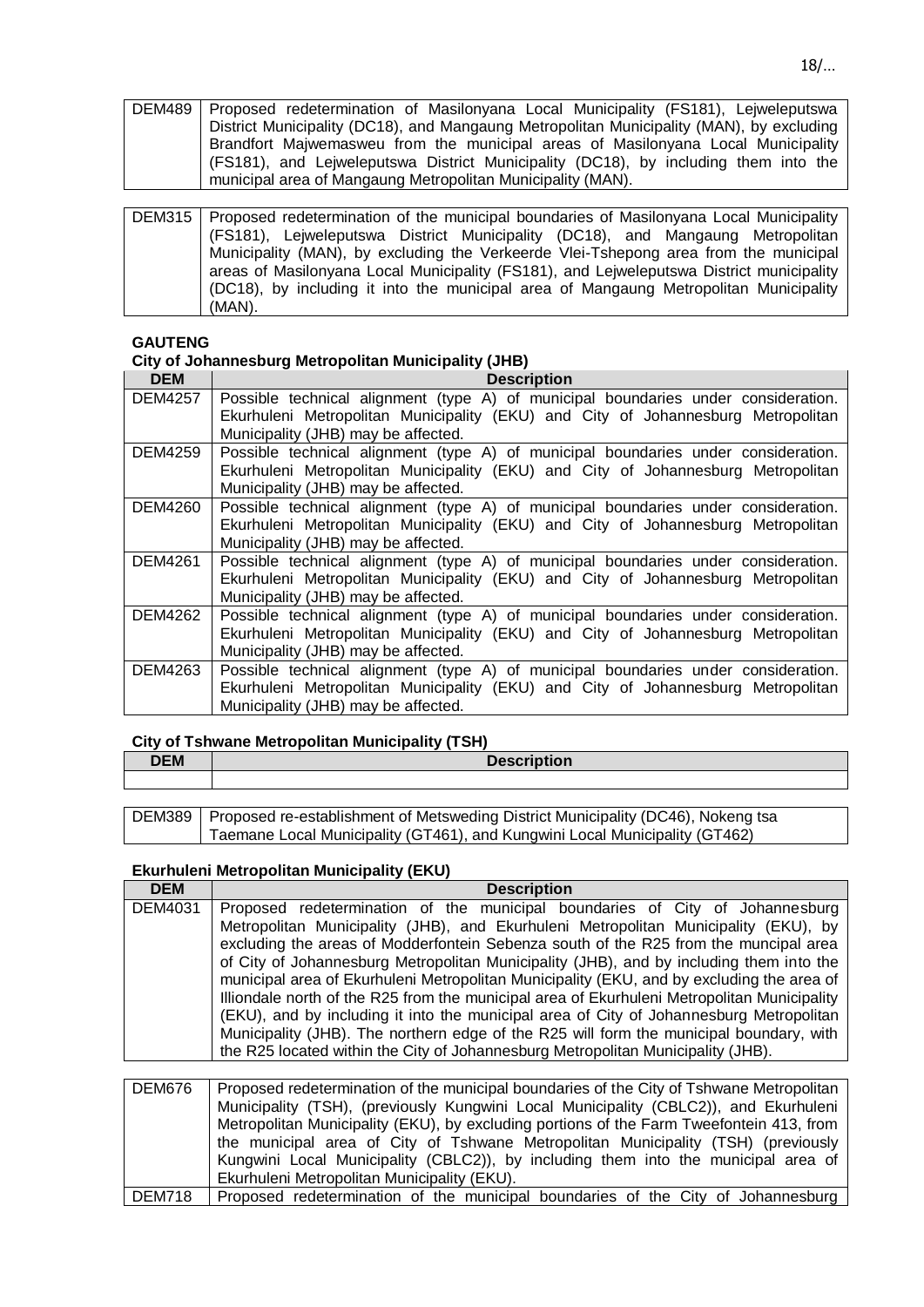|               | Metropolitan Municipality (JHB), and Ekurhuleni Metropolitan Municipality (EKU), by<br>excluding a portion of Tulisa Park, from the municipal area of the City of Johannesburg<br>Metropolitan Municipality (JHB), and by including it into the municipal area of Ekurhuleni<br>Metropolitan Municipality (EKU).                                                                                                         |
|---------------|--------------------------------------------------------------------------------------------------------------------------------------------------------------------------------------------------------------------------------------------------------------------------------------------------------------------------------------------------------------------------------------------------------------------------|
| <b>DEM719</b> | Proposed redetermination of the municipal boundaries of the City of Johannesburg<br>Metropolitan Municipality (JHB), and Ekurhuleni Metropolitan Municipality (EKU), by<br>excluding portion 38 of Erf 107 Elandspark, from the municipal area of the City of<br>Johannesburg Metropolitan Municipality (JHB), and by including it into the municipal area<br>of Ekurhuleni Metropolitan Municipality (EKU).             |
| <b>DEM720</b> | Proposed redetermination of the municipal boundaries of the City of Johannesburg<br>Metropolitan Municipality (JHB), and Ekurhuleni Metropolitan Municipality (EKU) by<br>excluding a portion of Cleveland, from the municipal area of the City of Johannesburg<br>Metropolitan Municipality (JHB), and by including it into the municipal area of Ekurhuleni<br>Metropolitan Municipality (EKU).                        |
| <b>DEM721</b> | Proposed redetermination of the municipal boundaries of the Ekurhuleni Metropolitan<br>Municipality (EKU), and City of Johannesburg Metropolitan Municipality (JHB) by<br>excluding a portion of the Eastgate Shopping Centre, from the municipal area of the<br>Ekurhuleni Metropolitan Municipality (EKU), and by including it into the municipal area of<br>the City of Johannesburg Metropolitan Municipality (JHB). |
| DEM724        | Proposed redetermination of the municipal boundaries of the City of Johannesburg<br>Metropolitan Municipality (JHB), Ekurhuleni Metropolitan Municipality (EKU).                                                                                                                                                                                                                                                         |

# **Sedibeng District Municipality (DC42)**

| <b>DEM</b>     | <b>Description</b>                                                                                                                                                                                                                                                                                                                                                                                                                                                                                                                              |
|----------------|-------------------------------------------------------------------------------------------------------------------------------------------------------------------------------------------------------------------------------------------------------------------------------------------------------------------------------------------------------------------------------------------------------------------------------------------------------------------------------------------------------------------------------------------------|
| DEM4039        | Proposed redetermination of the municipal boundaries of Emfuleni Local Municipality<br>(GT421), Midvaal Local Municipality (GT422), and Sedibeng District Municipality (DC42),<br>by amalgamating Emfuleni Local Municipality (GT421), and Midvaal Local Municipality                                                                                                                                                                                                                                                                           |
|                | (GT422), into a single Category A municipality.                                                                                                                                                                                                                                                                                                                                                                                                                                                                                                 |
| <b>DEM4059</b> | Proposed redetermination of the municipal boundaries of Emfuleni Local Municipality<br>(GT421), Midvaal Local Municipality (GT422), Sedibeng District Municipality (DC42), and<br>Ekurhuleni Metropolitan Municipality (EKU), by amalgamating Emfuleni Local Municipality<br>(GT421), and Midvaal Local Municipality (GT422), into a single category B municipality,<br>and by excluding Lesedi Local Municipality (GT423), from Sedibeng District Municipality<br>(DC42), and by including it into Ekurhuleni Metropolitan Municipality (EKU). |
| <b>DEM4184</b> | Proposed redetermination of the municipal boundaries of Sedibeng District Municipality<br>(DC42), by excluding Emfuleni Local Municipality (GT421), from the municipal area of<br>Sedibeng District Municipality (DC42), and by recategorising Emfuleni Local Municipality<br>as a category A municipality.                                                                                                                                                                                                                                     |
| <b>DEM4185</b> | Proposed redetermination of the municipal boundaries of the Emfuleni Local Municipality<br>(GT421), and Midvaal Local Municipality (GT422), by excluding the area south-east of the<br>line starting at the intersection of the R42 and R54, extending south along a tributary of<br>Suikerbos River to the Suikerbos River east along the Suikerbos River, from the municipal<br>area of Emfuleni Local Municipality (GT421), and by including it into the municipal area of<br>Midvaal Local Municipality (GT422)                             |
| <b>DEM4264</b> | Possible technical alignment (type A) of municipal boundaries under consideration.<br>Emfuleni Local Municipality (GT421) and Midvaal Local Municipality (GT422) may be<br>affected.                                                                                                                                                                                                                                                                                                                                                            |
| <b>DEM4265</b> | Possible technical alignment (type A) of municipal boundaries under consideration.<br>Ekurhuleni Metropolitan Municipality (EKU) and Lesedi Local Municipality (GT423) may be<br>affected.                                                                                                                                                                                                                                                                                                                                                      |
| <b>DEM4266</b> | Possible technical alignment (type A) of municipal boundaries under consideration. City of<br>Johannesburg Metropolitan Municipality (JHB) and Midvaal Local Municipality (GT422)<br>may be affected.                                                                                                                                                                                                                                                                                                                                           |
| <b>DEM4267</b> | Possible technical alignment (type A) of municipal boundaries under consideration.<br>Ekurhuleni Metropolitan Municipality (EKU) and Midvaal Local Municipality (GT422) may<br>be affected.                                                                                                                                                                                                                                                                                                                                                     |
| <b>DEM4268</b> | Possible technical alignment (type A) of municipal boundaries under consideration. City of<br>Johannesburg Metropolitan Municipality (JHB) and Midvaal Local Municipality (GT422)<br>may be affected.                                                                                                                                                                                                                                                                                                                                           |
| <b>DEM480</b>  | Proposed redetermination of the municipal boundaries of City of Johannesburg                                                                                                                                                                                                                                                                                                                                                                                                                                                                    |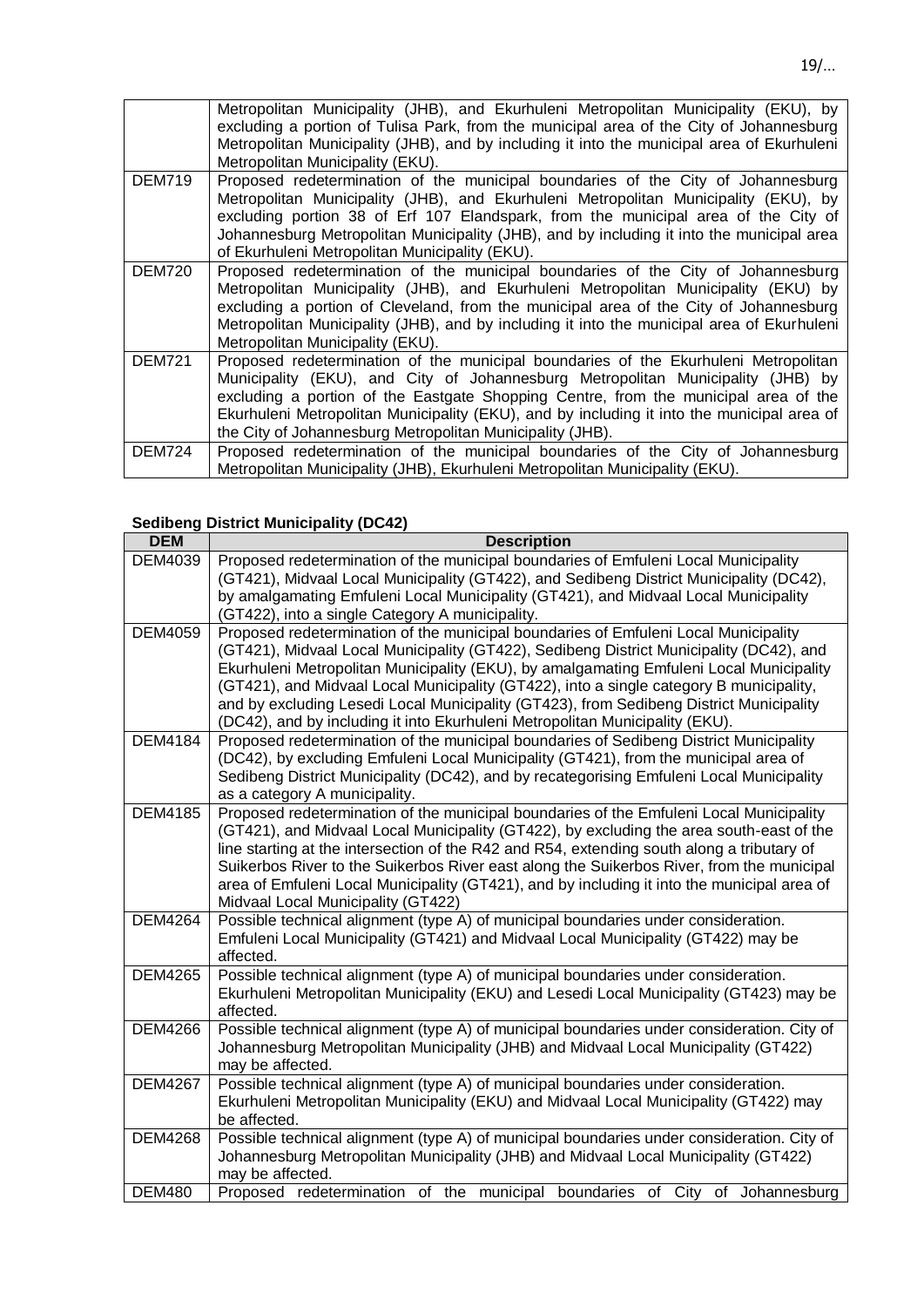|               | Metropolitan Municipality (JHB), Ekurhuleni Metropolitan Municipality (EKU), Midvaal        |
|---------------|---------------------------------------------------------------------------------------------|
|               | Local Municipality (GT422), and Sedibeng District Municipality (DC42), by excluding the     |
|               | areas south of the R554 (Swartkoppies Road), east of the R82, from the municipal area of    |
|               | City of Johannesburg Metropolitan Municipality (JHB), the areas south of the R554           |
|               | (Swartkoppies Road), west of the R59 from the municipal area of Ekurhuleni Metropolitan     |
|               | Municipality (EKU), and by including them into the municipal areas of Midvaal Local         |
|               | Municipality (GT422), and Sedibeng District Municipality (DC42).                            |
| <b>DEM481</b> | Proposed redetermination of the municipal boundaries of Emfuleni Local Municipality         |
|               | (GT421), and Midvaal Local Municipality (GT422), by excluding the area between the          |
|               | powerlines, the northern edge of Blackwood Street (R42), from the municipal area of         |
|               | Emfuleni Local Municipality (GT421), and by including it into the municipal area of Midvaal |
|               | Local Municipality (GT422).                                                                 |

| <b>DEM677</b> | Proposed redetermination of the municipal boundaries of the Lesedi Local Municipality<br>(GT423), Midvaal Local Municipality (GT422), by excluding portions of the Farms<br>Tamboekiesfontein 173 and Koppieskraal 157 from the municipal area of Lesedi Local |
|---------------|----------------------------------------------------------------------------------------------------------------------------------------------------------------------------------------------------------------------------------------------------------------|
|               | Municipality (GT423), and by including them into the municipal area of Midvaal Local                                                                                                                                                                           |
|               | Municipality (GT422).                                                                                                                                                                                                                                          |
| <b>DEM678</b> | Proposed redetermination of the municipal boundaries of the Midvaal Local Municipality                                                                                                                                                                         |
|               | (GT422), and Ekurhuleni Metropolitan Municipality (EKU)                                                                                                                                                                                                        |

### **West Rand District Municipality (DC48)**

| <b>DEM</b>     | <b>Description</b>                                                                                                                                                                                                                                                                                                                                                                                                                                                                                                                                                                                        |
|----------------|-----------------------------------------------------------------------------------------------------------------------------------------------------------------------------------------------------------------------------------------------------------------------------------------------------------------------------------------------------------------------------------------------------------------------------------------------------------------------------------------------------------------------------------------------------------------------------------------------------------|
| <b>DEM4056</b> | Proposed re-determination of the municipal boundaries of City of Johannesburg<br>Metropolitan Municipality, Mogale City Local Municipality (GT481), and West Rand District<br>Municipality (DC48), by excluding areas west of Klip River between the R41 in the north<br>the N12 in the south, areas west of Hendrik Potgieter Road up the R41 areas west of the<br>R114, from the municipal area of the City of Johannesburg Metropolitan Municipality<br>(JHB), and by including them into the municipal area of Mogale City Local Municipality<br>(GT481), and West Rand District Municipality (DC48). |
| <b>DEM4058</b> | Proposed redetermination of the municipal boundaries of Mogale City Local Municipality<br>(GT481), Randfontein Local Municipality (GT482), Westonaria Local Municipality (GT483),<br>and Merafong City Local Municipality (GT484), by amalgamating them into a single<br>category B municipality.                                                                                                                                                                                                                                                                                                         |
| <b>DEM4074</b> | Proposed redetermination of the municipal boundaries of Mogale City Local Municipality<br>(GT481), Randfontein Local Municipality (GT482), Westonaria Local Municipality (GT483),<br>Merafong City Local Municipality (GT484), and West Rand District Municipality (DC48), by<br>amalgamating them into a new Category A municipality.                                                                                                                                                                                                                                                                    |
| <b>DEM4258</b> | Possible technical alignment (type A) of municipal boundaries under consideration. City of<br>Johannesburg Metropolitan Municipality (JHB) and Mogale City Local Municipality<br>(GT481) may be affected.                                                                                                                                                                                                                                                                                                                                                                                                 |
| <b>DEM4269</b> | Possible technical alignment (type A) of municipal boundaries under consideration.<br>Randfontein Local Municipality (GT482) and Mogale City Local Municipality (GT481) may<br>be affected.                                                                                                                                                                                                                                                                                                                                                                                                               |
| <b>DEM4270</b> | Possible technical alignment (type A) of municipal boundaries under consideration.<br>Randfontein Local Municipality (GT482) and Mogale City Local Municipality (GT481) may<br>be affected.                                                                                                                                                                                                                                                                                                                                                                                                               |
| <b>DEM4271</b> | Possible technical alignment (type A) of municipal boundaries under consideration.<br>Mogale City Local Municipality (GT481) and Merafong City Local Municipality (GT484)<br>may be affected.                                                                                                                                                                                                                                                                                                                                                                                                             |

#### **KWAZULU-NATAL**

**eThekwini Metropolitan Municipality (ETH)**

| <b>DEM</b>     | <b>Description</b>                                                                         |
|----------------|--------------------------------------------------------------------------------------------|
| <b>DEM4087</b> | Proposed redetermination of the municipal boundaries of Mkhambathini Local Municipality    |
|                | (KZN226), Umgugundlovu District Municipality (DC22), and Ethekwini Metropolitan            |
|                | Municipality (ETH), by excluding the Traditional Council of KwaXimba from the municipal    |
|                | areas of Mkhambathini Local Municipality (KZN226) and Umgugundlovu District                |
|                | Municipality (DC22), and by including it into the municipal area of Ethekwini Metropolitan |
|                | Municipality (ETH).                                                                        |
| <b>DEM4088</b> | Proposed redetermination of the municipal boundaries of Mkhambathini Local Municipality    |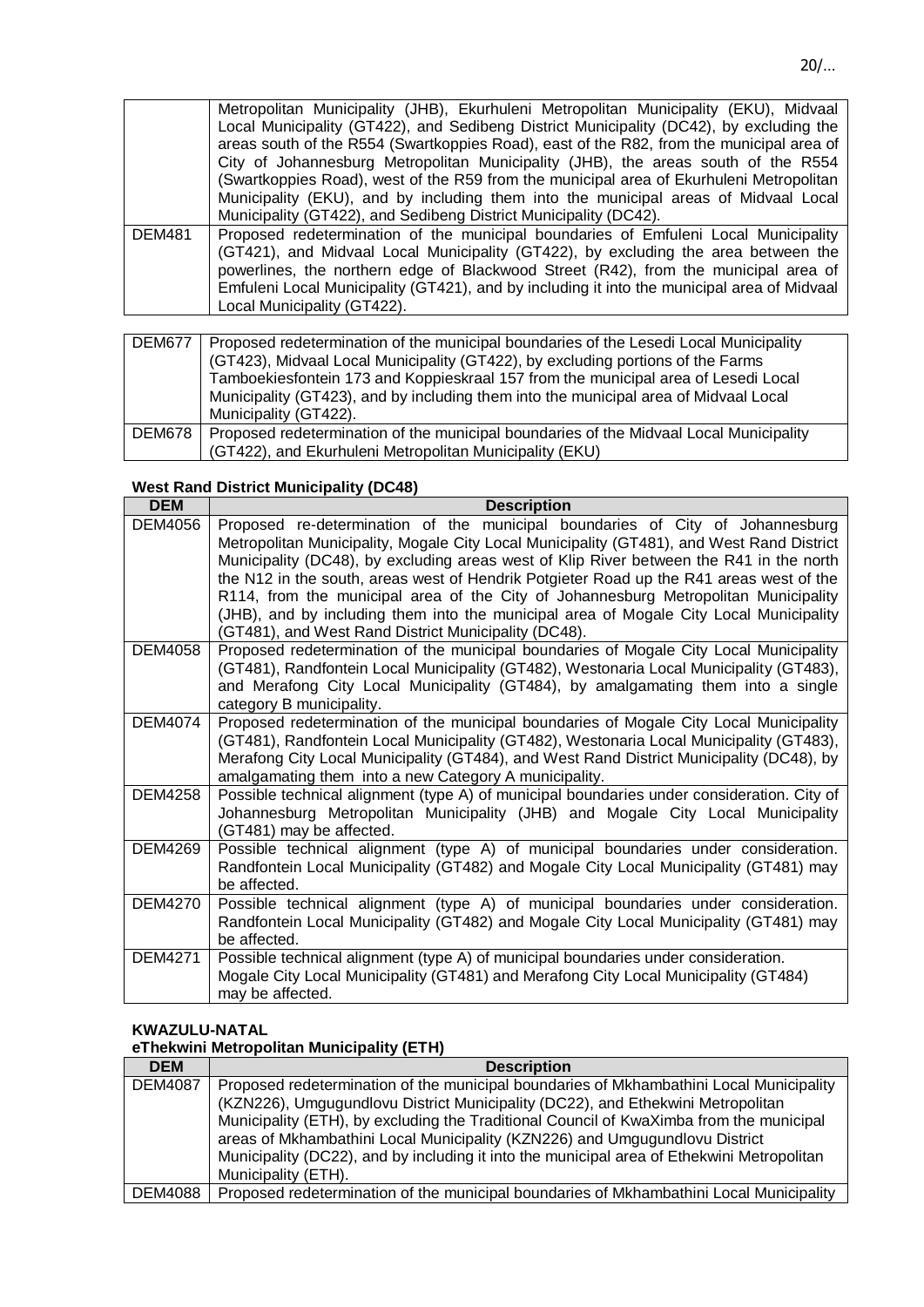|                | (KZN226), Umgugundlovu District Municipality (DC22), and Ethekwini Metropolitan<br>Municipality (ETH), by excluding the Traditional Council of KwaXimba from the municipal<br>areas of Mkhambathini Local Municipality (KZN226) and Umgugundlovu District<br>Municipality (DC22), and by including it into the municipal area of Ethekwini Metropolitan<br>Municipality (ETH).                                                                                                          |
|----------------|-----------------------------------------------------------------------------------------------------------------------------------------------------------------------------------------------------------------------------------------------------------------------------------------------------------------------------------------------------------------------------------------------------------------------------------------------------------------------------------------|
| <b>DEM4089</b> | Proposed redetermination of the municipal boundaries of Vulamehlo Local Municipality<br>(KZN211), Ugu District Municipality (DC21) and eThekwini Metropolitan Municipality<br>(ETH), by excluding traditional areas of Mgangeni, Enchobeni, KwaNdaya, Toyana and<br>Maphumulo from the municipal areas of Vulamehlo Local Municipality (KZN211) and Ugu<br>District Municipality (DC21), and by including them into the municipal area of eThekwini<br>Metropolitan Municipality (ETH). |
| <b>DEM4092</b> | Submission deals with an Electoral Ward issue within the eThekwini Metropolitan<br>Municipality (ETH)                                                                                                                                                                                                                                                                                                                                                                                   |
| DEM4093        | Proposed redetermination of the municipal boundaries of Umdoni Local Municipality<br>(KZN212), Ugu District Municipality (DC21) and eThekwini Metropolitan Municipality<br>(ETH), by excluding eZembeni Traditional Council from the municipal areas of Umdoni<br>Local Municipality (KZN212) and Ugu District Municipality (DC21), and by including it into<br>the municipal area of eThekwini Metropolitan Municipality (ETH).                                                        |
| <b>DEM4139</b> | Proposed redetermination of the municipal boundaries of Vulamehlo Local Municipality<br>(KZN211), Ugu District Municipality (DC21) and eThekwini Metropolitan Municipality<br>(ETH), by excluding wards 1, 2, and 3 from the municipal areas of Vulamehlo Local<br>Municipality (KZN211) and Ugu District Municipality (DC21), and by including them into<br>the municipal area of eThekwini Metropolitan Municipality (ETH).                                                           |
| <b>DEM4140</b> | Proposed redetermination of the municipal boundaries of Mkhambathini Local Municipality<br>(KZN 226), Umgungundlovu District Municipality (DC 22), and eThekwini Metro by<br>excluding Ward 5 from the municipal areas of Mkhambathini Local Municipality (KZN 226),<br>and UMgungundlovu District Municipality (DC 22), and by including it into the municipal<br>area of eThekwini Metropolitan Municipality (ETH)                                                                    |
| <b>DEM493</b>  | Proposed redetermination of the municipal boundaries of Mkhambathini Local Municipality<br>(KZN226), Umgungundlovu District Municipality (DC22), and eThekwini Metropolitan<br>Municipality (ETH), by excluding the traditional council of Embo Thimuni from the<br>municipal areas of Mkhambathini Local Municipality (KZN226), and Umgungundlovu<br>District Municipality (DC22), and by including it into the municipal area of eThekwini<br>Metropolitan Municipality (ETH).        |

# **Ugu District Municipality (DC21)**

| <b>DEM</b>     | <b>Description</b>                                                                                                                                                                                                                                                                                                                                                                                                                                    |
|----------------|-------------------------------------------------------------------------------------------------------------------------------------------------------------------------------------------------------------------------------------------------------------------------------------------------------------------------------------------------------------------------------------------------------------------------------------------------------|
| DEM4009        | Proposed redetermination of the municipal boundaries of Vulamehlo Local Municipality<br>(KZN211), Ugu District Municipality (DC21), and eThekwini Metropolitan Municipality<br>(ETH), by excluding Mdumezulu village and surrounding wards from the municipal areas<br>of Vulamehlo Local Municipality (KZN211), and Ugu District Municipality (DC21), and by<br>including them into the municipal area of eThekwini Metropolitan Municipality (ETH). |
| <b>DEM4027</b> | Objection to the proposed technical DEM2374                                                                                                                                                                                                                                                                                                                                                                                                           |
| DEM4028        | Proposed redetermination of the municipal boundaries of Ezingoleni Local Municipality<br>(KZN215) and Hibiscus Local Municipality (KZN216), by excluding ward 2, 3, 5, and 6,<br>and a portion of ward 1 from the municipal area of Ezingoleni Local Municipality<br>(KZN215), and by including them into the municipal area Hibiscus Local Municipality<br>(KZN216).                                                                                 |
| DEM4038        | Proposed redetermination of the municipal boundaries of uMuziwabathu Local<br>Municipality (KZN214) and Ezingoleni Local Municipality (KZN215), by excluding portions<br>of Mthimude Nyuswa Traditional Areas from the municipal area of uMuziwabathu Local<br>Municipality (KZN214), and by including them into the municipal area of Ezingoleni Local<br>Municipality (KZN215).                                                                     |
| DEM4060        | Proposed redetermination of the municipal boundaries of Vulamehlo Local Municipality<br>(KZN211), and Umdoni Local Municipality (KZN212), by excluding wards 4, 5, 6, 7, 8, 9,<br>and 10 from the municipal area of Vulamehlo Local Municipality (KZN211), and by<br>including them into the municipal area of Umdoni Local Municipality (KZN212).                                                                                                    |
| DEM4068        | Proposed redetermination of the municipal boundaries of Ezingoleni Local Municipality<br>(KZN215) and uMuziwabathu Local Municipality (KZN214), by excluding ward 1, 3, 4, and<br>5 from the municipal area of Ezingoleni Local Municipality (KZN215), and by including<br>them into the municipal area of uMuziwabathu Local Municipality (KZN214).                                                                                                  |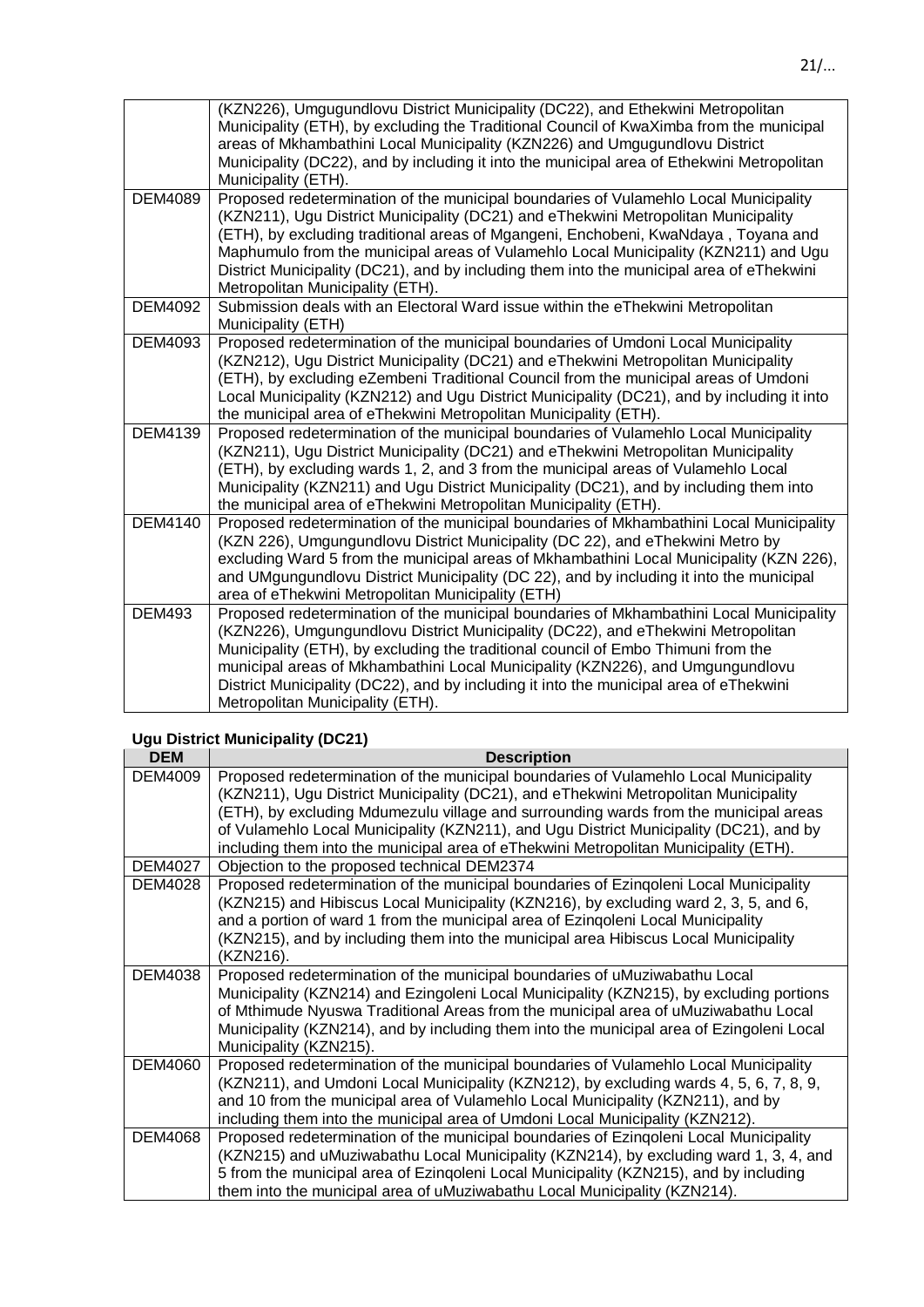| <b>DEM4071</b> | Proposed redetermination of the municipal boundaries of Umdoni Local Municipality<br>(KZN212) and Umzumbe Local Municipality (KZN213), by excluding the areas of<br>Umthwalume Beach, Long Beach Koelwaters from the municipal area of Umdoni Local<br>Municipality (KZN212), and by including them into the municipal area of Umzumbe Local<br>Municipality (KZN213).                        |
|----------------|-----------------------------------------------------------------------------------------------------------------------------------------------------------------------------------------------------------------------------------------------------------------------------------------------------------------------------------------------------------------------------------------------|
| <b>DEM4072</b> | Proposed redetermination of the municipal boundaries of Umzumbe Local Municipality<br>(KZN213), and Hibiscus Coast Local Municipality (KZN216), by excluding the area north<br>of the Umzumbe river, including Hibberdene, from the municipal area of Hibiscus Coast<br>Local Municipality (KZN216), and by including them into the municipal area of Umzumbe<br>Local Municipality (KZN213). |
| <b>DEM4097</b> | Proposed redetermination of the municipal boundaries of Ezingoleni Local Municipality<br>(KZN215) and Hibiscus Local Municipality (KZN216), by disestablishing the municipal<br>area of Ezingoleni Local Municipality (KZN215), and by including it into the municipal area<br>of Hibiscus Local Municipality (KZN216).                                                                       |
| <b>DEM4153</b> | Proposed redetermination of the municipal boundaries of Ezingoleni Local Municipality<br>(KZN215) and uMuziwabathu Local Municipality (KZN214), by excluding ward 4 from the<br>municipal area of Ezingoleni Local Municipality (KZN215), and by including it into the<br>municipal area of uMuziwabathu Local Municipality (KZN214).                                                         |
| <b>DEM4166</b> | Proposed redetermination of the municipal boundaries of Ugu District Municipality (DC21),<br>to disestablish the district municipality.                                                                                                                                                                                                                                                       |
| <b>DEM4175</b> | Proposed redetermination of the municipal boundaries of Ezingoleni Local Municipality<br>(KZN 215), Hibiscus Coast Local Municipality (KZN 216), by excluding ward 1, 2, 3, 5, and<br>6 from the municipal area of Ezingoleni Local Municipality (KZN215), and by including<br>them into the municipal area of Hibiscus Coast Local Municipality (KZN 216).                                   |
| <b>DEM4284</b> | Possible technical alignment (type A) of municipal boundaries under consideration.<br>Ethekwini Metropolitan Municipality (ETH) and Vulamehlo Local Municipality (KZN211)<br>may be affected                                                                                                                                                                                                  |
| DEM4311        | Possible technical alignment (type A) of municipal boundaries under consideration.<br>Ethekwini Metropolitan Municipality (ETH) and Umdoni Local Municipality (KZN212) may<br>be affected.                                                                                                                                                                                                    |
| <b>DEM4312</b> | Possible technical alignment (type A) of municipal boundaries under consideration.<br>Vulamehlo Local Municipality (KZN211) and Umdoni Local Municipality (KZN212) may be<br>affected.                                                                                                                                                                                                        |
| <b>DEM4313</b> | Possible technical alignment (type A) of municipal boundaries under consideration.<br>Vulamehlo Local Municipality (KZN211) and Umdoni Local Municipality (KZN212) may be<br>affected.                                                                                                                                                                                                        |
| <b>DEM4314</b> | Possible technical alignment (type A) of municipal boundaries under consideration.<br>Vulamehlo Local Municipality (KZN211) and Umzumbe Local Municipality (KZN213) may<br>be affected.                                                                                                                                                                                                       |
| <b>DEM4315</b> | Possible technical alignment (type A) of municipal boundaries under consideration.<br>UMuziwabantu Local Municipality (KZN214) and Ezingoleni Local Municipality (KZN215)<br>may be affected.                                                                                                                                                                                                 |
| <b>DEM4316</b> | Possible technical alignment (type A) of municipal boundaries under consideration.<br>UMuziwabantu Local Municipality (KZN214) and Ezingoleni Local Municipality (KZN215)<br>may be affected.                                                                                                                                                                                                 |
| <b>DEM4317</b> | Possible technical alignment (type A) of municipal boundaries under consideration.<br>UMuziwabantu Local Municipality (KZN214) and Ezingoleni Local Municipality (KZN215)<br>may be affected.                                                                                                                                                                                                 |
| <b>DEM4318</b> | Possible technical alignment (type A) of municipal boundaries under consideration.<br>Umzumbe Local Municipality (KZN213) and Hibiscus Coast Local Municipality (KZN216)<br>may be affected.                                                                                                                                                                                                  |
| DEM4319        | Possible technical alignment (type A) of municipal boundaries under consideration.<br>UMuziwabantu Local Municipality (KZN214) and Ezingoleni Local Municipality (KZN215)<br>may be affected.                                                                                                                                                                                                 |
| <b>DEM4320</b> | Possible technical alignment (type A) of municipal boundaries under consideration.<br>Ezingoleni Local Municipality (KZN215) and Hibiscus Coast Local Municipality (KZN216)<br>may be affected.                                                                                                                                                                                               |
| <b>DEM4321</b> | Possible technical alignment (type A) of municipal boundaries under consideration.<br>Ezingoleni Local Municipality (KZN215) and Hibiscus Coast Local Municipality (KZN216)<br>may be affected.                                                                                                                                                                                               |
| <b>DEM4323</b> | Possible technical alignment (type A) of municipal boundaries under consideration.                                                                                                                                                                                                                                                                                                            |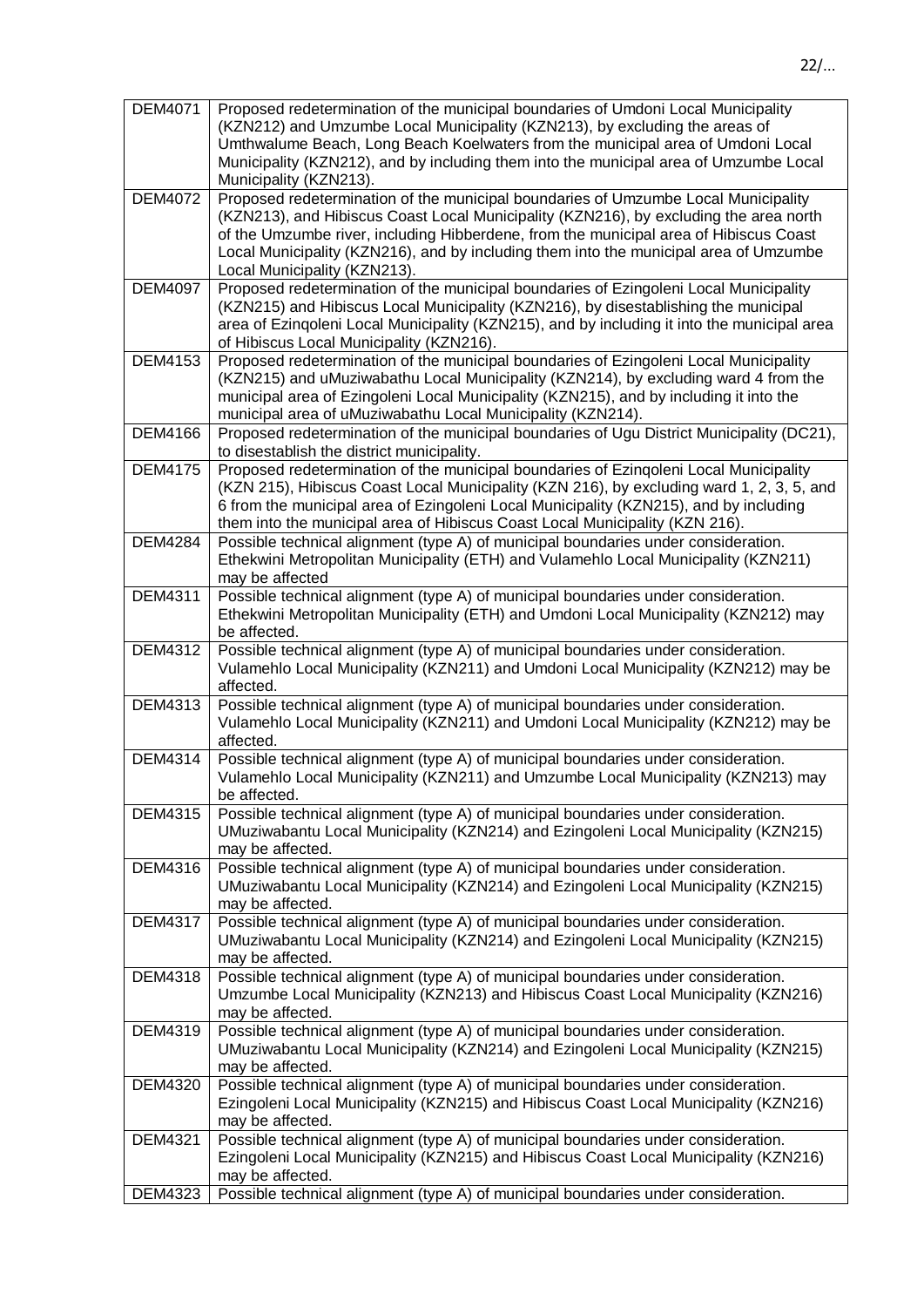|         | Vulamehlo Local Municipality (KZN211) and Umzumbe Local Municipality (KZN213) may     |
|---------|---------------------------------------------------------------------------------------|
|         | be affected.                                                                          |
| DEM4324 | Possible technical alignment (type A) of municipal boundaries under consideration.    |
|         | Ezingoleni Local Municipality (KZN215) and Hibiscus Coast Local Municipality (KZN216) |
|         | may be affected.                                                                      |

# **uMgungundlovu District Municipality (DC22)**

| <b>DEM</b>     | <b>Description</b>                                                                                                                                                                   |
|----------------|--------------------------------------------------------------------------------------------------------------------------------------------------------------------------------------|
| DEM4016        | Proposed redetermination of the municipal boundaries of uMshwathi Local Municipality<br>(KZN221), Umgungundlovu District Municipality (DC22), Ndwedwe Local Municipality             |
|                | (KZN293) and iLembe District Municipality (DC29), by excluding the Farms Appelbosch<br>1293, Newlands 2233, Marchmont 5376, Farm 4667, Little Noodsberg 19433, Little                |
|                | Noodsberg D 3167, Ons House 16623, and Kleine Noodsberg 1172 from the municipal                                                                                                      |
|                | areas of uMshwathi Local Municipality (KZN221) and Umgungundlovu District Municipality                                                                                               |
|                | (DC22), and by including them into the municipal areas of Ndwedwe Local Municipality                                                                                                 |
|                | (KZN293) and iLembe District Municipality (DC29).                                                                                                                                    |
| <b>DEM4036</b> | Proposed redetermination of the municipal boundaries of uMngeni Local Municipality                                                                                                   |
|                | (KZN222) and The Msunduzi Local Municipality (KZN226), by excluding portion of the                                                                                                   |
|                | area Sweetwaters south of Mbubu Road from the municipal area of uMngeni Local                                                                                                        |
|                | Municipality (KZN222), and by including it into the municipal area of The Msunduzi Local<br>Municipality (KZN226).                                                                   |
| <b>DEM4054</b> | Proposed redetermination of the municipal boundaries of uMngeni Local Municipality                                                                                                   |
|                | (KZN222) and Umshwathi Local Municipality (KZN221), by excluding Farms Otto's Bluff                                                                                                  |
|                | 13013, Saxony 14942, Saxony 14444, Spurwing 14537 from the municipal area of<br>uMngeni Local Municipality (KZN222), and by including them into the municipal area of                |
|                | Umshwathi Local Municipality (KZN221).                                                                                                                                               |
| <b>DEM4090</b> | Proposed redetermination of the municipal boundaries of Vulamehlo Local Municipality                                                                                                 |
|                | (KZN211), Ugu District Municipality (DC21), and Ethekwini Metropolitan Municipality                                                                                                  |
|                | (ETH), by excluding the Traditional Council of Luthuli uMnini from the municipal areas of                                                                                            |
|                | Vulamehlo Local Municipality (KZN211), and Ugu District Municipality (DC21), by<br>including it into the municipal area of Ethekwini Metropolitan Municipality (ETH).                |
| <b>DEM4091</b> | Proposed redetermination of the municipal boundaries of Mkhambathini Local Municipality                                                                                              |
|                | (KZN226), Umgugundlovu District Municipality (DC22), and eThekwini Metropolitan                                                                                                      |
|                | Municipality (ETH), by excluding the Traditional Council of Embo Ilanga from the municipal                                                                                           |
|                | areas of Mkhambathini Local Municipality (KZN226), and Umgugundlovu District                                                                                                         |
|                | Municipality (DC22), and by including it into the municipal area of Ethekwini Metropolitan                                                                                           |
|                | Municipality (ETH).                                                                                                                                                                  |
| DEM4101        | Proposed redetermination of the municipal boundaries of Mkhambathini Local Municipality<br>(KZN226), and uMshwathi Local Municipality (KZN221), and by excluding Farm Inanda         |
|                | Location 4675, and Nagle Dam from the municipal area of Mkhambathini Local                                                                                                           |
|                | Municipality (KZN226), and by including them into the municipal area uMshwathi Local                                                                                                 |
|                | Municipality (KZN221).                                                                                                                                                               |
| <b>DEM4128</b> | Proposed redetermination of the municipal boundaries of Mkhambathini Local Municipality                                                                                              |
|                | (KZN226), and The Msuduzi Local Municipality (KZN225), and by excluding a portion 884                                                                                                |
|                | of Farm Vaalkop Dadelfontein from the municipal area of The Msuduzi Local Municipality                                                                                               |
|                | (KZN225), and by including it into the municipal area Mkhambathini Local Municipality<br>(KZN226).                                                                                   |
| <b>DEM4132</b> | Proposed redetermination of the municipal boundaries of Ingwe Local Municipality                                                                                                     |
|                | (KZN431), Sisonke District Municipality (DC43), Impendle Local Municipality (KZN222)                                                                                                 |
|                | and Umgungundlovu District Municipality (DC22), by excluding Ekukhayeni Farms from                                                                                                   |
|                | the municipal areas of Ingwe Local Municipality (KZN431), and Sisonke District                                                                                                       |
|                | Municipality (DC43), and by including them into the municipal areas of Impendle Local<br>Municipality (KZN222), and Umgungundlovu District Municipality (DC22).                      |
| DEM4133        | Proposed redetermination of the municipal boundaries of Umshwathi Local Municipality                                                                                                 |
|                | (KZN221), Mpofana Local Municipality (KZN223), by excluding portion 2 of Farms Craigie                                                                                               |
|                | Burn 18026 from the municipal area of Umshwathi Local Municipality (KZN221), and by                                                                                                  |
|                | including them into the municipal area of Mpofana Local Municipality (KZN223).                                                                                                       |
| <b>DEM4152</b> | Proposed redetermination of the municipal boundaries of Ingwe Local Municipality (KZN                                                                                                |
|                | 431), Sisonke District Municipality (DC 43), The MsunduziLocal Municipality (KZN 225),                                                                                               |
|                | and Umgungundlovu District Municipality (DC22), by excluding Ward 7 from the municipal<br>areas of Ingwe Local Municipality (KZN 431), Sisonke District Municipality (DC 43), and by |
|                | including it into the municipal areas of The Msunduzi Local Municipality (KZN 225), and                                                                                              |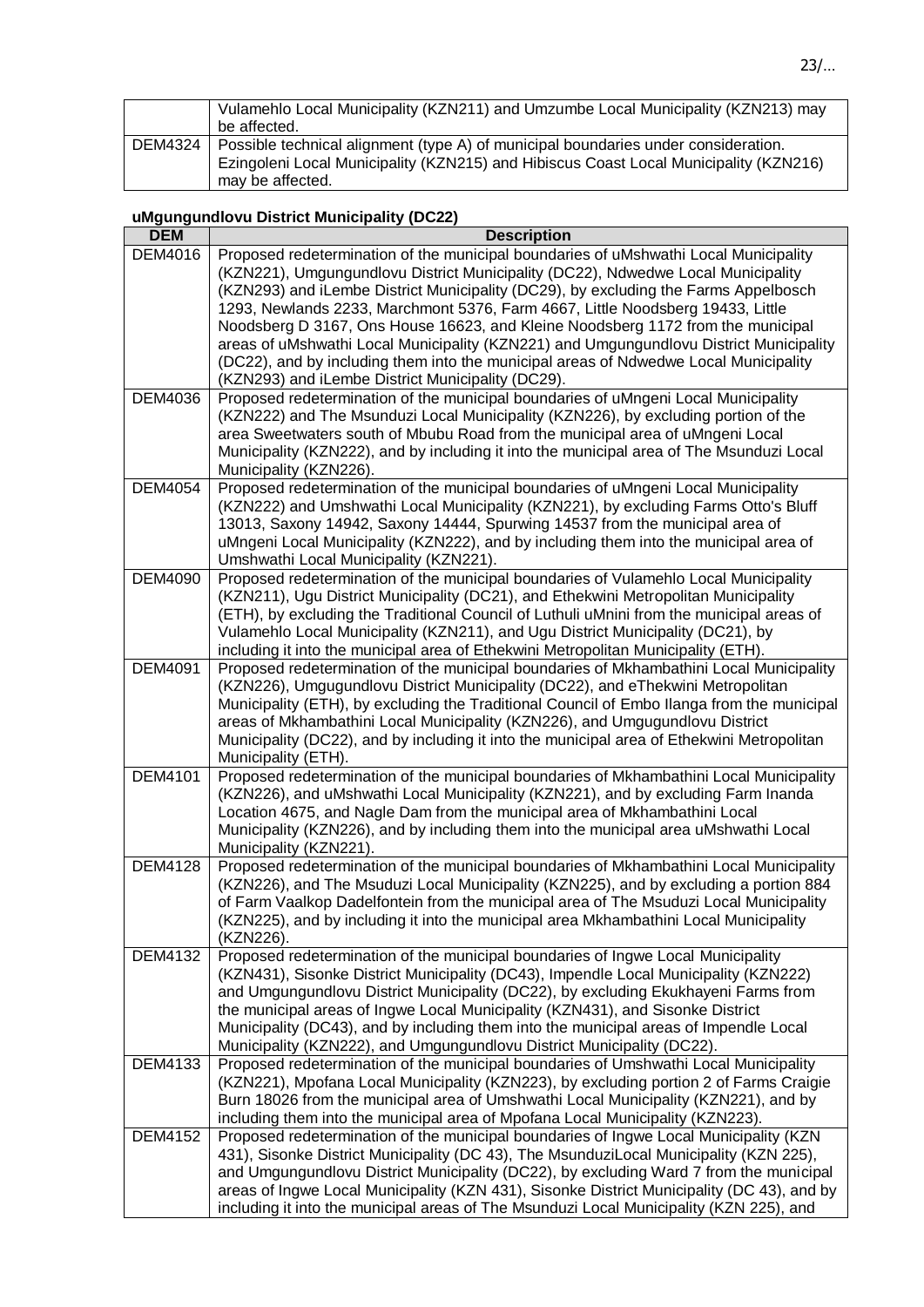|                 | Umgungundlovu District Municipality (DC 22).                                                                                                                                 |
|-----------------|------------------------------------------------------------------------------------------------------------------------------------------------------------------------------|
| <b>DEM4155</b>  | Proposed redetermination of the municipal boundaries of Umgungundlovu District                                                                                               |
|                 | Municipality (DC 22), to be re categorised as a Metropolitan Municipality.                                                                                                   |
| <b>DEM4164</b>  | Proposed redetermination of the municipal boundaries of Umgeni Local Municipality                                                                                            |
|                 | (KZN222), and Impendle Local Municipality (KZN224), by excluding Farm Everglades                                                                                             |
|                 | 13592 from the municipal area of Umgeni Local Municipality (KZN222), and by including it                                                                                     |
|                 | into the municipal area of Impendle Local Municipality (KZN224).                                                                                                             |
| <b>DEM4182</b>  | Proposed redetermination of the municipal boundaries of Impendle Local Municipality                                                                                          |
|                 | (KZN224), Ugungundlovu District Municipality (DC22), Kwa Sani Local Municipality                                                                                             |
|                 | (KZN432) and Sisonke District Municipality (DC43), by excluding the area of Batlokoa                                                                                         |
|                 | Traditional Council and the voting districts Stepmore, Ntwasahlobo, Ridge and Kwa                                                                                            |
|                 | Thunzi from the municipal areas of Impendle Local Municipality (KZN224) and                                                                                                  |
|                 | Ugungundlovu District Municipality (DC22), and by including them into the municipal areas                                                                                    |
|                 | of Kwa Sani Local Municipality (KZN432) and Sisonke District Municipality (DC43).                                                                                            |
| <b>DEM4290</b>  | Possible technical alignment (type A) of municipal boundaries under consideration.                                                                                           |
|                 | Ethekwini Metropolitan Municipality (ETH) and Mkhambathini Local Municipality (KZN226)                                                                                       |
| <b>DEM4304</b>  | may be affected.                                                                                                                                                             |
|                 | Possible technical alignment (type A) of municipal boundaries under consideration.<br>Ethekwini Metropolitan Municipality (ETH) and Mkhambathini Local Municipality (KZN226) |
|                 | may be affected.                                                                                                                                                             |
| <b>DEM4305</b>  | Possible technical alignment (type A) of municipal boundaries under consideration.                                                                                           |
|                 | Mpofana Local Municipality (KZN223) and Impendle Local Municipality (KZN224) and                                                                                             |
|                 | Imbabazane Local Municipality (KZN236) may be affected.                                                                                                                      |
| <b>DEM4306</b>  | Possible technical alignment (type A) of municipal boundaries under consideration. The                                                                                       |
|                 | Msunduzi Local Municipality (KZN225) and Mkhambathini Local Municipality (KZN226)                                                                                            |
|                 | may be affected.                                                                                                                                                             |
| <b>DEM4308</b>  | Possible technical alignment (type A) of municipal boundaries under consideration.                                                                                           |
|                 | Mkhambathini Local Municipality (KZN226) and Richmond Local Municipality (KZN227)                                                                                            |
|                 | may be affected.                                                                                                                                                             |
| <b>DEM4309</b>  | Possible technical alignment (type A) of municipal boundaries under consideration.                                                                                           |
|                 | uMngeni Local Municipality (KZN222) and Mpofana Local Municipality (KZN223) may be                                                                                           |
|                 | affected.                                                                                                                                                                    |
| <b>DEM495</b>   | Proposed redetermination of the municipal boundaries of Richmond Local Municipality                                                                                          |
|                 | (KZN227), and Mkhambathini Local Municipality (KZN226), by excluding portion 9 of Farm                                                                                       |
|                 | Deep Kloof 12692 from the municipal area of Richmond Local Municipality (KZN227), and                                                                                        |
|                 | by including it into the municipal area of Mkhambathini Local Municipality (KZN226).                                                                                         |
|                 |                                                                                                                                                                              |
| $\Gamma$ DEMOZZ | Drepeaced redetermination of the municipal boundaries of Kun Capi Local Municipality                                                                                         |

| <b>DEM377</b> | Proposed redetermination of the municipal boundaries of Kwa Sani Local Municipality      |
|---------------|------------------------------------------------------------------------------------------|
|               | (KZN432), Sisonke District Municipality (DC43), Impendle Local Municipality (KZN224) and |
|               | uMgungundlovu District Municipality (DC22), by excluding the following voting districts  |
|               | Stepmore, Ntwasahlobo, Ridge and Kwa Thunzi from the municipal areas of Kwa Sani         |
|               | Local Municipality (KZN432) and Sisonke District Municipality (DC43), and by including   |
|               | them into the municipal areas of Impendle Local Municipality (KZN224) and                |
|               | uMgungundlovu District Municipality (DC22).                                              |

# **uThukela District Municipality (DC23)**

| <b>DEM</b>     | <b>Description</b>                                                                     |
|----------------|----------------------------------------------------------------------------------------|
| <b>DEM4141</b> | Proposed redetermination of the municipal boundaries of Imbabazane Local Municipality  |
|                | (KZN 236), and Umtshezi Local Municipality (KZN 234), by amalgamating Imbabazane       |
|                | Local Municipality (KZN 236), and Umtshezi Local Municipality (KZN 234) into one new   |
|                | municipal area in Uthukela District Municipality (DC 23).                              |
| DEM4142        | Proposed redetermination of the municipal boundaries of Indaka Local Municipality (KZN |
|                | 233), and EmnambithiLocal Municipality (KZN 232), by amalgamating Indaka Local         |
|                | Municipality (KZN 233), and Emnambithi Local Municipality (KZN 232), into one new      |
|                | municipal area in Uthukela District Municipality (DC 23).                              |
| DEM4294        | Possible technical alignment (type A) of municipal boundaries under consideration.     |
|                | Okhahlamba Local Municipality (KZN235) and Imbabazane Local Municipality (KZN236)      |
|                | may be affected.                                                                       |
| <b>DEM4295</b> | Possible technical alignment (type A) of municipal boundaries under consideration.     |
|                | Umtshezi Local Municipality (KZN234) and Imbabazane Local Municipality (KZN236) may    |
|                | be affected.                                                                           |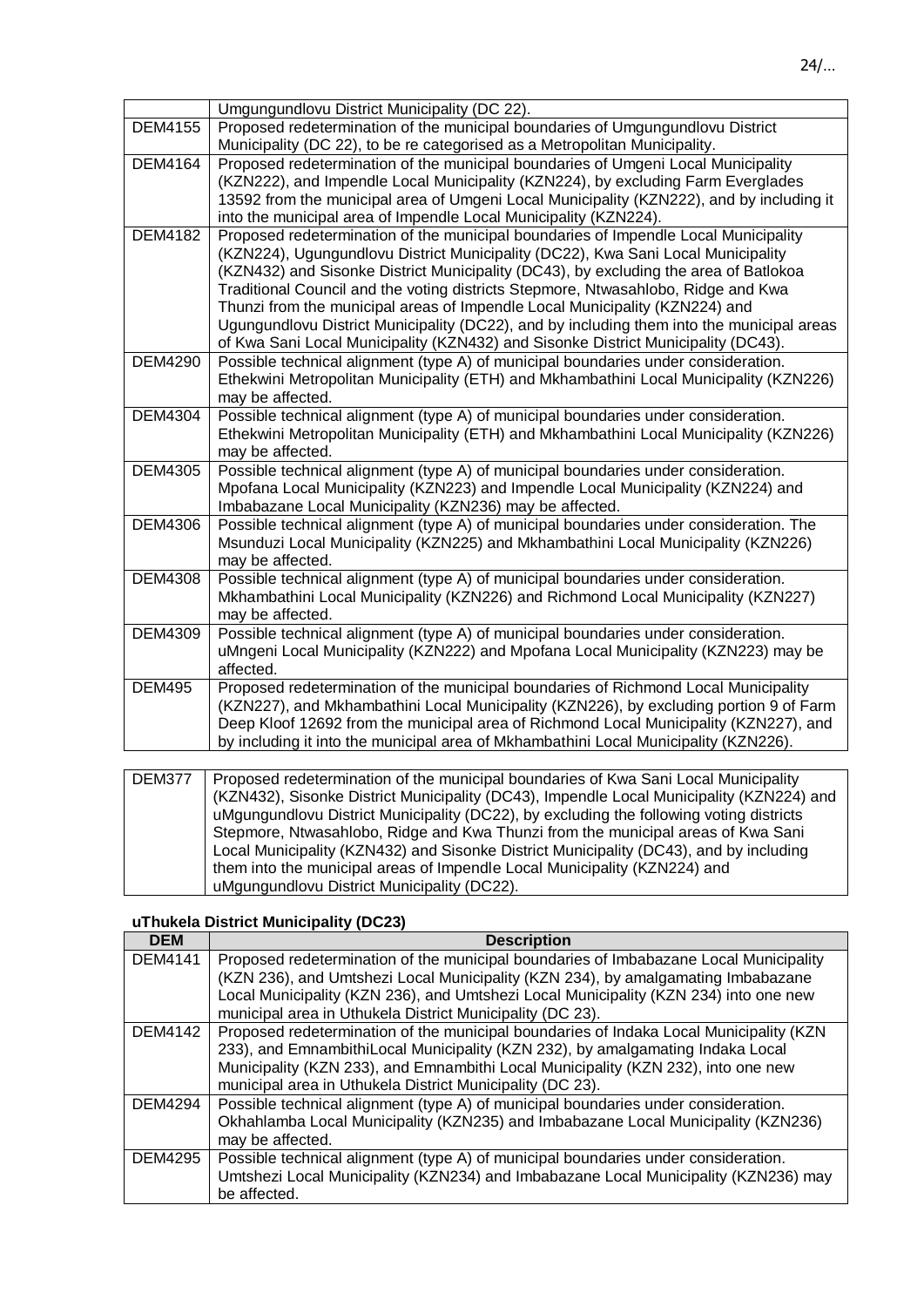| <b>DEM4296</b> | Possible technical alignment (type A) of municipal boundaries under consideration.      |
|----------------|-----------------------------------------------------------------------------------------|
|                | Okhahlamba Local Municipality (KZN235) and Imbabazane Local Municipality (KZN236)       |
|                | may be affected.                                                                        |
| <b>DEM4297</b> | Possible technical alignment (type A) of municipal boundaries under consideration.      |
|                | Emnambithi/Ladysmith Local Municipality (KZN232) and Okhahlamba Local Municipality      |
|                | (KZN235) may be affected.                                                               |
| <b>DEM4298</b> | Possible technical alignment (type A) of municipal boundaries under consideration.      |
|                | Umtshezi Local Municipality (KZN234) and Imbabazane Local Municipality (KZN236) may     |
|                | be affected.                                                                            |
| DEM484         | Proposed redetermination of the municipal boundaries of Okhahlamba Local Municipality   |
|                | (KZN235) and Umtshezi Local Municipality (KZN234), by excluding Farm properties         |
|                | belonging to the Colenso Landowners Association (see schedule attached to map), east    |
|                | of the N3 from the municipal area of Okhahlamba Local Municipality (KZN235), and by     |
|                | including them into the municipal area of Umtshezi Local Municipality (KZN234).         |
| <b>DEM4385</b> | Proposed redetermination of the municipal boundaries of Ohkahlamba Local Municipality   |
|                | (KZN235) and Emnambithi/Ladysmith Local Municipality (KZN232),                          |
|                | by excluding a portion of the Klipriver NU (van Rheenen) community from the municipal   |
|                | area of Ohkahlamba Local Municipality (KZN235),                                         |
|                | and by including it into the municipal area of Emnambithi/Ladysmith Local Municipality  |
|                | (KZN232).                                                                               |
|                |                                                                                         |
| <b>DEM363</b>  | Proposed redetermination of municipal boundaries by excluding Express, Eden, Greenford, |
|                | Shanty, Ennesdale, Dalton, Furnhurst, Bursea, Clipson, River Prospect, Mercury, Eversly |

| DEM363 | Proposed redetermination of municipal boundaries by excluding Express, Eden, Greenford, |
|--------|-----------------------------------------------------------------------------------------|
|        | Shanty, Ennesdale, Dalton, Furnhurst, Bursea, Clipson, River Prospect, Mercury, Eversly |
|        | No 2, Field Head, kirkby No 2, The Fern, Yorkville, Beverley, Briarmains, Lammermoor No |
|        | 2, Lammernoor, Rockmount and Lot 7 from Umtshezi Municipality (KZN234) and by           |
|        | including them into Imbabazane Municipality (KZN236).                                   |

## **Umzinyathi District Municipality (DC24)**

| <b>DEM</b>     | <b>Description</b>                                                                                                                                                                                                                                                                                                                                                                                                                                                                                                         |
|----------------|----------------------------------------------------------------------------------------------------------------------------------------------------------------------------------------------------------------------------------------------------------------------------------------------------------------------------------------------------------------------------------------------------------------------------------------------------------------------------------------------------------------------------|
| <b>DEM4075</b> | Proposed redetermination of the municipal boundaries of Abaqulusi Local Municipality<br>(KZN263), Zululand District Municipality (DC26), Ngutu Local Municipality (KZN242), and<br>Umzinyathi District Municipality (DC24), by excluding Farm Krommellenboog 286 from the<br>municipal areas of Abaqulusi Local Municipality (KZN263), and Zululand District<br>Municipality (DC26), and by including it into the municipal areas of Nqutu Local<br>Municipality (KZN242), and Umzinyathi District Municipality (DC24).    |
| <b>DEM4143</b> | Proposed redetermination of the municipal boundaries of Msinga Local Municipality (KZN)<br>244), Umzinyathi District Municipality (DC 24), UmvotiLocal Municipality (KZN 245), and<br>Umzinyathi District Municipality (DC 24), by excluding wards 11, 12, and 13 from the<br>municipal areas of Msinga Local Municipality (KZN244) and Umzinyathi District<br>Municipality (DC 24), and by including them into the municipal areas of Umvoti Local<br>Municipality (KZN 245) and Umzinyathi District Municipality (DC24). |
| <b>DEM4144</b> | Proposed redetermination of the municipal boundaries of Maphumulo Local Municipality<br>(KZN 294), Ilembe District Municipality (DC 29), Umvoti Local Municipality (KZN 245) and<br>Umzinyathi District Municipality (DC 24), by excluding Ward 6 of the municipal areas of<br>Maphumulo Local Municipality (KZN 294) and Ilembe District Municipality (DC 29), and by<br>including it into the municipal areas of Umvoti Local Municipality (KZN 245) and<br>Umzinyathi District Municipality (DC 24).                    |
| <b>DEM4145</b> | Proposed redetermination of the municipal boundaries of Msinga Local Municipality (KZN<br>244), Endumeni Local Municipality (KZN 241), by excluding Ward 1, 2, and 19 from the<br>municipal area of Msinga Local Municipality (KZN 244), by including them into the<br>municipal areas of Endumeni Local Municipality (KZN 241).                                                                                                                                                                                           |
| <b>DEM4300</b> | Possible technical alignment (type A) of municipal boundaries under consideration.<br>Msinga Local Municipality (KZN244) and Umvoti Local Municipality (KZN245) may be<br>affected.                                                                                                                                                                                                                                                                                                                                        |
| <b>DEM4301</b> | Possible technical alignment (type A) of municipal boundaries under consideration.<br>Mpofana Local Municipality (KZN223) and Msinga Local Municipality (KZN244) and<br>Umvoti Local Municipality (KZN245) may be affected.                                                                                                                                                                                                                                                                                                |
| <b>DEM4302</b> | Possible technical alignment (type A) of municipal boundaries under consideration.<br>uMshwathi Local Municipality (KZN221) and Umvoti Local Municipality (KZN245) may be<br>affected.                                                                                                                                                                                                                                                                                                                                     |
| DEM4310        | Possible technical alignment (type A) of municipal boundaries under consideration.                                                                                                                                                                                                                                                                                                                                                                                                                                         |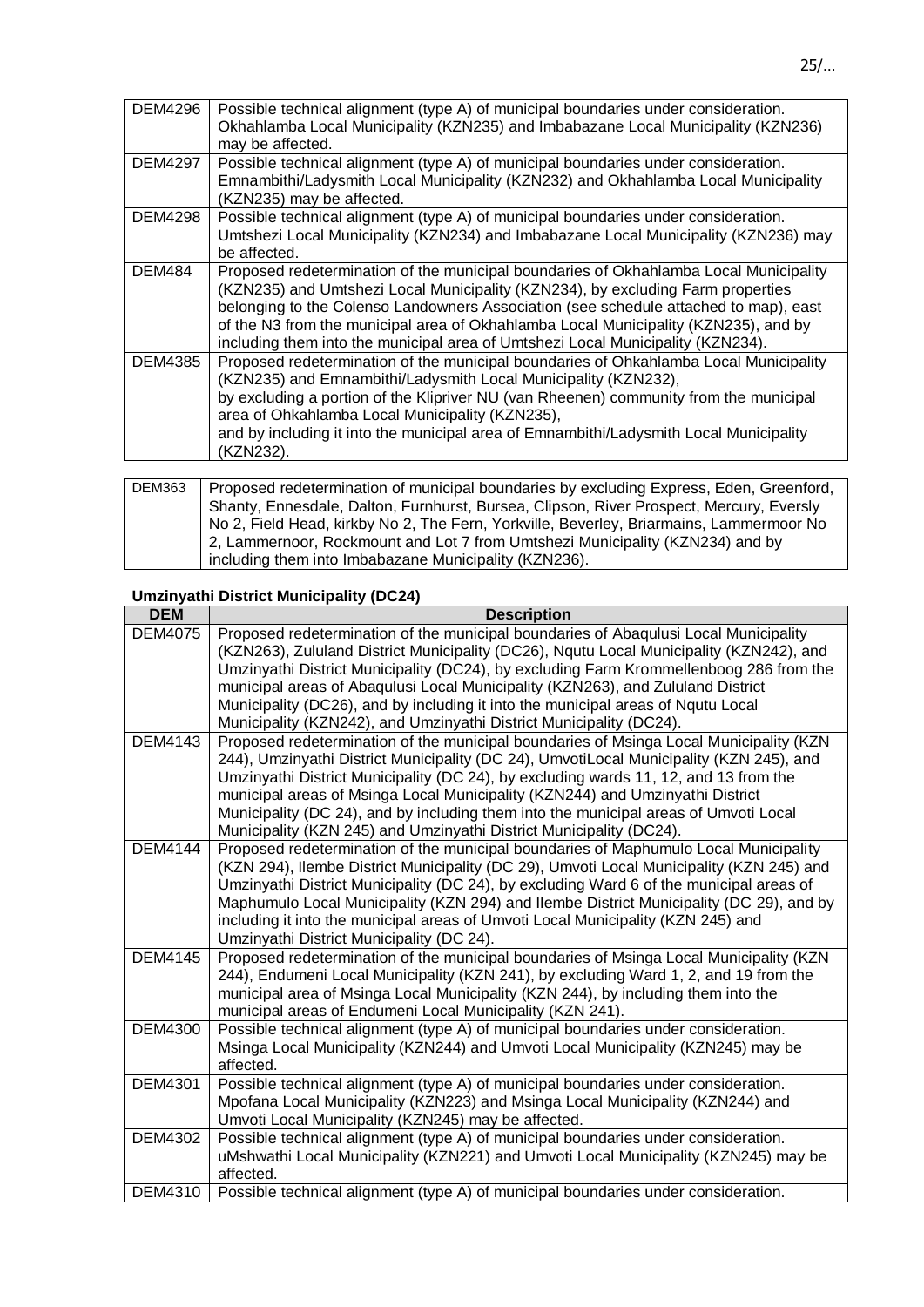|        | Msinga Local Municipality (KZN244) and Umvoti Local Municipality (KZN245) may be           |
|--------|--------------------------------------------------------------------------------------------|
|        | affected.                                                                                  |
| DEM482 | Proposed redetermination of the municipal boundaries of Mpofana Local Municipality         |
|        | (KZN223), Umgungundlovu District Municipality (DC22), Umvoti Local Municipality            |
|        | (KZN245), and Umzimyathi District Municipality (DC24), by excluding the Farm 16889         |
|        | from the municipal areas of Mpofana Local Municipality (KZN223), and Umgungundlovu         |
|        | District Municipality (DC22), and by including it into the municipal areas of Umvoti Local |
|        | Municipality (KZN245) and Umzimyathi District Municipality (DC24).                         |

## **Amajuba District Municipality (DC25)**

| <b>DEM</b>     | <b>Description</b>                                                                 |
|----------------|------------------------------------------------------------------------------------|
| <b>DEM4292</b> | Possible technical alignment (type A) of municipal boundaries under consideration. |
|                | Newcastle Local Municipality (KZN252) and Dannhauser Local Municipality (KZN254)   |
|                | may be affected.                                                                   |
| DEM4293        | Possible technical alignment (type A) of municipal boundaries under consideration. |
|                | Newcastle Local Municipality (KZN252) and Dannhauser Local Municipality (KZN254)   |
|                | may be affected.                                                                   |

# **Zululand District Municipality (DC26)**

| <b>DEM</b>     | <b>Description</b>                                                                                                                                                                  |
|----------------|-------------------------------------------------------------------------------------------------------------------------------------------------------------------------------------|
| <b>DEM4062</b> | Proposed redetermination of the municipal boundaries of eDumbe Local Municipality                                                                                                   |
|                | (KZN261) and uPhongolo Local Municipality (KZN262), by excluding the eNtungwini area                                                                                                |
|                | from the municipal area of eDumbe Local Municipality (KZN261), and by including it into                                                                                             |
|                | the municipal area of uPhongolo Local Municipality (KZN262).                                                                                                                        |
| <b>DEM4063</b> | Proposed redetermination of the municipal boundaries of uPhongolo Local Municipality                                                                                                |
|                | (KZN262), and eDumbe Local Municipality (KZN261), by excluding the settlements of                                                                                                   |
|                | Banakile, Funduka, and Thekwane from the municipal area of uPhongolo Local                                                                                                          |
|                | Municipality (KZN262), by including them into the municipal area of eDumbe Local<br>Municipality (KZN261).                                                                          |
| <b>DEM4064</b> | Proposed redetermination of the municipal boundaries of EmadlangeniLocal Municipality                                                                                               |
|                | (KZN253), Amajuba District Municipality (DC25), eDumbe (KZN261) and Zululand District                                                                                               |
|                | Municipality (DC26), by excluding the Kemplust Coal Mine, Mbanjana, and Nkambule                                                                                                    |
|                | Settlement Farmlands communities from the municipal areas of Emadlangeni Local                                                                                                      |
|                | Municipality (KZN253), and Amajuba District Municipality (DC25), and by including them                                                                                              |
|                | into the municipal areas of eDumbe (KZN261), and Zululand District Municipality (DC26).                                                                                             |
| <b>DEM4146</b> | Proposed redetermination of the municipal boundaries of Edumbe Local Municipality (KZN                                                                                              |
|                | 261), and uPhongoloLocal Municipality (KZN 262), by excluding Ward 5 from the                                                                                                       |
|                | municipal area of EdumbeLocal Municipality (KZN 261), and by including it into the                                                                                                  |
|                | municipal area of uPhongoloLocal Municipality (KZN 262).                                                                                                                            |
| <b>DEM4147</b> | Proposed redetermination of the municipal boundaries of uPhongolo Local Municipality                                                                                                |
|                | (KZN262), and EdumbeLocal Municipality (KZN261), by excluding Ward 6 from the                                                                                                       |
|                | municipal area of uPhongolo Local Municipality (KZN262), and by including it into the                                                                                               |
| <b>DEM4148</b> | municipal area of Edumbe Local Municipality (KZN261).<br>Proposed redetermination of the municipal boundaries of uPhongolo Local Municipality                                       |
|                | (KZN 262), Zululand District Municipality (DC 26), Abaqulusi Local Municipality (KZN 263),                                                                                          |
|                | and Zululand District Municipality (DC 26), by excluding Ward 7 from the municipal areas                                                                                            |
|                | of uPhongolo Local Municipality (KZN 262), and Zululand District Municipality (DC 26),                                                                                              |
|                | and by including it into the municipal areas of AbaqulusiLocal Municipality (KZN 263), and                                                                                          |
|                | Zululand District Municipality (DC 26).                                                                                                                                             |
| <b>DEM4159</b> | Proposed redetermination of the municipal boundaries of eDumbe Local Municipality                                                                                                   |
|                | (KZN261), Zululand District Municipality (DC26), Emadlangeni Local Municipality                                                                                                     |
|                | (KZN253), and Amajuba District Municipality (DC25), by excluding Farm Protest 117 from                                                                                              |
|                | the municipal areas of eDumbe Local Municipality (KZN261), and Zululand District                                                                                                    |
|                | Municipality (DC26), and by including it into the municipal areas of Emadlangeni Local                                                                                              |
|                | Municipality (KZN253), and Amajuba District Municipality (DC25).                                                                                                                    |
| <b>DEM4278</b> | Possible technical alignment (type A) of municipal boundaries under consideration. Nqutu                                                                                            |
|                | Local Municipality (KZN242) and Abaqulusi Local Municipality (KZN263) may be affected.                                                                                              |
| <b>DEM4279</b> | Possible technical alignment (type A) of municipal boundaries under consideration. Ulundi                                                                                           |
| <b>DEM4280</b> | Local Municipality (KZN266) and Abaqulusi Local Municipality (KZN263) may be affected.<br>Possible technical alignment (type A) of municipal boundaries under consideration. Ulundi |
|                | Local Municipality (KZN266) and Abaqulusi Local Municipality (KZN263) may be affected.                                                                                              |
|                |                                                                                                                                                                                     |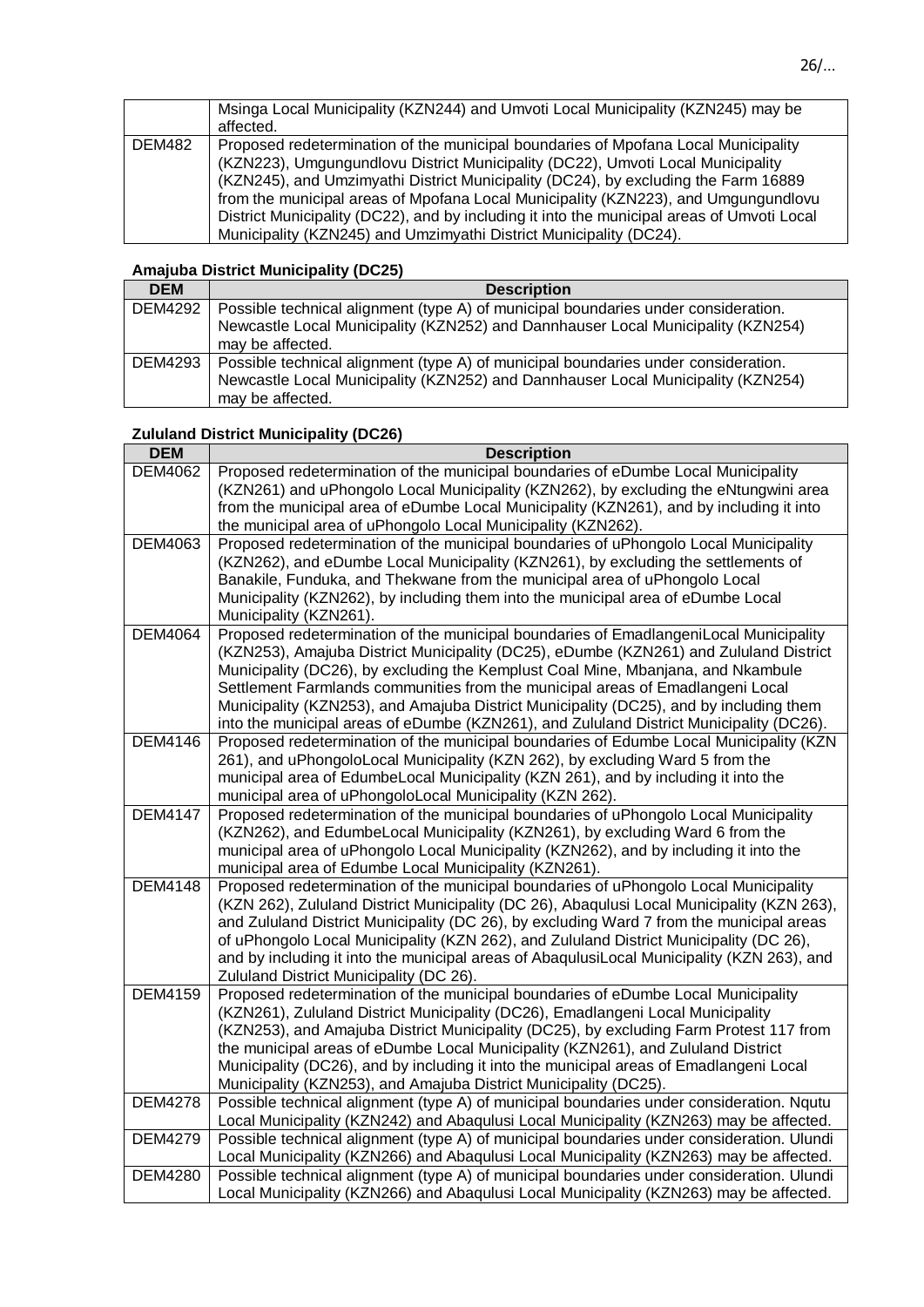| <b>DEM4281</b> | Possible technical alignment (type A) of municipal boundaries under consideration.<br>UPhongolo Local Municipality (KZN262) and Abaqulusi Local Municipality (KZN263) may<br>be affected. |
|----------------|-------------------------------------------------------------------------------------------------------------------------------------------------------------------------------------------|
|                |                                                                                                                                                                                           |
| <b>DEM4282</b> | Possible technical alignment (type A) of municipal boundaries under consideration.                                                                                                        |
|                | Nongoma Local Municipality (KZN265) and Ulundi Local Municipality (KZN266) may be<br>affected.                                                                                            |
|                |                                                                                                                                                                                           |
| DEM4283        | Possible technical alignment (type A) of municipal boundaries under consideration.                                                                                                        |
|                | Emadlangeni Local Municipality (KZN253) and eDumbe Local Municipality (KZN261) may                                                                                                        |
|                | be affected.                                                                                                                                                                              |
| <b>DEM4285</b> | Possible technical alignment (type A) of municipal boundaries under consideration.                                                                                                        |
|                | Vulamehlo Local Municipality (KZN211) and Ulundi Local Municipality (KZN266) may be                                                                                                       |
|                |                                                                                                                                                                                           |
|                | affected.                                                                                                                                                                                 |
| <b>DEM474</b>  | Proposed redetermination of the municipal boundaries of Uphongolo Local Municipality                                                                                                      |
|                | (KZN262) and eDumbe Local Municipality (KZN261) by excluding uBivane Poort Dam,                                                                                                           |
|                | and surrounding areas from the municipal area of uPhongolo Local Municipality (KZN262),                                                                                                   |
|                | and by including them into the municipal area of eDumbe Local Municipality (KZN261).                                                                                                      |

## **Umkhanyakude District Municipality (DC27)**

| <b>DEM</b>     | <b>Description</b>                                                                        |
|----------------|-------------------------------------------------------------------------------------------|
| DEM4055        | Proposed redetermination of the municipal boundaries of The Big 5 False Bay Local         |
|                | Municipality (KZN273) and Umhlabuyalingana Local Municipality (KZN271), by excluding      |
|                | Sodwana Bay, and the Isimagaliso wetlpark from the municipal area of The Big 5 False      |
|                | Bay Local Municipality (KZN273), and by including them into the municipal area of         |
|                | Umhlabuyalingana Local Municipality (KZN271).                                             |
| <b>DEM4067</b> | Proposed redetermination of the municipal boundaries of Hlabisa Local Municipality        |
|                | (KZN274), and Big False Five BayLocal Municipality (KZN273), by disestablishing the       |
|                | municipal area of Hlabisa Local Municipality (KZN274), and by including it into the       |
|                | municipal area of Big False Five Bay Local Municipality (KZN273).                         |
| DEM4149        | Proposed redetermination of the municipal boundaries of HlabisaLocal Municipality (KZN    |
|                | 274), Mtubatuba Local Municipality (KZN275), by excluding wards 1, 2, 3, 4 and ward 8     |
|                | from the municipal area of Hlabisa Local Municipality (KZN274), and by including them     |
|                | into the municipal area of Mtubatuba Local Municipality (KZN275).                         |
| <b>DEM4177</b> | Proposed redetermination of the municipal boundaries of Hlabisa Local Municipality (KZN)  |
|                | 274), and The Big 5 False Bay Local Municipality (KZN 273) by excluding wards 5, 6 and    |
|                | ward 7 from the municipal area of Hlabisa Local Municipality (KZN274), and by including   |
|                | them into the municipal area of The Big 5 False Bay Local Municipality (KZN 273).         |
| DEM4275        | Possible technical alignment (type A) of municipal boundaries under consideration. Jozini |
|                | Local Municipality (KZN272) and The Big 5 False Bay Local Municipality (KZN273) may       |
|                | be affected.                                                                              |

# **Uthungulu District Municipality (DC28)**

| <b>DEM</b>     | <b>Description</b>                                                                        |
|----------------|-------------------------------------------------------------------------------------------|
| DEM4013        | Proposed redetermination of the municipal boundaries of Umlalazi Local Municipality       |
|                | (KZN284), Uthungulu District Municipality (DC28), Mandeni Local Municipality (KZN291),    |
|                | and Ilembe District Municipality (DC29), by excluding the Traditional Area of Mombeni     |
|                | Biyela from the municipal areas of Umlalazi Local Municipality (KZN284), and Uthungulu    |
|                | District Municipality (DC28), and by including it into the the municipal areas of Mandeni |
|                | Local Municipality (KZN291), and Ilembe District Municipality (DC29).                     |
| DEM4014        | Proposed redetermination of the municipal boundaries of Umlalazi Local Municipality       |
|                | (KZN284), Uthungulu District Municipality (DC28), Mandeni Local Municipality (KZN291),    |
|                | and llembe District Municipality (DC29), by excluding the area of Gingindlovu from the    |
|                | municipal areas of Umlalazi Local Municipality (KZN284), and Uthungulu District           |
|                | Municipality (DC28), and by including it into the the municipal areas of Mandeni Local    |
|                | Municipality (KZN291), and Ilembe District Municipality (DC29).                           |
| <b>DEM4154</b> | Proposed redetermination of the municipal boundaries of Ntambanana Local Municipality     |
|                | (KZN 283), and Mthonjaneni Local Municipality (KZN 285), by excluding wards 1, 2, 3, and  |
|                | 4 from the municipal area of Ntambanana Local Municipality (KZN 283), and by including    |
|                | them into the municipal areas of Mthonjaneni Local Municipality (KZN 285).                |
| <b>DEM4176</b> | Proposed redetermination of the municipal boundaries of Ntambanana Local Municipality     |
|                | (KZN 283), and Umhlatuze Local Municipality (KZN 282), by excluding wards 5, 6, 7, and    |
|                | 8 from the municipal area of Ntambanana Local Municipality (KZN 283), and by including    |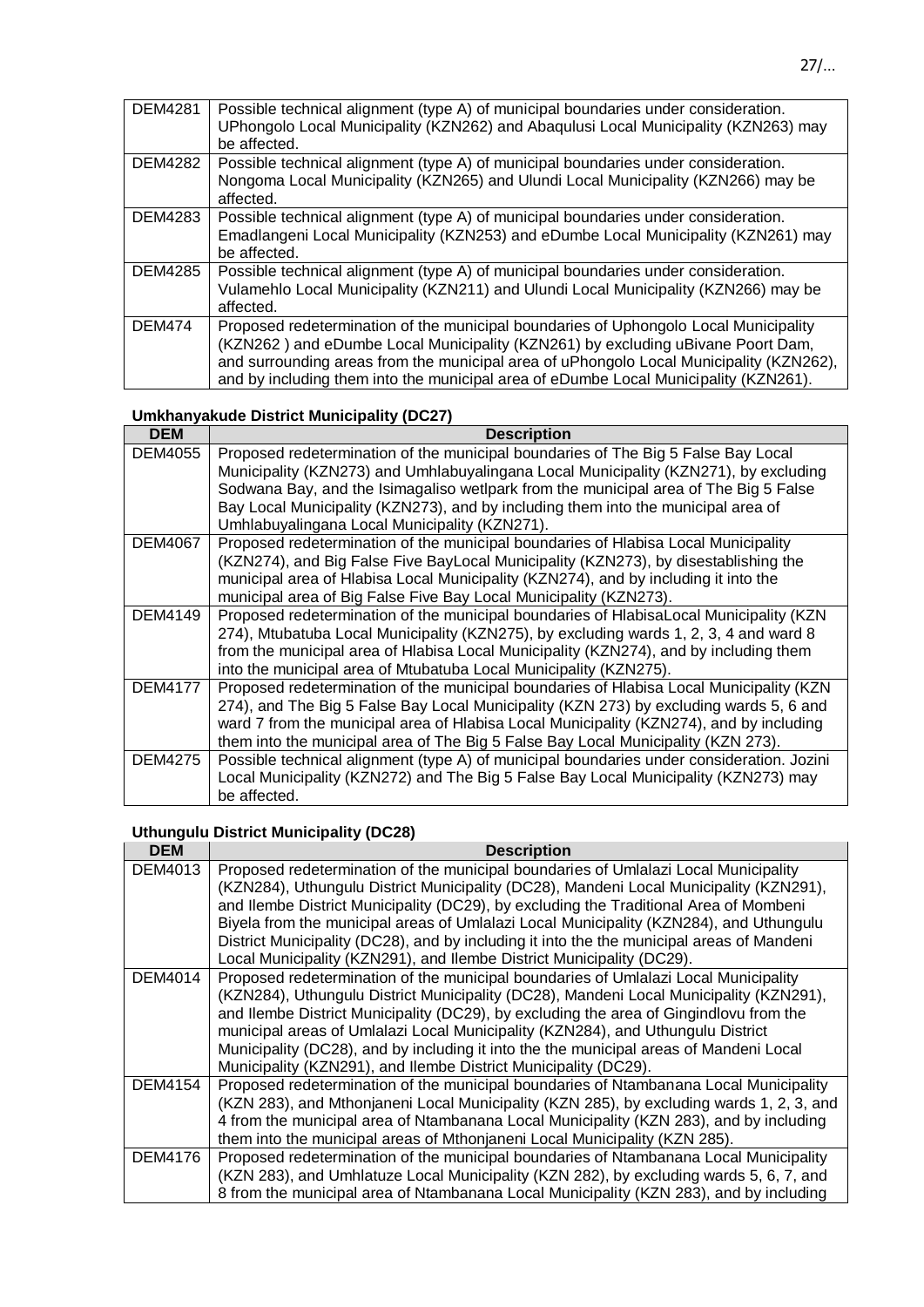|                | them into the municipal areas of Umhlatuze Local Municipality (KZN 282).              |
|----------------|---------------------------------------------------------------------------------------|
| <b>DEM4272</b> | Possible technical alignment (type A) of municipal boundaries under consideration.    |
|                | uMlalazi Local Municipality (KZN284) and Nkandla Local Municipality (KZN286) may be   |
|                | affected.                                                                             |
| <b>DEM4273</b> | Possible technical alignment (type A) of municipal boundaries under consideration.    |
|                | uMlalazi Local Municipality (KZN284) and uMhlathuze Local Municipality (KZN282) may   |
|                | be affected.                                                                          |
| <b>DEM4274</b> | Possible technical alignment (type A) of municipal boundaries under consideration.    |
|                | Mfolozi Local Municipality (KZN281) and Ntambanana Local Municipality (KZN283) may    |
|                | be affected.                                                                          |
| <b>DEM4276</b> | Possible technical alignment (type A) of municipal boundaries under consideration.    |
|                | uMhlathuze Local Municipality (KZN282) and Mfolozi Local Municipality (KZN281) may be |
|                | affected.                                                                             |
| <b>DEM4277</b> | Possible technical alignment (type A) of municipal boundaries under consideration.    |
|                | uMhlathuze Local Municipality (KZN282) and Mfolozi Local Municipality (KZN281) may be |
|                | affected.                                                                             |

## **Ilembe District Municipality (DC29)**

| <b>DEM</b>     | <b>Description</b>                                                                                                                                                   |
|----------------|----------------------------------------------------------------------------------------------------------------------------------------------------------------------|
| <b>DEM4010</b> | Proposed redetermination of the municipal boundaries of Umvoti Local Municipality                                                                                    |
|                | (KZN245), Umzinyathi District Municipality (DC24), Maphumulo Local Municipality                                                                                      |
|                | (KZN294) and iLembe District Municipality (DC29), by excluding the town of Kranskop                                                                                  |
|                | from the municipal areas of Umvoti Local Municipality (KZN245) and Umzinyathi District                                                                               |
|                | Municipality (DC24), and by including it into the municipal areas of Maphumulo Local                                                                                 |
|                | Municipality (KZN294) and iLembe District Municipality (DC29).                                                                                                       |
| DEM4011        | Proposed redetermination of the municipal boundaries of eThekwini Metropolitan                                                                                       |
|                | Municipality (ETH), KwaDukuza Local Municipality (KZN292) and iLembe District                                                                                        |
|                | Municipality (DC29), by excluding the area along the King Shaka International Airport                                                                                |
|                | strecthing across ward 58 and 62 from the municipal area of eThekwini Metropolitan                                                                                   |
|                | Municipality (ETH), and by including them into the municipal areas of KwaDukuza Local                                                                                |
| <b>DEM4012</b> | Municipality (KZN292), iLembe District Municipality (DC29).                                                                                                          |
|                | Proposed redetermination of the municipal boundaries of Umvoti Local Municipality<br>(KZN245), Umzinyathi District Municipality (DC24), Maphumulo Local Municipality |
|                | (KZN294), and iLembe District Municipality (DC29), by excluding the area of                                                                                          |
|                | Kwazisabantu Mission allocated on Farm Jammer Daal 1941 from the municipal areas of                                                                                  |
|                | Umvoti Local Municipality (KZN245) and Umzinyathi District Municipality (DC24), and by                                                                               |
|                | including them into the municipal areas of Maphumulo Local Municipality (KZN294) and                                                                                 |
|                | iLembe District Municipality (DC29).                                                                                                                                 |
| <b>DEM4015</b> | Proposed redetermination of the municipal boundaries of eThekwini Metropolitan                                                                                       |
|                | Municipality (ETH), Ndwedwe Local Municipality (KZN293) and iLembe District                                                                                          |
|                | Municipality (DC29), by excluding the town of Tongaat Hazelmere Dam from the municipal                                                                               |
|                | area of eThekwini Metropolitan Municipality (ETH), and by including them into the                                                                                    |
|                | municipal areas of Ndwedwe Local Municipality (KZN293), and iLembe District                                                                                          |
|                | Municipality (DC29).                                                                                                                                                 |
| <b>DEM4286</b> | Possible technical alignment (type A) of municipal boundaries under consideration.                                                                                   |
|                | KwaDukuza Local Municipality (KZN292) and Ndwedwe Local Municipality (KZN293) may                                                                                    |
|                | be affected.                                                                                                                                                         |
| <b>DEM4287</b> | Possible technical alignment (type A) of municipal boundaries under consideration.                                                                                   |
|                | Ndwedwe Local Municipality (KZN293) and Maphumulo Local Municipality (KZN294) may                                                                                    |
|                | be affected.                                                                                                                                                         |
| <b>DEM4288</b> | Possible technical alignment (type A) of municipal boundaries under consideration.                                                                                   |
|                | uMshwathi Local Municipality (KZN221) and Ndwedwe Local Municipality (KZN293) may                                                                                    |
| <b>DEM4289</b> | be affected.<br>Possible technical alignment (type A) of municipal boundaries under consideration.                                                                   |
|                | Ndwedwe Local Municipality (KZN293) and Maphumulo Local Municipality (KZN294) may                                                                                    |
|                | be affected.                                                                                                                                                         |
| <b>DEM4291</b> | Possible technical alignment (type A) of municipal boundaries under consideration.                                                                                   |
|                | Ethekwini Metropolitan Municipality (ETH) and KwaDukuza Local Municipality (KZN292)                                                                                  |
|                | may be affected.                                                                                                                                                     |
| <b>DEM4299</b> | Possible technical alignment (type A) of municipal boundaries under consideration. Umvoti                                                                            |
|                | Local Municipality (KZN245) and Maphumulo Local Municipality (KZN294) may be                                                                                         |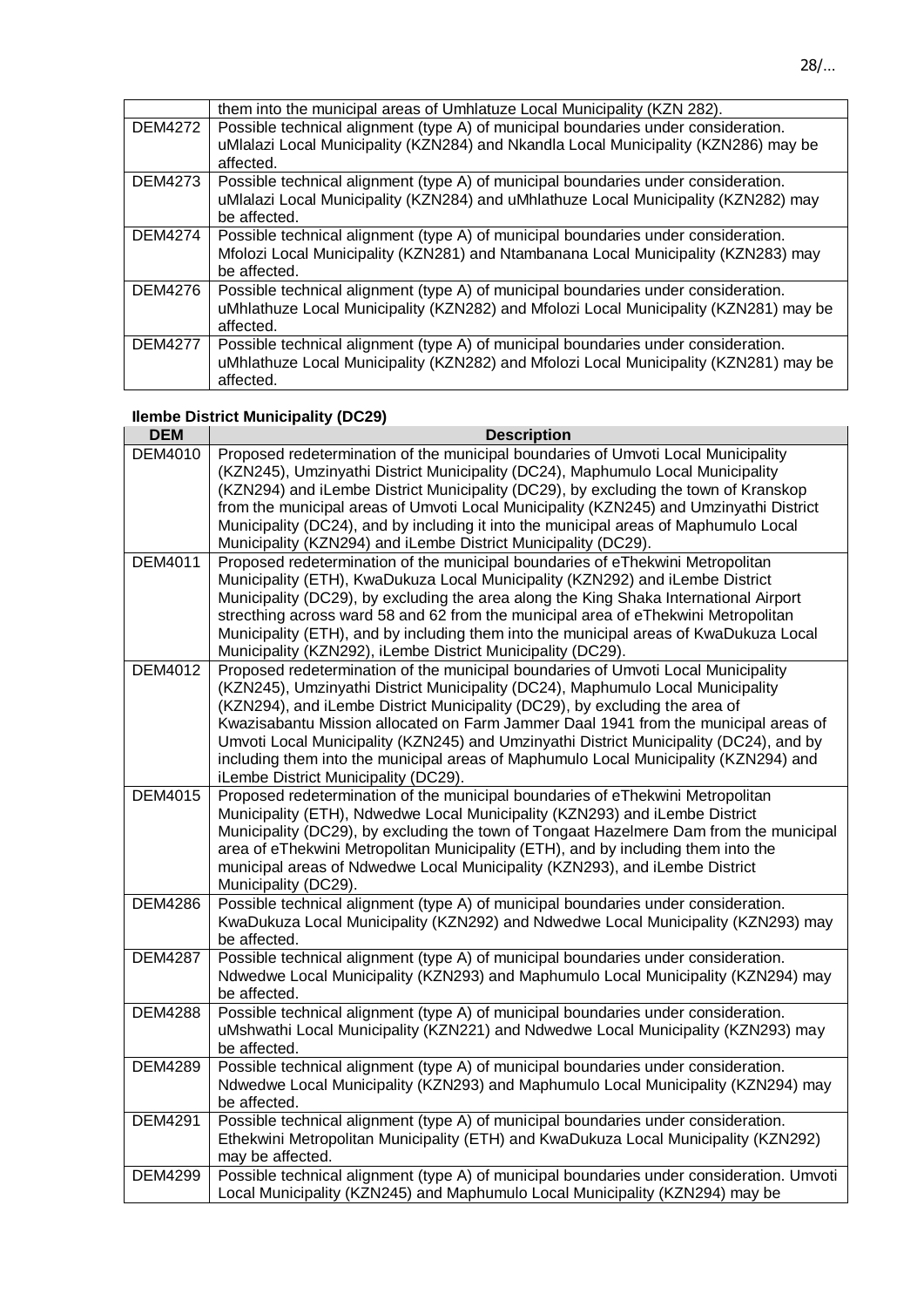| affected.                                                                                 |
|-------------------------------------------------------------------------------------------|
| Possible technical alignment (type A) of municipal boundaries under consideration.        |
| uMshwathi Local Municipality (KZN221) and Ndwedwe Local Municipality (KZN293) may         |
| be affected.                                                                              |
| Possible technical alignment (type A) of municipal boundaries under consideration. Umvoti |
| Local Municipality (KZN245) and Maphumulo Local Municipality (KZN294) may be<br>affected. |
|                                                                                           |

#### **Sisonke District Municipality (DC43)**

| <b>DEM</b>     | <b>Description</b>                                                                                                                                                                                       |
|----------------|----------------------------------------------------------------------------------------------------------------------------------------------------------------------------------------------------------|
| <b>DEM4069</b> | Proposed redetermination of the municipal boundaries of Umzimkhulu Local Municipality<br>(KZN435), Sisonke District Municipality (DC43), Umuziwabantu Local Municipality                                 |
|                | (KZN214), and Ugu District Municipality (DC21), by excluding ward 10, 12, 14, and 18<br>from the municipal areas of Umzimkhulu Local Municipality (KZN435), and Sisonke                                  |
|                | District Municipality (DC43), and by including them into the municipal areas of                                                                                                                          |
| <b>DEM4150</b> | Umuziwabantu Local Municipality (KZN214), and Ugu District Municipality (DC21).<br>Proposed redetermination of the municipal boundaries of Kwa Sani Local Municipality                                   |
|                | (KZN 432), and Ingwe Local Municipality (KZN 431), by amalgamating the municipal areas<br>of Kwa Sani Local Municipality (KZN 432) and Ingwe Local Municipality (KZN 431), into a<br>new municipal area. |
| <b>DEM4151</b> | Proposed redetermination of the municipal boundaries of Umzumbe Local Municipality<br>(KZN 213), Ugu District Municipality (DC 21), Ubuhlebezwe Local Municipality (KZN 434),                            |
|                | and Sisonke District Municipality (DC 43), by excluding ward 4 from the municipal areas of                                                                                                               |
|                | Umzumbe Local Municipality (KZN 213), and Ugu District Municipality (DC 21), and by                                                                                                                      |
|                | including it into the municipal areas of Ubuhlebezwe Local Municipality (KZN 434), and<br>Sisonke District Municipality (DC 43).                                                                         |
| DEM4163        | Proposed redetermination of the municipal boundaries of Ingwe Local Municipality                                                                                                                         |
|                | (KZN431), Sisonke District Municipality (DC 43), Impendle Local Municipality (KZN224)<br>and uMgungundlovu District Municipality (DC22) by excluding Impendle Nature Reserve                             |
|                | (see schedule attached to map for affected farms) from the municipal areas of Ingwe                                                                                                                      |
|                | Local Municipality (KZN431) and Sisonke District Municipality (DC 43), and by including it                                                                                                               |
|                | into the municipal areas of Impendle Local Municipality (KZN224) and uMgungundlovu<br>District Municipality (DC22).                                                                                      |
| <b>DEM4322</b> | Possible technical alignment (type A) of municipal boundaries under consideration.                                                                                                                       |
|                | UMuziwabantu Local Municipality (KZN214) and Umzimkhulu Local Municipality (KZN435)<br>may be affected.                                                                                                  |
| <b>DEM485</b>  | Proposed redetermination of the municipal boundaries of Impendle Local Municipality                                                                                                                      |
|                | (KZN224), Umgungundlovu District Municipality (DC22), Kwa Sani Local Municipality<br>(KZN432) and Sisonke District Municipality (DC43), by excluding Stepmore Community                                  |
|                | from the municipal areas of Impendle Local Municipality (KZN224), and Umgungundlovu                                                                                                                      |
|                | District Municipality (DC22), and by including them into the municipal areas of Kwa Sani                                                                                                                 |
| <b>DEM494</b>  | Local Municipality (KZN432), and Sisonke District Municipality (DC43).<br>Proposed redetermination of the municipal boundaries of Impendle Local Municipality                                            |
|                | (KZN224), Ugungundlovu District Municipality (DC22), Kwa Sani Local Municipality                                                                                                                         |
|                | (KZN432) and Sisonke District Municipality (DC43), by excluding the community of                                                                                                                         |
|                | KwaThunzi, and surrounding farms from the municipal areas of Impendle Local                                                                                                                              |
|                | Municipality (KZN224) and Ugungundlovu District Municipality (DC22), and by including<br>them into the municipal areas of Kwa Sani Local Municipality (KZN432), and Sisonke                              |
|                | District Municipality (DC43).                                                                                                                                                                            |

### **LIMPOPO**

#### **Mopani District Municipality (DC33)**

| <b>DEM</b>     | <b>Description</b>                                                                         |
|----------------|--------------------------------------------------------------------------------------------|
| <b>DEM4017</b> | Proposed redetermination of the municipal boundaries of Maruleng LM (LIM335), and          |
|                | Greater Tzaneen LM (LIM333), by excluding Ofcolaco, and surrounding farms from the         |
|                | municipal area of Maruleng LM (LIM335), and by including them into the municipal area of   |
|                | Greater Tzaneen LM (LIM333).                                                               |
| <b>DEM4022</b> | Proposed redetermination of the municipal boundaries of Greater Giyani Local               |
|                | Municipality (LIM331), and Greater Letaba Local Municipality (LIM332), by excluding        |
|                | Mamatlepa village from the municipal area of Greater Giyani Local Municipality (LIM331),   |
|                | and by including it into the municipal area of Greater Letaba Local Municipality (LIM332). |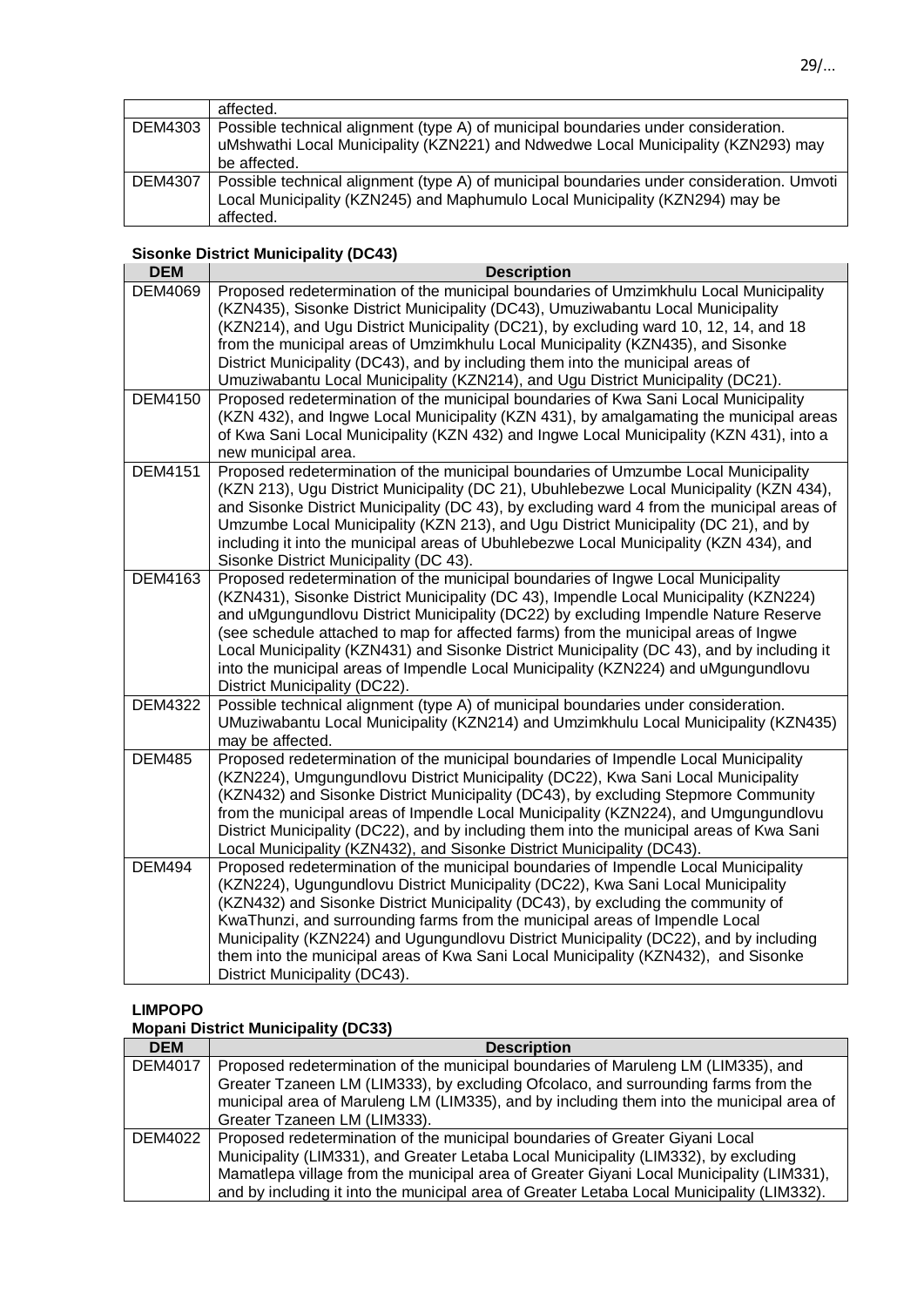| DEM4030        | Proposed redetermination of the municipal boundaries of Greater Giyani Local<br>Municipality (LIM331), Greater Letaba Local Municipality (LIM332), and Greater Tzaneen<br>Local Municipality (LIM333), by excluding Lekgwareng Village from the municipal areas of<br>Greater Giyani Local Municipality (LIM331), and Greater Letaba Local Municipality<br>(LIM332), and by including it into the municipal area of Greater Tzaneen Local<br>Municipality (LIM333). |
|----------------|---------------------------------------------------------------------------------------------------------------------------------------------------------------------------------------------------------------------------------------------------------------------------------------------------------------------------------------------------------------------------------------------------------------------------------------------------------------------|
| <b>DEM4048</b> | Proposed redetermination of the municipal boundaries of Greater Giyani Local<br>Municipality (LIM331), and Greater Letaba Local Municipality (LIM332), by excluding<br>Farms Elandsfontein 235, and Sterkfontein 203 from the municipal area of Greater Giyani<br>Local Municipality (LIM331), by including them into the municipal area of Greater Letaba<br>Local Municipality (LIM332).                                                                          |
| <b>DEM4049</b> | Proposed redetermination of the municipal boundaries of Greater Tzaneen Local<br>Municipality (LIM333), and Greater Letaba Local Municipality (LIM332), by excluding<br>Westfalia 484 from the municipal area of Greater Tzaneen Local Municipality (LIM333),<br>and by including it into the municipal area of Greater Letaba Local Municipality (LIM332).                                                                                                         |
| <b>DEM4066</b> | Proposed redetermination of the municipal boundaries of Greater Tzaneen Local<br>Municipality (LIM333), and Maruleng Local Municipality (LIM335), by excluding portion of<br>Farm Harmony 140 KT from the municipal area of Greater Tzaneen Local Municipality<br>(LIM333), and by including it into the municipal area of Maruleng Local Municipality<br>(LIM335).                                                                                                 |
| <b>DEM4360</b> | Possible technical alignment (type A) of municipal boundaries under consideration.<br>Greater Letaba Local Municipality (LIM332) and Greater Tzaneen Local Municipality<br>(LIM333) may be affected.                                                                                                                                                                                                                                                                |
| <b>DEM4361</b> | Possible technical alignment (type A) of municipal boundaries under consideration.<br>Greater Giyani Local Municipality (LIM331) and Greater Letaba Local Municipality<br>(LIM332) may be affected.                                                                                                                                                                                                                                                                 |
| <b>DEM4362</b> | Possible technical alignment (type A) of municipal boundaries under consideration.<br>Greater Giyani Local Municipality (LIM331) and Greater Letaba Local Municipality<br>(LIM332) may be affected.                                                                                                                                                                                                                                                                 |
| DEM4363        | Possible technical alignment (type A) of municipal boundaries under consideration.<br>Greater Letaba Local Municipality (LIM332) and Greater Tzaneen Local Municipality<br>(LIM333) may be affected.                                                                                                                                                                                                                                                                |
| <b>DEM4369</b> | Possible technical alignment (type A) of municipal boundaries under consideration.<br>Greater Tzaneen Local Municipality (LIM333) and Ba-Phalaborwa Local Municipality<br>(LIM334) may be affected.                                                                                                                                                                                                                                                                 |

# **Vhembe District Municipality (DC34)**

| <b>DEM</b>     | <b>Description</b>                                                                         |
|----------------|--------------------------------------------------------------------------------------------|
| <b>DEM4050</b> | Proposed redetermination of the municipal boundaries of Musina Local Municipality          |
|                | (LIM341), Mutale Local Municipality (LIM342), by excluding Farms Feskaal 85, Charlotte     |
|                | 90, Cross 117, Folovhodwe 79, Hetty 93 Doppie 95 from the municipal area of Musina         |
|                | Local Municipality (LIM341), and by including them into the municipal area of Mutale Local |
|                | Municipality (LIM342).                                                                     |
| DEM4160        | Proposed redetermination of the municipal boundaries of Mutale Local Municipality          |
|                | (LIM342), and Musina Local Municipality (LIM341), by amalgamating them into                |
|                | municipality.                                                                              |
| <b>DEM4365</b> | Possible technical alignment (type A) of municipal boundaries under consideration.         |
|                | Greater Giyani Local Municipality (LIM331) and Makhado Local Municipality (LIM344) may     |
|                | be affected.                                                                               |
| <b>DEM4366</b> | Possible technical alignment (type A) of municipal boundaries under consideration.         |
|                | Greater Giyani Local Municipality (LIM331) and Makhado Local Municipality (LIM344) may     |
|                | be affected.                                                                               |
| <b>DEM4371</b> | Possible technical alignment (type A) of municipal boundaries under consideration. Mutale  |
|                | Local Municipality (LIM342) and Thulamela Local Municipality (LIM343) may be affected.     |
| <b>DEM4372</b> | Possible technical alignment (type A) of municipal boundaries under consideration. Mutale  |
|                | Local Municipality (LIM342) and Thulamela Local Municipality (LIM343) may be affected.     |
| <b>DEM4376</b> | Possible technical alignment (type A) of municipal boundaries under consideration.         |
|                | Makhado Local Municipality (LIM344) and Thulamela Local Municipality (LIM343) may be       |
|                | affected.                                                                                  |
| <b>DEM4377</b> | Possible technical alignment (type A) of municipal boundaries under consideration.         |
|                | Makhado Local Municipality (LIM344) and Thulamela Local Municipality (LIM343) may be       |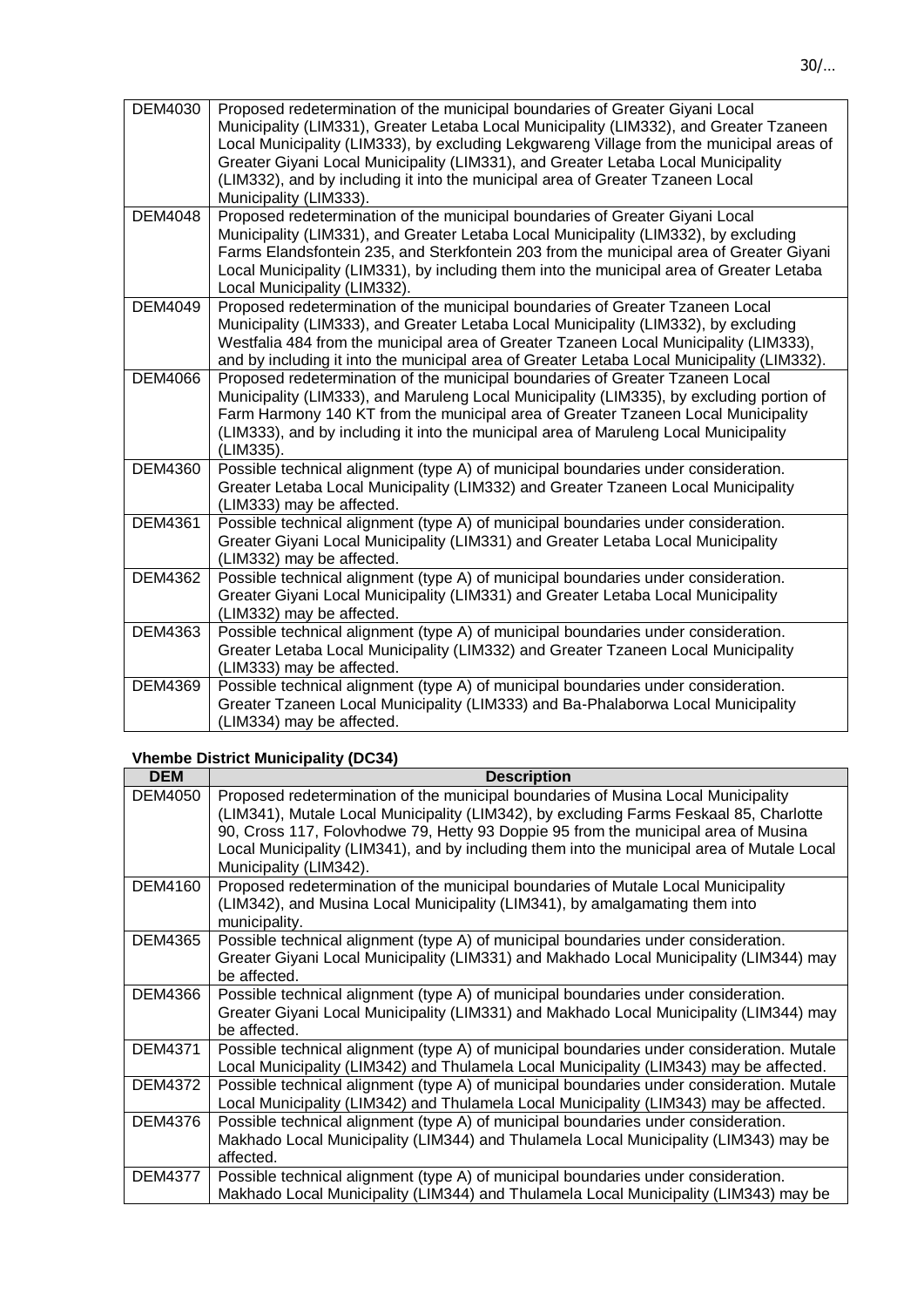|         | affected.                                                                                         |
|---------|---------------------------------------------------------------------------------------------------|
|         | DEM4378   Possible technical alignment (type A) of municipal boundaries under consideration.      |
|         | Makhado Local Municipality (LIM344) and Thulamela Local Municipality (LIM343) may be<br>affected. |
| DEM4379 | Possible technical alignment (type A) of municipal boundaries under consideration. Mutale         |
|         | Local Municipality (LIM342) and Thulamela Local Municipality (LIM343) may be affected.            |

# **Capricorn District Municipality (DC35)**

| <b>DEM</b>     | <b>Description</b>                                                                                                                                                                                                                                                                                                                                                                                                                                                                                                                                                                                                                                                                                                                                                                                                                                                                  |
|----------------|-------------------------------------------------------------------------------------------------------------------------------------------------------------------------------------------------------------------------------------------------------------------------------------------------------------------------------------------------------------------------------------------------------------------------------------------------------------------------------------------------------------------------------------------------------------------------------------------------------------------------------------------------------------------------------------------------------------------------------------------------------------------------------------------------------------------------------------------------------------------------------------|
| <b>DEM396</b>  | Proposed redetermination of the municipal boundaries of Mokgalakwena Local<br>Municipality (LIM367), Waterberg District Municipality (DC36), Aganang Local Municipality<br>(LIM352), Polokwane Local Municipality (LIM354), and Capricorn District Municipality<br>(DC35), by excluding Mashashane traditional authority, and farms Hoordbrab774, Zuid<br>Holl773, Zuid Brabaind 719, Holmsleigh 1, Bultongfontein 239, Helderfontein 6, Luxenburg<br>772, Rietfontein 720, Rooibok fontein 821, and Rietfontein 722 from the municipal areas of<br>Municipality (LIM352), Capricorn District<br>Municipality<br>Aganang<br>Local<br>$(DC35)$ ,<br>Mokgalakwena Local Municipality (LIM367), and Waterberg District Municipality (DC36),<br>and by including them into the municipal areas of Polokwane Local Municipality (LIM354),<br>and Capricorn District Municipality (DC35). |
| <b>DEM4018</b> | Proposed redetermination of the municipal boundaries of Greater Tzaneen Local<br>Municipality (LIM333), Mopani District Municipality (DC33), Polokwane Local Municipality<br>(LIM354), and Capricorn District Municipality (DC35), by excluding Maribethema, Stevens<br>Lumber surrounding Farms of ward 14 : Farms Thorndale 1037, Klipfontein 1038,<br>Driekopjies 1039 and Vluchtkraal 1040, from the municipal areas of Greater Tzaneen<br>Local Municipality (LIM333), Mopani District Municipality (DC33), and by including them<br>into the municipal areas of Polokwane Local Municipality (LIM354), and Capricorn District<br>Municipality (DC35).                                                                                                                                                                                                                         |
| <b>DEM4065</b> | Proposed redetermination of the municipal boundaries of Lepele Nkumpi Local<br>Municipality (LIM355), Capricorn District Municipality (DC35), Maruleng Local Municipality<br>(LIM335), and Mopani District Municipality (DC33), by excluding Farm Paris 93 KT from<br>the municipal areas of Lepele Nkumpi Local Municipality (LIM355), and Capricorn District<br>Municipality (DC35), and by including it into the municipal areas of Maruleng Local<br>Municipality (LIM335), and Mopani District Municipality (DC33).                                                                                                                                                                                                                                                                                                                                                            |
| <b>DEM4077</b> | Proposed redetermination of the municipal boundaries of Molemole LM (LIM353), and<br>Blouberg LM (LIM351), by excluding ward 14 from the municipal area of Molemole LM<br>(LIM353), and by including it into the municipal area of Blouberg LM (LIM351).                                                                                                                                                                                                                                                                                                                                                                                                                                                                                                                                                                                                                            |
| <b>DEM4078</b> | Proposed redetermination of the municipal boundaries of Molemole LM (LIM353), and<br>Greater Letaba LM (LIM332), by excluding Munnik from the municipal areas of Molemole<br>LM (LIM353), and by including it into the municipal areas of Greater Letaba LM (LIM332).                                                                                                                                                                                                                                                                                                                                                                                                                                                                                                                                                                                                               |
| <b>DEM4079</b> | Proposed redetermination of the municipal boundaries of Molemole Local Municipality<br>(LIM353), and Blouberg Local Municipality (LIM351), by excluding ward 10 Farming area<br>from the municipal area of Molemole Local Municipality (LIM353), and by including it into<br>the municipal area of Blouberg Local Municipality (LIM351).                                                                                                                                                                                                                                                                                                                                                                                                                                                                                                                                            |
| <b>DEM4080</b> | Proposed redetermination of the municipal boundaries of Polokwane Local Municipality<br>(LIM354), and Lepele Nkumpi Local Municipality (LIM355), by excluding Senapudi Village<br>the following Farms: Doornhoek 85, Doornkloof 81, Rooiboklaagte 112, Zwartr113, and<br>Diepkloof 114 from the municipal area of Polokwane Local Municipality (LIM354), and by<br>including it into the municipal area of Lepele Nkumpi Local Municipality (LIM355).                                                                                                                                                                                                                                                                                                                                                                                                                               |
| DEM4183        | Proposed redetermination of the municipal boundaries of Aganang Local Municipality<br>(LIM352), and Blouberg Local Municipality (LIM351), by excluding portions of the Farm<br>Terbrugge 156 (affecting Ga Dikgale Community - Ultkyk 1), from the municipal area of<br>Aganang Local Municipality (LIM352), and by including it into the municipal area of<br>Blouberg Local Municipality (LIM351).                                                                                                                                                                                                                                                                                                                                                                                                                                                                                |
| <b>DEM4364</b> | Possible technical alignment (type A) of municipal boundaries under consideration.<br>Makhado Local Municipality (LIM344) and Molemole Local Municipality (LIM353) may be<br>affected.                                                                                                                                                                                                                                                                                                                                                                                                                                                                                                                                                                                                                                                                                              |
| <b>DEM4370</b> | Possible technical alignment (type A) of municipal boundaries under consideration.<br>Greater Letaba Local Municipality (LIM332) and Molemole Local Municipality (LIM353)<br>may be affected.                                                                                                                                                                                                                                                                                                                                                                                                                                                                                                                                                                                                                                                                                       |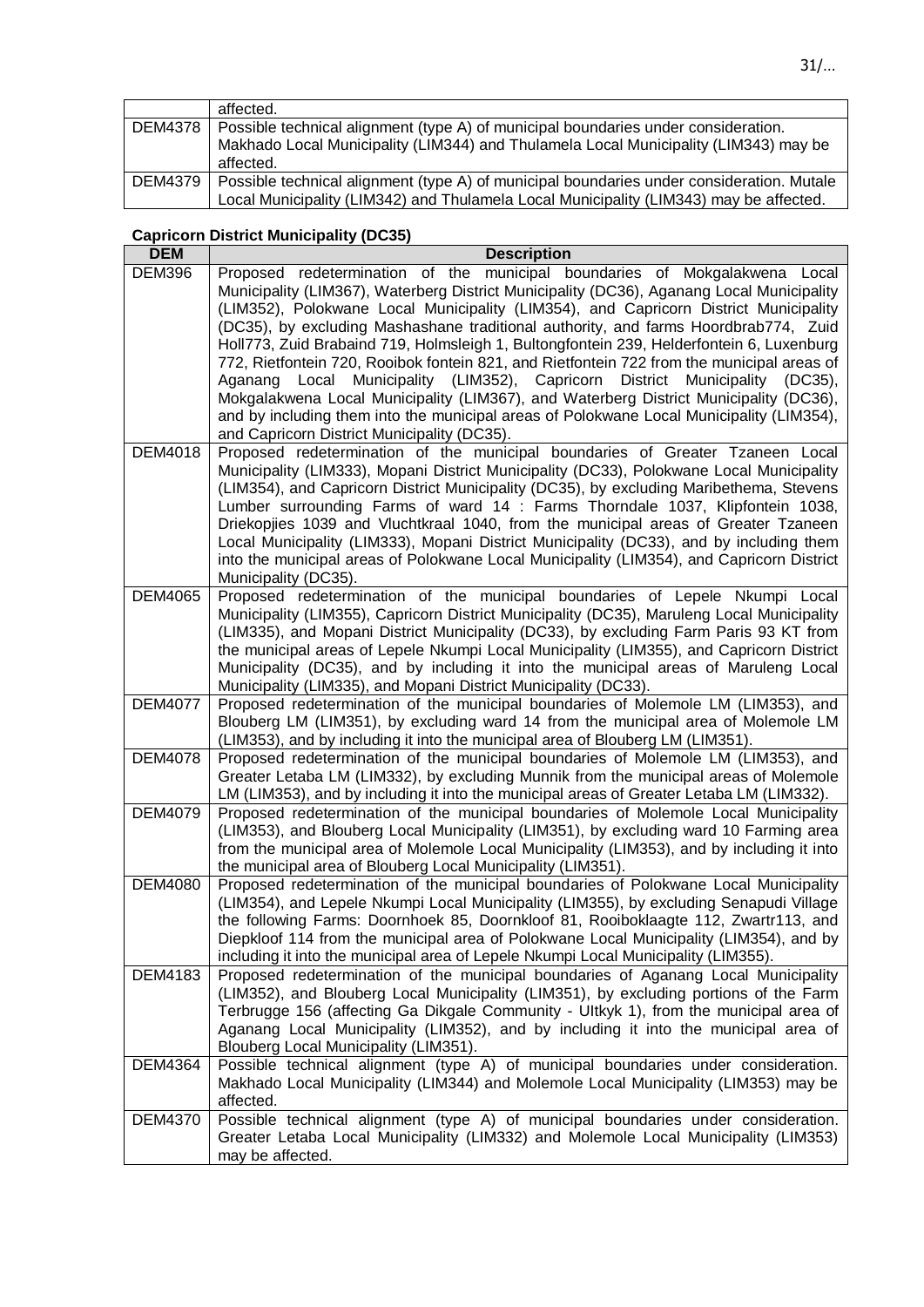| <b>DEM257</b> | Proposed redetermination of the municipal boundaries of Aganang Local Municipality<br>(LIM352), and Blouberg Local Municipality (LIM351) by excluding portions of the Farm<br>Terbrugge 156 (affecting Ga Dikgale Community - Uitkyk 1), from the municipal areas of<br>Aganang Local Municipality (LIM352), and by including it into the municipal areas of<br>Polokwane Local Municipality (LIM354), and Capricorn District Municipality (DC35).                                                                   |
|---------------|----------------------------------------------------------------------------------------------------------------------------------------------------------------------------------------------------------------------------------------------------------------------------------------------------------------------------------------------------------------------------------------------------------------------------------------------------------------------------------------------------------------------|
| <b>DEM278</b> | Proposed redetermination of the municipal boundaries of Greater Tubatse Local<br>Municipality (LIM475), Sekhukhune District Municipality (DC47), Maruleng Local<br>Municipality (LIM335), Mopani District Municipality (DC35), by excluding Farm Analage<br>225 KT from the municipal areas of Greater Tubatse Local Municipality (LIM475),<br>Sekhukhune District Municipality (DC47), and by including it into the municipal areas of<br>Maruleng Local Municipality (LIM335), Mopani District Municipality (DC35) |

# **Waterberg District Municipality (DC36)**

| <b>DEM</b> | <b>Description</b> |
|------------|--------------------|
|            |                    |

# **Sekhukhune District Municipality (DC47)**

| <b>DEM</b>     | <b>Description</b>                                                                                                                                                                                                                                                                                                                                                                                                                                                                                                                                                                                                                                                                           |
|----------------|----------------------------------------------------------------------------------------------------------------------------------------------------------------------------------------------------------------------------------------------------------------------------------------------------------------------------------------------------------------------------------------------------------------------------------------------------------------------------------------------------------------------------------------------------------------------------------------------------------------------------------------------------------------------------------------------|
| <b>DEM4008</b> | This is not application for a boundary change, but an objection to DEM423                                                                                                                                                                                                                                                                                                                                                                                                                                                                                                                                                                                                                    |
| <b>DEM4029</b> | Proposed redetermination of the municipal boundaries of Fetakgomo Local Municipality<br>(LIM474), Greater Tubatse Local Municipality (LIM475), and Makhuduthamaga LM<br>(LIM473), by excluding Moshira, Maalokela, Lekgwareng, Motloulela, Habeng, Sealana,<br>Ga Makgopa, and Tjate villages from the municipal area of Greater Tubatse Local<br>Municipality (LIM475), and by excluding Machacha, Tswaing, Vlakplaas, Mmotwaneng,<br>Madibaneng, Sebitse, Malegale, Matolokwaneng, Mathibeng, Dinotsi GaMaila Sekgolo<br>from the municipal area of Makhuduthamaga Local Municipality (LIM475), and by<br>including them into the municipal area of Fetakgomo Local Municipality (LIM474). |
| <b>DEM4129</b> | Proposed redetermination of the municipal boundaries of Makhuduthamaga Local<br>Municipality (LIM473), and Ephraim Mogale Local Municipality (LIM471), by excluding<br>Kolotela Village (Ga-Mampane), from the municipal area of Makhuduthamaga Local<br>Municipality (LIM473), and by including it into the municipal area of Ephraim Mogale Local<br>Municipality (LIM471).                                                                                                                                                                                                                                                                                                                |
| <b>DEM4161</b> | Proposed redetermination of the municipal boundaries of Fetakgomo Local Municipality<br>(LIM474), and Greater Tubatse Local Municipality (LIM475), by excluding Masehleng<br>Village from municipal area of Fetakgomo Local Municipality (LIM474), and by including it<br>in the municipal area of Greater Tubatse Local Municipality (LIM475).                                                                                                                                                                                                                                                                                                                                              |
| <b>DEM4367</b> | Possible technical alignment (type A) of municipal boundaries under consideration.<br>Makhuduthamaga Local Municipality (LIM473) and Fetakgomo Local Municipality<br>(LIM474) may be affected.                                                                                                                                                                                                                                                                                                                                                                                                                                                                                               |
| <b>DEM4368</b> | Possible technical alignment (type A) of municipal boundaries under consideration. Elias<br>Motsoaledi Local Municipality (LIM472) and Makhuduthamaga Local Municipality (LIM473)<br>may be affected.                                                                                                                                                                                                                                                                                                                                                                                                                                                                                        |
| <b>DEM4373</b> | Possible technical alignment (type A) of municipal boundaries under consideration. Elias<br>Motsoaledi Local Municipality (LIM472) and Makhuduthamaga Local Municipality (LIM473)<br>may be affected.                                                                                                                                                                                                                                                                                                                                                                                                                                                                                        |
| <b>DEM4374</b> | Possible technical alignment (type A) of municipal boundaries under consideration.<br>Makhuduthamaga Local Municipality (LIM473) and Greater Tubatse Local Municipality<br>(LIM475) may be affected.                                                                                                                                                                                                                                                                                                                                                                                                                                                                                         |
| <b>DEM4375</b> | Possible technical alignment (type A) of municipal boundaries under consideration.<br>Makhuduthamaga Local Municipality (LIM473) and Greater Tubatse Local Municipality<br>(LIM475) may be affected.                                                                                                                                                                                                                                                                                                                                                                                                                                                                                         |
| <b>DEM4380</b> | Possible technical alignment (type A) of municipal boundaries under consideration.<br>Makhuduthamaga Local Municipality (LIM473) and Greater Tubatse Local Municipality<br>(LIM475) may be affected.                                                                                                                                                                                                                                                                                                                                                                                                                                                                                         |
| <b>DEM4381</b> | Possible technical alignment (type A) of municipal boundaries under consideration.<br>Makhuduthamaga Local Municipality (LIM473) and Greater Tubatse Local Municipality<br>(LIM475) may be affected.                                                                                                                                                                                                                                                                                                                                                                                                                                                                                         |
| <b>DEM4382</b> | Possible technical alignment (type A) of municipal boundaries under consideration.<br>Makhuduthamaga Local Municipality (LIM473) and Greater Tubatse Local Municipality                                                                                                                                                                                                                                                                                                                                                                                                                                                                                                                      |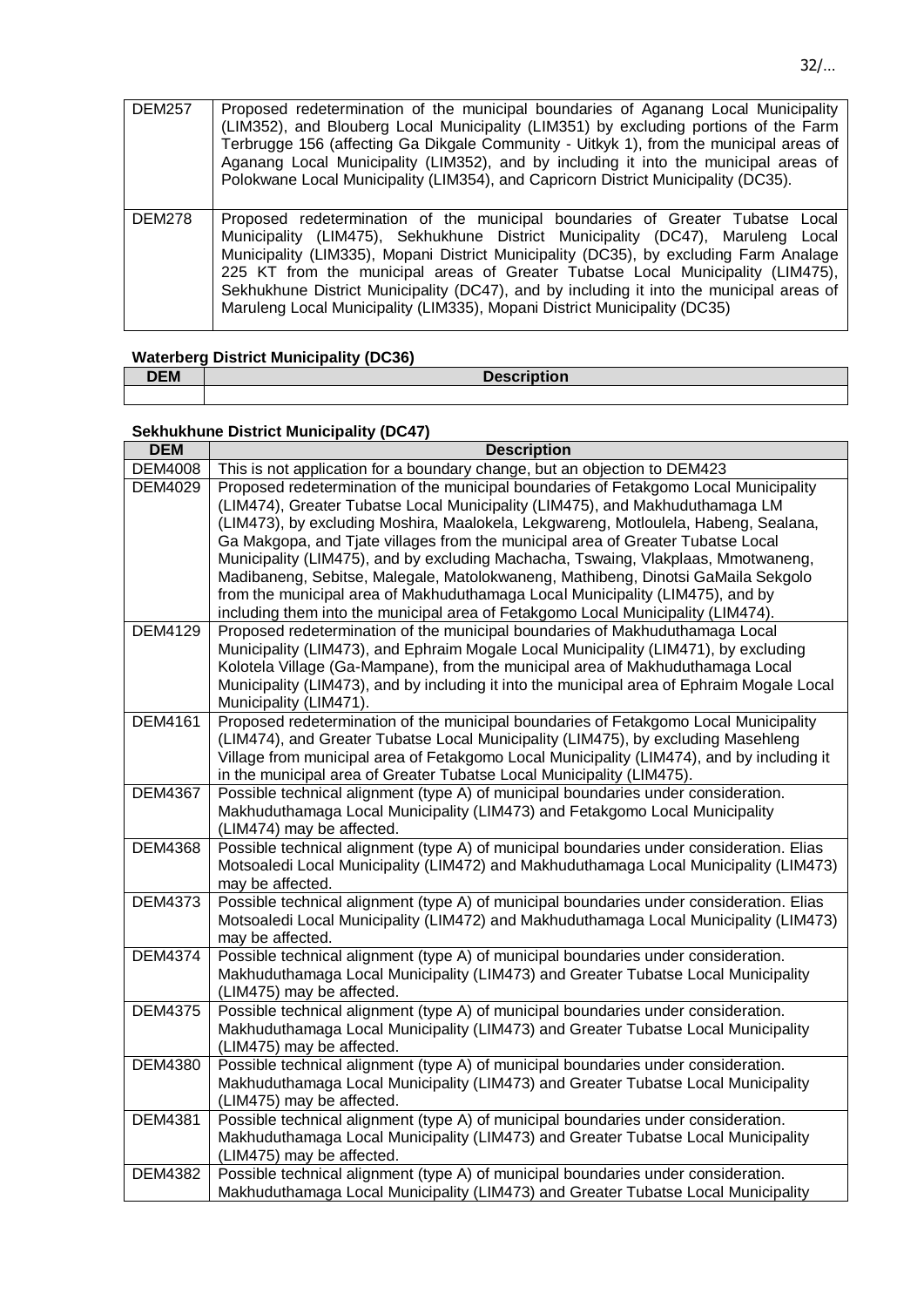|               | (LIM475) may be affected.                                                                |
|---------------|------------------------------------------------------------------------------------------|
| DEM4383       | Possible technical alignment (type A) of municipal boundaries under consideration.       |
|               | Makhuduthamaga Local Municipality (LIM473) and Fetakgomo Local Municipality              |
|               | (LIM474) may be affected.                                                                |
| DEM4384       | Possible technical alignment (type A) of municipal boundaries under consideration. Elias |
|               | Motsoaledi Local Municipality (LIM472) and Ephraim Mogale Local Municipality (LIM471)    |
|               | may be affected.                                                                         |
| <b>DEM497</b> | Proposed redetermination of the municipal boundaries of Makhuduthamaga Local             |
|               | Municipality (LIM473), and Ephraim Mogale Local Municipality (LIM471), by excluding      |
|               | Setlaboswane community, and surrounding Farm, from Makhuduthamaga Local                  |
|               | Municipality (LIM473), and by including them into the municipal area of Ephraim Mogale   |
|               | Local Municipality (LIM471).                                                             |

# **MPUMALANGA**

# **Gert Sibande District Municipality (DC30)**

| <b>DEM</b>     | <b>Description</b>                                                                                                                                                                                                                                                                                                                                                                                                                                                                                                                                                                                                                                                                                         |
|----------------|------------------------------------------------------------------------------------------------------------------------------------------------------------------------------------------------------------------------------------------------------------------------------------------------------------------------------------------------------------------------------------------------------------------------------------------------------------------------------------------------------------------------------------------------------------------------------------------------------------------------------------------------------------------------------------------------------------|
| <b>DEM4000</b> | Proposed redetermination of the municipal boundaries of Victor Khanye Local Municipality<br>(MP311), Nkangala District Municipality (DC31), Govan Mbeki Local Muncipality (MP307),<br>and Gert Sibande District Municipality (DC30), by excluding the Farms Kromdraai 263,<br>Steenkoolspruit 302, and Strehla 261, from the municipal area of Victor Khanye Local<br>Municipality (MP311), and Nkangala District Municipality (DC31), and by including them<br>into the municipal area of Govan Mbeki Local Municipality (MP307), and Gert Sibande                                                                                                                                                        |
|                | District Municipality (DC30).                                                                                                                                                                                                                                                                                                                                                                                                                                                                                                                                                                                                                                                                              |
| <b>DEM4001</b> | Proposed redetermination of the municipal boundaries of Emalahleni Local Municipality<br>(MP312), Nkangala District Municipality (DC31), Govan Mbeki Local Municipality (MP307),<br>and Gert Sibande District Municipality (DC30), by excluding the Farms Welst55, Witbank<br>576, Aangewys 81, Onverwacht 97, Nooitgedacht 94, Schaapkraal 93, Haasfontein 85,<br>Grootpan 86, Onverwacht 66, Rietvlei 54, Uitvlugt 255, and Strehla 261, from the<br>municipal areas of Emalahleni Local Munciipality (MP312), and Nkangala District<br>Municipality (DC31), and by including them into the municipal areas of Govan Mbeki Local<br>Municipality (MP307), and Gert Sibande District Municipality (DC30). |
| <b>DEM4103</b> | Proposed redetermination of the municipal boundaries of Lekwa Local Municipality<br>(MP305) and Dipaleseng Local Municipality (MP306), by excluding the farms Raskop 524,<br>Boschmansfontein 523 and Farm 525, from the municipal area of Lekwa Local<br>Municipality (MP305) and by including them into the municipal area of Dipaleseng Local<br>Municipality (MP306).                                                                                                                                                                                                                                                                                                                                  |
| <b>DEM498</b>  | Proposed redetermination of the municipal boundaries of the Lekwa Local Municipality<br>(MP304), the Govan Mbeki Local Municipality (MP307), by excluding the farms<br>Bekkersrust 423, Klipfontein 422, Sukkelaar 421, Hendrikspan 459, Goededacht 458, De<br>krans van Blesbokspruit 396, Standershoop 340, Roodekrans 457, and Skaapkraal 304<br>from the municipal area of Lekwa Local Municipality (MP305), and by including them into<br>the municipal area of Govan Mbeki Local Municipality (MP307).                                                                                                                                                                                               |
| <b>DEM499</b>  | Proposed redetermination of the municipal boundaries of Msukaligwa Local Municipality<br>(MP302), and Govan Mbeki Local Municipality (MP307), by excluding the Farms Koppie<br>228, Kalabasfontein 232, Banklaagte 254, Uitgedact 229, Killowen 465, and Kaaagte 255,<br>from the municipal area of Msukaligwa Local Municipality (MP302), and by including them<br>into the municipal area of Govan Mbeki Local Municipality (MP307).                                                                                                                                                                                                                                                                     |
| <b>DEM500</b>  | Proposed redetermination of the municipal boundaries of Dipaleseng Local Municipality<br>(MP306), and Govan Mbeki Local Municipality (MP307), by excluding the farms<br>Goedgemeend 519, and Wildealskraal 518, from the municipal area of Dipaleseng Local<br>Municipality (MP306), and by including them into the municipal area of Govan Mbeki Local<br>Municipality (MP307).                                                                                                                                                                                                                                                                                                                           |

# **Nkangala District Municipality (DC31)**

| <b>DEM</b> | <b>Description</b>                                                                         |
|------------|--------------------------------------------------------------------------------------------|
| DEM4040    | Proposed redetermination of the municipal boundaries of Chief Albert Luthuli Local         |
|            | Municipality (MP301), Gert Sibande District District Municipality (DC31), Steve Tshwete    |
|            | Local Municipality (MP313) and Nkangala District Municipality (DC31), by excluding the     |
|            | farm Groblersrecht 175 from the municipal area of Chief Albert Luthuli Local Municipality  |
|            | (MP301) and Gert Sibande District Municipality (DC30), and including it into the municipal |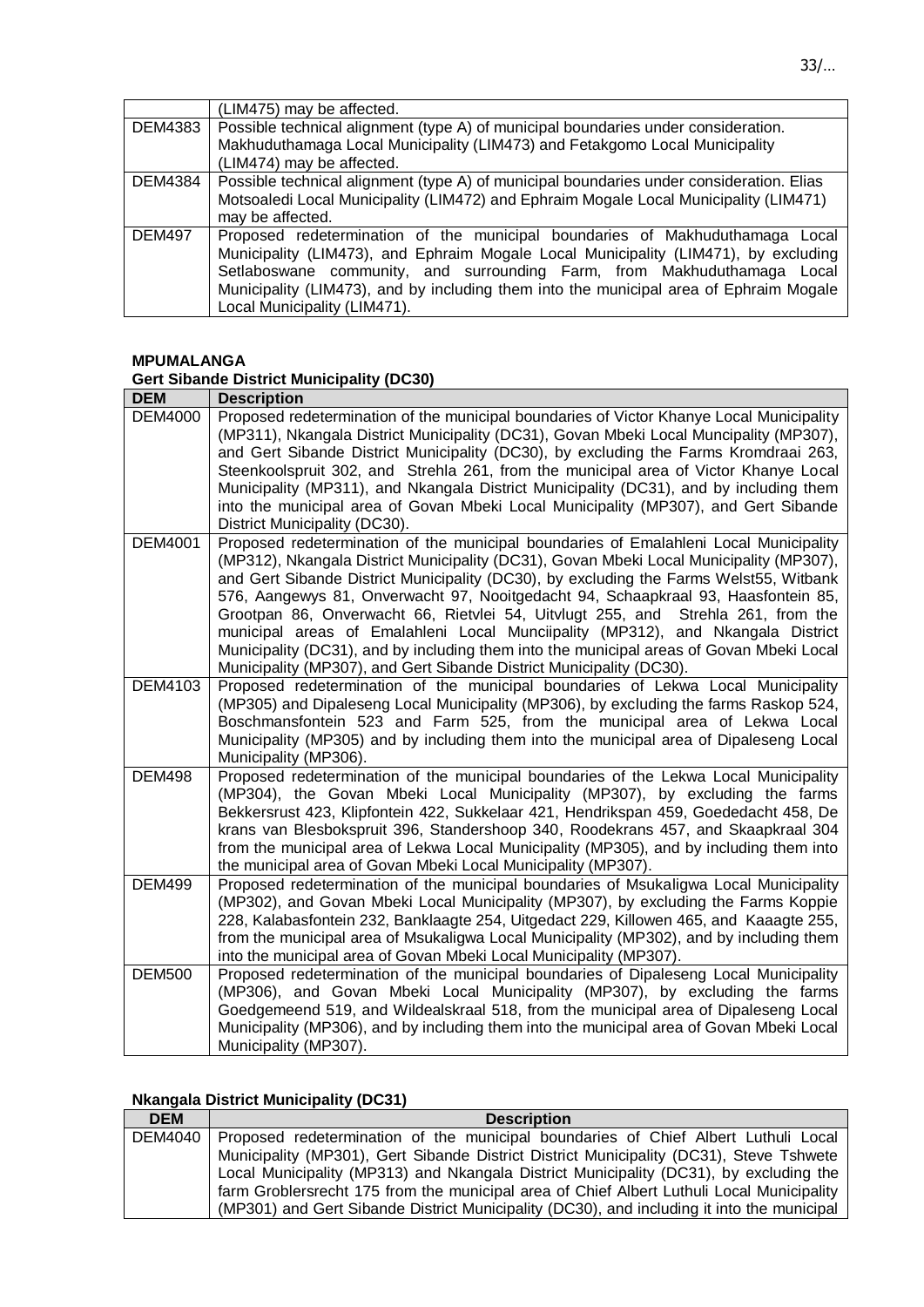|                | area of Steve Tshwete Local Municipality (MP313) and Nkangala District Municipality<br>(DC31).                                                                                                                                                                                                                                                                                                                                                                                                                                                                |
|----------------|---------------------------------------------------------------------------------------------------------------------------------------------------------------------------------------------------------------------------------------------------------------------------------------------------------------------------------------------------------------------------------------------------------------------------------------------------------------------------------------------------------------------------------------------------------------|
| <b>DEM4042</b> | Proposed redetermination of the municipal boundaries of Steve Tshwete Local<br>Municipality (MP313), and Emakhazeni Local Municipality (MP313), by excluding the<br>Farm Kleinfontein 432 (Alzu Filling Station), from the municipal area of Steve Tshwete<br>Local Municipality (MP313), and by including it into the municipal area of Emakhazeni<br>Local Municipality (MP314).                                                                                                                                                                            |
| DEM4043        | Proposed redetermination of the municipal boundaries of Mbombela Local Municipality<br>(MP313), Ehlanzeni District Municipality (DC32), Emakhazeni Local Municipality (MP313)<br>and Nkangala District Municipality (DC31), by excluding the Farms Grootgeluk 477 and<br>Roodewal 470 (SAPPI Ngodwana), from the municipal areas of Mbombela Local<br>Municipality (MP322), and Ehlanzeni District Municipality (DC32), and by including them<br>into the municipal areas of Emakhazeni Local Municipality (MP314), Nkangala District<br>Municipality (DC31). |
| <b>DEM4044</b> | The application affects the Emakhazeni Local Municipality (MP314) and some /all of the<br>adjacent local and/or district municipalities, and mentions locational information not<br>available at the MDB. The data has been requested from Emakhazeni Local Municipality<br>(MP314).                                                                                                                                                                                                                                                                          |
| <b>DEM4045</b> | The application affects the Emakhazeni Local Municipality (MP314) and some /all of the<br>adjacent local and/or district municipalities, and mentions locational information not<br>available at the MDB. The data has been requested from Emakhazeni Local Municipality<br>(MP314).                                                                                                                                                                                                                                                                          |
| <b>DEM4046</b> | The application affects the Emakhazeni Local Municipality (MP314) and some /all of the<br>adjacent local and/or district municipalities, and mentions locational information not<br>available at the MDB. The data has been requested from Emakhazeni Local Municipality<br>(MP314).                                                                                                                                                                                                                                                                          |
| <b>DEM4047</b> | The application affects the Emakhazeni Local Municipality (MP314) and some /all of the<br>adjacent local and/or district municipalities, and mentions locational information not<br>available at the MDB. The data has been requested from Emakhazeni Local Municipality<br>(MP314).                                                                                                                                                                                                                                                                          |
| <b>DEM4095</b> | Proposed redetermination of the municipal boundaries of Chief Albert Luthuli Local<br>Municipality (MP301), Gert Sibande District Municipality (DC30), Steve Tshwete Local<br>Municipality (MP313) and Nkangala District Municipality (DC31), by excluding the farms<br>as per attached schedule from the municipal area of Chief Albert Luthuli Local Municipality<br>(MP301) and Gert Sibande District Municipality (DC30), and by including them into the<br>municipal area of Steve Tshwete Local Municipality (MP313).                                   |
| <b>DEM4158</b> | Proposed redetermination of the municipal boundaries of the Dr JS Moroka Local<br>Municipality (MP316), by excluding the Farms as per the schedule attached to the map,<br>from the municipal area of Dr JS Moroka Local Municipality (MP316), and by demarcating<br>a new category B municipality.                                                                                                                                                                                                                                                           |
| <b>DEM4186</b> | Proposed redetermination of the municipal boundaries of Emalahleni Local Municipality<br>(MP312) and Steve Tshwete Local Municipality (MP313), by excluding portions of the<br>Farm Haasfontein 28 from the municipal area of Emalahleni Local Muncipality (MP312)<br>and by including it into them municipal area of Steve Tshwete Local Municipality (MP313).                                                                                                                                                                                               |
| <b>DEM479</b>  | Proposed redetermination of the municipal boundaries of Emalahleni Local Municipality<br>(MP312) and Victor Khanye Local Municipality (MP311), by excluding the farms<br>Roodepoortjie 326, Bankfontein 216, Vlakfontein 569, Heuwelfontein<br>215<br>and<br>Schoongezicht 218, from the municipal area of Emalahleni Local Municipality (MP312),<br>and by including them into the municipal area of Victor Khanye Local Municipality<br>(MP311).                                                                                                            |

# **Ehlanzeni District Municipality (DC32)**

| <b>DEM</b>      | <b>Description</b>                                                                     |
|-----------------|----------------------------------------------------------------------------------------|
| DEM40           | Proposed redetermination of the municipal boundaries of Nkomazi Local Municipality     |
| -20             | (MP324), and Mbombela Local Municipality (MP322), by excluding the Farms Kaapmuiden    |
|                 | 212, Shonalanga 597, Driehoek 221, Three Sisters 254, Three Sisters 256, Three Sisters |
|                 | Annex 262, Holnekt 331, Louieville 325, and Lillydale 324, from the municipal area of  |
|                 | Nkomazi Local Municipality (MP324), and by including them into the municipal area of   |
|                 | Mbombela Local Municipality (MP322).                                                   |
| DEM40           | Proposed redetermination of the municipal boundaries of Mbombela Local Municipality    |
| 21 <sub>1</sub> | (MP322), and Bushbuckridge Local Municipality (MP325), by excluding ward 1 from the    |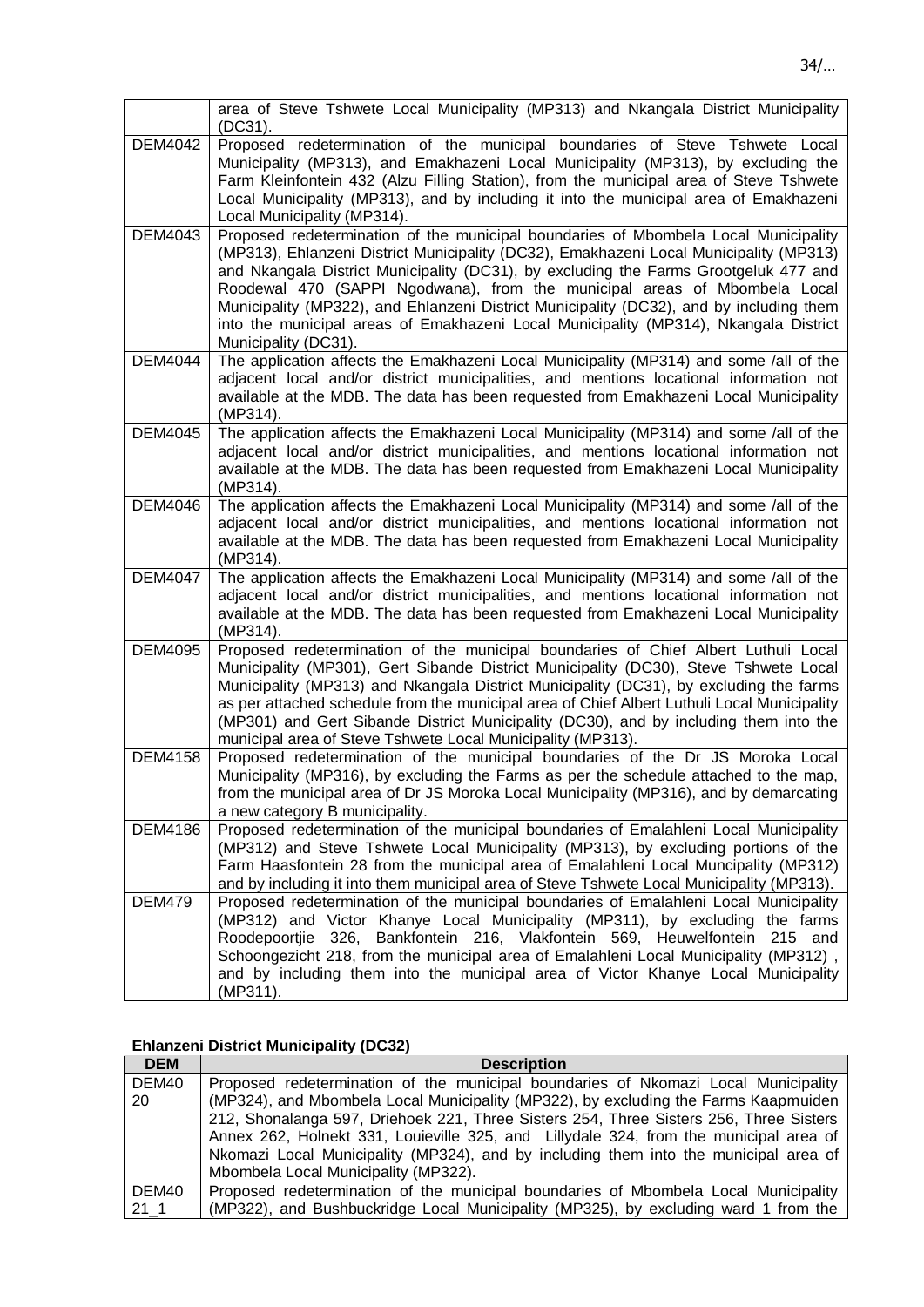|              | municipal area of Mbombela Local Municipality (MP322), and by including it into the<br>municipal area of Bushbuckridge Local Municipality (MP325).                                                                                                                                                                                                                                                                                                                                                                                     |
|--------------|----------------------------------------------------------------------------------------------------------------------------------------------------------------------------------------------------------------------------------------------------------------------------------------------------------------------------------------------------------------------------------------------------------------------------------------------------------------------------------------------------------------------------------------|
| DEM40<br>212 | Proposed redetermination of the municipal boundaries of Nkangala District Municipality<br>(DC31), and Ehlanzeni District Municipality (DC32), by excluding Thaba Chweu Local<br>Municipality (MP321), and Bushbuckridge Local Municipality (MP325), from the municipal<br>area of Ehlanzeni District Municipality (DC32), and by excluding Emakhazeni Local<br>Municipality (MP314) from the municipal area of Nkangala District Municipality (DC31), and<br>by including them into the municipal area of a new District Municipality. |
| DEM41<br>27  | Proposed redetermination of the municipal boundaries of Bushbuckridge Local Municipality<br>(MP325), Mobombela Local Municipality (MP322), and Thaba Chweu Local Municipality<br>(MP321), by excluding the farms as per the schedule attached to the map from<br>Bushbuckridge Local Municipality (MP325), and Mbombela Local Municipality (MP322),<br>and by including them into Thaba Chweu Local Municipality (MP321).                                                                                                              |
| DEM43<br>51  | Possible technical alignment (type A) of municipal boundaries under consideration.<br>Mbombela Local Municipality (MP322) and Bushbuckridge Local Municipality (MP325) may<br>be affected.                                                                                                                                                                                                                                                                                                                                             |
| DEM43<br>52  | Possible technical alignment (type A) of municipal boundaries under consideration. Umjindi<br>Local Municipality (MP323) and Nkomazi Local Municipality (MP324) may be affected.                                                                                                                                                                                                                                                                                                                                                       |

| DEM352   Proposed redetermination of the municipal boundaries of the Nkomazi Local Municipality |
|-------------------------------------------------------------------------------------------------|
| (MP324), and Umjindi Local Municipality (MP323), by excluding the Farms Lillydale 324,          |
| and Louieville 325 from the municipal area of Nkomazi Local Municipality (MP324), and by        |
| including them into the municipal area of Umjindi Local Municipality (MP323).                   |

#### **NORTHERN CAPE**

## **Namakwa District Municipality (DC6)**

| <b>DEM</b> | <b>Description</b>                                                                          |
|------------|---------------------------------------------------------------------------------------------|
|            | DEM496   Proposed redetermination of the municipal boundaries of Khai-Ma Local Municipality |
|            | (NC067), Karoo Hoogland Local Municipality (NC066), and Hantam Local Municipality           |
|            | (NC065), by excluding the Farms Hartogs Kloof 17, Uitspan Kop 16, Klaas Titus Vlei 15,      |
|            | Jobs Kolk 20, Brospan 23, Ganna Kom 43, Geluk 502 Abrahams, and Vlei 42 from Karoo          |
|            | HooglLocal Municipality (NC066), T'Boop Noord 144 T'Boop 193 from Khai Ma Local             |
|            | Municipality (NC067), and by including them into Hantam Local Municipality (NC065).         |

#### **Pixley ka Seme District Municipality (DC7)**

| <b>DEM</b> | <b>Description</b>                                                                       |
|------------|------------------------------------------------------------------------------------------|
| DEM46      | Proposed redetermination of the municipal boundaries of Ubuntu Local Municipality        |
| 9          | (NC071), Umsobomvu Local Municipality (NC072), Emthanjeni Local Municipality (NC073),    |
|            | Kareeberg Local Municipality (NC074), Renosterberg Local Municipality (NC075),           |
|            | Thembelihle Local Municipality (NC076), Siyathemba Local Municipality (NC077),           |
|            | Siyancuma Local Municipality (NC078), and Pixley ka Seme District Municipality (DC7), by |
|            | amalgamating Ubuntu Local Municipality (NC071), Umsobomvu Local Municipality             |
|            | (NC072), Emthanjeni Local Municipality (NC073), Kareeberg Local Municipality (NC074),    |
|            | Renosterberg Local Municipality (NC075), portions of Thembelihle Local Municipality      |
|            | (NC076), and Siyathemba Local Municipality (NC077), to create a new Local Municipality.  |

DEM353 Proposed redetermination of the municipal boundaries of the Siyancuma Local Municipality (NC078), Pixley ka Seme District Municipality (DC7), Sol Plaatjie Local Municipality (NC091), and Frances Baard District Municipality (DC9), by excluding the Farms as per attached schedule (the town of Campbell), from the municipal areas of Siyancuma Local Municipality (NC078), and Pixley ka Seme District Municipality (DC7), and by including them into the municipal areas of Sol Plaatjie Local Municipality (NC091), and Frances Baard District Municipality (DC9).

#### **Siyanda District Municipality (DC8)**

| <b>DEM</b> | <b>Description</b>                                                                     |
|------------|----------------------------------------------------------------------------------------|
| DEM4353    | Possible technical alignment (type A) of municipal boundaries under consideration. Kai |
|            | !Garib Local Municipality (NC082) and //Khara Hais Local Municipality (NC083) may be   |
|            | affected.                                                                              |
| DEM4354    | Possible technical alignment (type A) of municipal boundaries under consideration. Kai |
|            | !Garib Local Municipality (NC082) and //Khara Hais Local Municipality (NC083) may be   |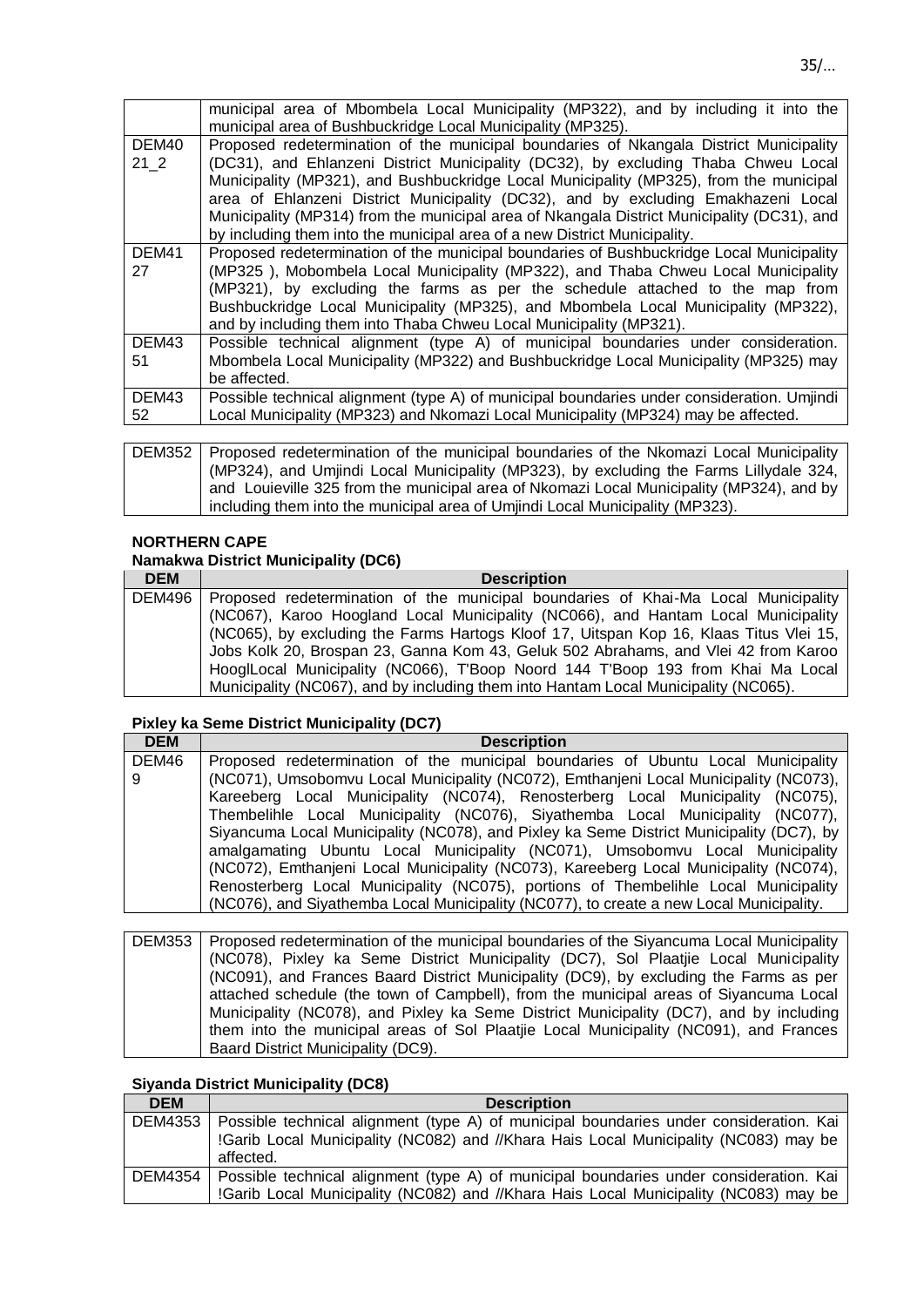|                | affected.                                                                              |
|----------------|----------------------------------------------------------------------------------------|
| DEM4355        | Possible technical alignment (type A) of municipal boundaries under consideration.     |
|                | //Khara Hais Local Municipality (NC083) and !Kheis Local Municipality (NC084) may be   |
|                | affected.                                                                              |
| <b>DEM4357</b> | Possible technical alignment (type A) of municipal boundaries under consideration. Joe |
|                | Morolong Local Municipality (NC451) and Tsantsabane Local Municipality (NC085) may     |
|                | be affected.                                                                           |
| DEM4358        | Possible technical alignment (type A) of municipal boundaries under consideration.     |
|                | Gamagara Local Municipality (NC453) and Tsantsabane Local Municipality (NC085) may     |
|                | be affected.                                                                           |
| <b>DEM4359</b> | Possible technical alignment (type A) of municipal boundaries under consideration.     |
|                | //Khara Hais Local Municipality (NC083) and Tsantsabane Local Municipality (NC085)     |
|                | may be affected.                                                                       |

#### **Frances Baard District Municipality (DC9)**

| <b>Description</b>                                                                              |
|-------------------------------------------------------------------------------------------------|
| DEM4356   Possible technical alignment (type A) of municipal boundaries under consideration.    |
| Magareng Local Municipality (NC093) and Phokwane Local Municipality (NC094) may be<br>affected. |
|                                                                                                 |

#### **John Taolo Gaetsewe District Municipality (DC45)**

| <b>DEM</b>     | <b>Description</b>                                                                     |
|----------------|----------------------------------------------------------------------------------------|
| <b>DEM4342</b> | Possible technical alignment (type A) of municipal boundaries under consideration. Joe |
|                | Morolong Local Municipality (NC451) and Gamagara Local Municipality (NC453) may be     |
|                | affected.                                                                              |
| DEM4343        | Possible technical alignment (type A) of municipal boundaries under consideration. Joe |
|                | Morolong Local Municipality (NC451) and Ga-Segonyana Local Municipality (NC452) may    |
|                | be affected.                                                                           |
| <b>DEM4344</b> | Possible technical alignment (type A) of municipal boundaries under consideration. Joe |
|                | Morolong Local Municipality (NC451) and Ga-Segonyana Local Municipality (NC452) may    |
|                | be affected.                                                                           |
|                |                                                                                        |

| DEM39 | Proposed redetermination of the municipal boundaries of the Joe Morolong Local        |
|-------|---------------------------------------------------------------------------------------|
| 0     | Municipality (NC451), and Gamagara Local Municipality (NC453), by excluding Farms as  |
|       | per attached schedule (Madibeng Community), from the municipal area of Joe Morolong   |
|       | Local Municipality (NC451), and by including them into the municipal area of Gamagara |
|       | Local Municipality (NC453).                                                           |

### **NORTH WEST**

#### **Bojanala District Municipality (DC37)**

| <b>DEM</b>     | <b>Description</b>                                                                       |
|----------------|------------------------------------------------------------------------------------------|
| DEM4061        | Proposed redetermination of the municipal boundaries of Ramotshere Moiloa Local          |
|                | Municipality (NW385), Ngaka Modiri Molema District Municipality (DC38), Moses Kotane     |
|                | Local Municipality (NW375), and Bojanala District Municipality (DC37), by excluding the  |
|                | Farms Zamenkomst 81, Riekersdam 109, and Krielsrust 106 from the municipal areas of      |
|                | Ramotshere Moiloa Local Municipality (NW385), and Ngaka Modiri Molema District           |
|                | Municipality (DC38), and by including them into the municipal areas of Moses Kotane      |
|                | Local Municipality (NW375), and Bojanala District Municipality (DC37).                   |
| <b>DEM4331</b> | Possible technical alignment (type A) of municipal boundaries under consideration. Moses |
|                | Kotane Local Municipality (NW375) and Rustenburg Local Municipality (NW373) may be       |
|                | affected.                                                                                |
| DEM4332        | Possible technical alignment (type A) of municipal boundaries under consideration. Local |
|                | Municipality of Madibeng (NW372) and Moses Kotane Local Municipality (NW375) may be      |
|                | affected.                                                                                |
| DEM4333        | Possible technical alignment (type A) of municipal boundaries under consideration. Local |
|                | Municipality of Madibeng (NW372) and Rustenburg Local Municipality (NW373) may be        |
|                | affected.                                                                                |
| DEM4334        | Possible technical alignment (type A) of municipal boundaries under consideration.       |
|                | Rustenburg Local Municipality (NW373) and Moses Kotane Local Municipality (NW375)        |
|                | may be affected.                                                                         |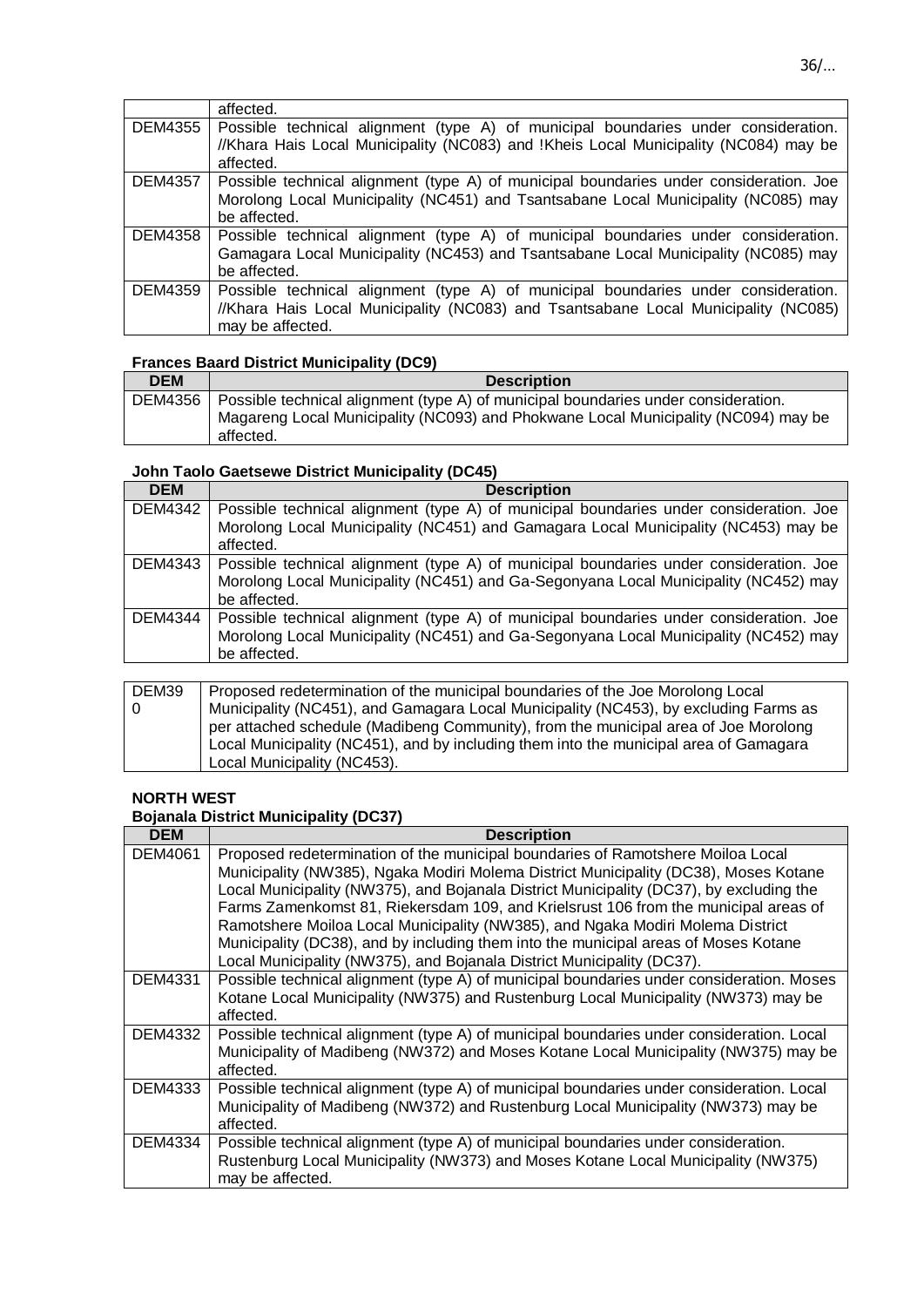### **Ngaka Modiri Molema District Municipality (DC38)**

| <b>DEM</b>     | <b>Description</b>                                                                                                                                                                                                                                                                                                             |
|----------------|--------------------------------------------------------------------------------------------------------------------------------------------------------------------------------------------------------------------------------------------------------------------------------------------------------------------------------|
| DEM4346        | Possible technical alignment (type A) of municipal boundaries under consideration.<br>Ditsobotla Local Municipality (NW384) and Mafikeng Local Municipality (NW383) may be<br>affected.                                                                                                                                        |
| <b>DEM4347</b> | Possible technical alignment (type A) of municipal boundaries under consideration.<br>Ditsobotla Local Municipality (NW384) and Mafikeng Local Municipality (NW383) may be<br>affected.                                                                                                                                        |
| DEM4348        | Possible technical alignment (type A) of municipal boundaries under consideration.<br>Ditsobotla Local Municipality (NW384) and Mafikeng Local Municipality (NW383) may be<br>affected.                                                                                                                                        |
| DEM4349        | Possible technical alignment (type A) of municipal boundaries under consideration.<br>Ratlou Local Municipality (NW381) and Mafikeng Local Municipality (NW383) may be<br>affected.                                                                                                                                            |
| DEM4350        | Possible technical alignment (type A) of municipal boundaries under consideration.<br>Ratlou Local Municipality (NW381) and Mafikeng Local Municipality (NW383) may be<br>affected.                                                                                                                                            |
| <b>DEM478</b>  | Proposed redetermination of the municipal boundaries of Ratlou Local Municipality<br>(NW381), Mafikeng Local Municipality (NW383), by excluding wards 1, 2, 3, and 4 from<br>the municipal area of Ratlou Local Municipality (NW381), and by including them into the<br>municipal area of Mafikeng Local Municipality (NW383). |

#### **Dr Ruth Segomotsi Mompati District Municipality (DC39)**

| <b>DEM</b>     | <b>Description</b>                                                                                                                                                                         |
|----------------|--------------------------------------------------------------------------------------------------------------------------------------------------------------------------------------------|
| DEM4051        | Proposed redetermination of the municipal boundaries of Naledi Local Municipality<br>(NW392), and Mamusa Local Municipality (NW393), by excluding the following Farms as                   |
|                | per attached schedule from the municipal area of Naledi Local Municipality (NW392),<br>and by including them into the municipal area of Mamusa Local Municipality (NW393).                 |
|                | The old magesterial boundary is to be used as a boundary.                                                                                                                                  |
| DEM4339        | Possible technical alignment (type A) of municipal boundaries under consideration.<br>Naledi Local Municipality (NW392) and Kagisano/Molopo Local Municipality (NW397)<br>may be affected. |
| DEM4340        | Possible technical alignment (type A) of municipal boundaries under consideration.<br>Naledi Local Municipality (NW392) and Kagisano/Molopo Local Municipality (NW397)<br>may be affected. |
| <b>DEM4341</b> | Possible technical alignment (type A) of municipal boundaries under consideration.<br>Mamusa Local Municipality (NW393) and Greater Taung Local Municipality (NW394)<br>may be affected.   |
| <b>DEM4345</b> | Possible technical alignment (type A) of municipal boundaries under consideration.<br>Naledi Local Municipality (NW392) and Greater Taung Local Municipality (NW394) may<br>be affected.   |

#### **Dr Kenneth Kaunda District Municipality (DC40)**

| <b>DEM</b>     | <b>Description</b>                                                                   |
|----------------|--------------------------------------------------------------------------------------|
| <b>DEM4335</b> | Possible technical alignment (type A) of municipal boundaries under consideration.   |
|                | Kgetlengrivier Local Municipality (NW374) and Ventersdorp Local Municipality (NW401) |
|                | may be affected.                                                                     |
| <b>DEM4336</b> | Possible technical alignment (type A) of municipal boundaries under consideration.   |
|                | Tlokwe City Council Local Municipality (NW402) and City of Matlosana Local           |
|                | Municipality (NW403) may be affected.                                                |
| <b>DEM4337</b> | Possible technical alignment (type A) of municipal boundaries under consideration.   |
|                | Tswaing Local Municipality (NW382) and City of Matlosana Local Municipality (NW403)  |
|                | may be affected.                                                                     |
| <b>DEM4338</b> | Possible technical alignment (type A) of municipal boundaries under consideration.   |
|                | Ditsobotla Local Municipality (NW384) and Ventersdorp Local Municipality (NW401) may |
|                | be affected.                                                                         |
|                |                                                                                      |

#### **WESTERN CAPE West Coast District Municipality (DC1)**

| <b>Trest Coast District Municipality (DCT)</b> |                    |
|------------------------------------------------|--------------------|
| <b>DEM</b>                                     | <b>Description</b> |
|                                                |                    |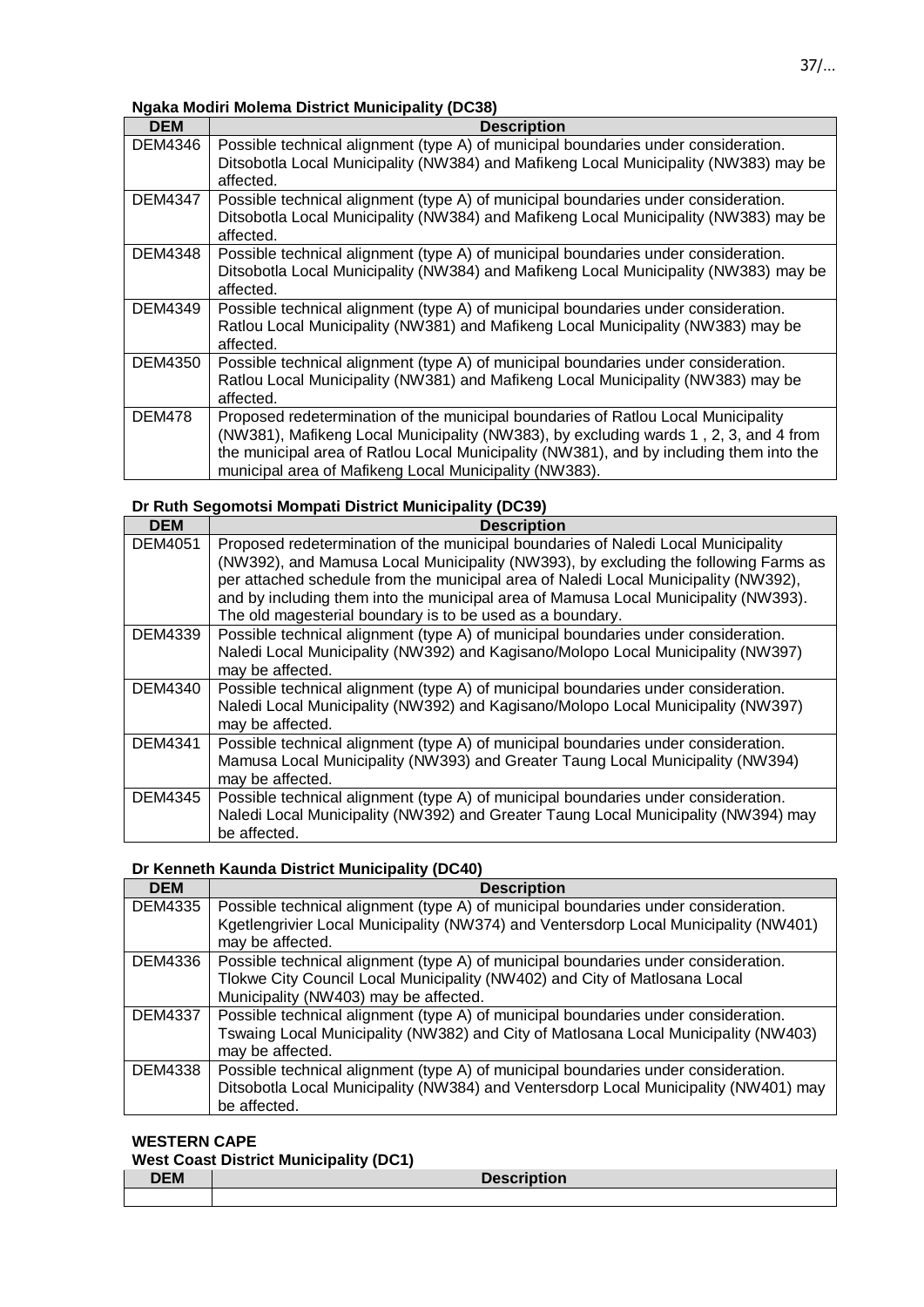## **Cape Winelands District Municipality (DC2)**

| <b>DEM</b>     | <b>Description</b>                                                                                                                                                                                                                                                                                                                                                                                                                                                                                                                                                                                                |
|----------------|-------------------------------------------------------------------------------------------------------------------------------------------------------------------------------------------------------------------------------------------------------------------------------------------------------------------------------------------------------------------------------------------------------------------------------------------------------------------------------------------------------------------------------------------------------------------------------------------------------------------|
| DEM4025        | Proposed redetermination of the municipal boundaries of Stellenbosch Local<br>Municipality (WC024), and Drakenstein Local Municipality (WC023), by excluding the<br>southern portion of Farm 736 from the municipal area of Stellenbosch Local Municipality<br>(WC024), and by including it into the municipal area of Drakenstein Local Municipality<br>(WC023).                                                                                                                                                                                                                                                 |
| <b>DEM4107</b> | Proposed redetermination of the municipal boundaries of Theewaterskloof Local<br>Municipality (WC031), Overberg District Municipality, Langeberg Local Municipality<br>(WC026), and Cape Winelands District Municipality (DC2), by excluding the farms State<br>L35, portions of Farm 186, portions of Boschkloof 187, and portions of Farm 188 from<br>the municipal areas of Theewaterskloof Local Municipality (WC031), and Overberg<br>District Municpality (DC3), and by including them into the municipal areas of Langeberg<br>Local Municipality (WC026), and Cape Winelands District Municipality (DC2). |
| DEM4325        | Possible technical alignment (type A) of municipal boundaries under consideration.<br>Stellenbosch Local Municipality (WC024) and Drakenstein Local Municipality (WC023)<br>may be affected.                                                                                                                                                                                                                                                                                                                                                                                                                      |
| <b>DEM4328</b> | Possible technical alignment (type A) of municipal boundaries under consideration.<br>Witzenberg Local Municipality (WC022) and Breede Valley Local Municipality (WC025)<br>may be affected.                                                                                                                                                                                                                                                                                                                                                                                                                      |
| DEM4329        | Possible technical alignment (type A) of municipal boundaries under consideration.<br>Bergrivier Local Municipality (WC013) and Drakenstein Local Municipality (WC023) may<br>be affected.                                                                                                                                                                                                                                                                                                                                                                                                                        |

# **Overberg District Municipality (DC3)**

| <b>DEM</b>     | <b>Description</b>                                                                                                                                                                                                                                                                                                                                                                                                                                                                                    |
|----------------|-------------------------------------------------------------------------------------------------------------------------------------------------------------------------------------------------------------------------------------------------------------------------------------------------------------------------------------------------------------------------------------------------------------------------------------------------------------------------------------------------------|
| <b>DEM274</b>  | Proposed redetermination of the municipal boundaries of the Theewaterskloof<br>Local Municipality (WC031), and Cape Agulhas Local Municipality (WC033), by<br>excluding the Farms Springers Kuil 518, Bosch Rivier 609, Karnemelks Rivier                                                                                                                                                                                                                                                             |
|                | 614, Farm 618, and Farm 619, from the municipal area of Theewaterskloof<br>Local Municipality (WC031), and by including them into the municipal area of<br>Cape Agulhas Local Municipality (WC033).                                                                                                                                                                                                                                                                                                   |
| <b>DEM285</b>  | Proposed redetermination of the municipal boundaries of the Cape Agulhas<br>Local Municipality (WC033), and Theewaterskloof Local Municipality (WC031),<br>by excluding the Farms Brakke Fontein 507, Brakfontein 517, Wit Klipjes Kloof<br>328, Zeewaters Kloof 509, Hondekloof 511, Zeewaterskloof 510, and Houtbaai<br>508, from the municipal area of Cape Agulhas Local Municipality (WC033), and<br>by including them into the municipal area of Theewaterskloof Local Municipality<br>(WC031). |
| <b>DEM4108</b> | Proposed redetermination of the municipal boundaries of Theewaterskloof<br>Local Municipality (WC031), and Swellendam Local Municipality (WC034), by<br>excluding portions of the farms St Helena Bay Outspan 409, St Helena Bay<br>404, Lowlands 414, and<br>Rustenburg 413 from the municipal area of<br>Theewaterskloof Local Municipality (WC031), and by including them into the<br>municipal area of Swellendam Local Municipality (WC034).                                                     |
| <b>DEM4109</b> | Proposed redetermination of the municipal boundaries of Swellendam Local<br>Municipalility (WC034), Theewaterskloof Local Municipality (WC031, by<br>excluding portions of Farm 405 from the municipal area of Swellendam Local<br>Municipality (WC034), and by including them into the municipal area of<br>Theewaterskloof Local Municipality (WC031).                                                                                                                                              |
| <b>DEM4110</b> | Proposed redetermination of the municipal boundaries of Theewaterskloof<br>Local Municipality (WC031), and Cape Agulhas Local Municipality (WC033), by<br>excluding portions of Farm 964 from the municipal area of Theewaterskloof<br>Local Municipality (WC031), and by including them into the municipal area of<br>Cape Agulhas Local Municipality (WC033).                                                                                                                                       |
| <b>DEM4111</b> | Proposed redetermination of the municipal boundaries of Cape Agulhas Local<br>Municipality (WC033), and Theewaterskloof Local Municipality (WC031), by<br>excluding portions of the Farm Brakfontein 517 portions of Farm 964 from the<br>municipal area of Cape Agulhas Local Municipality (WC033), and by including<br>them into the municipal area of Theewaterskloof Local Municipality (WC031).                                                                                                  |
| <b>DEM4112</b> | Proposed redetermination of the municipal boundaries of Cape Agulhas Local                                                                                                                                                                                                                                                                                                                                                                                                                            |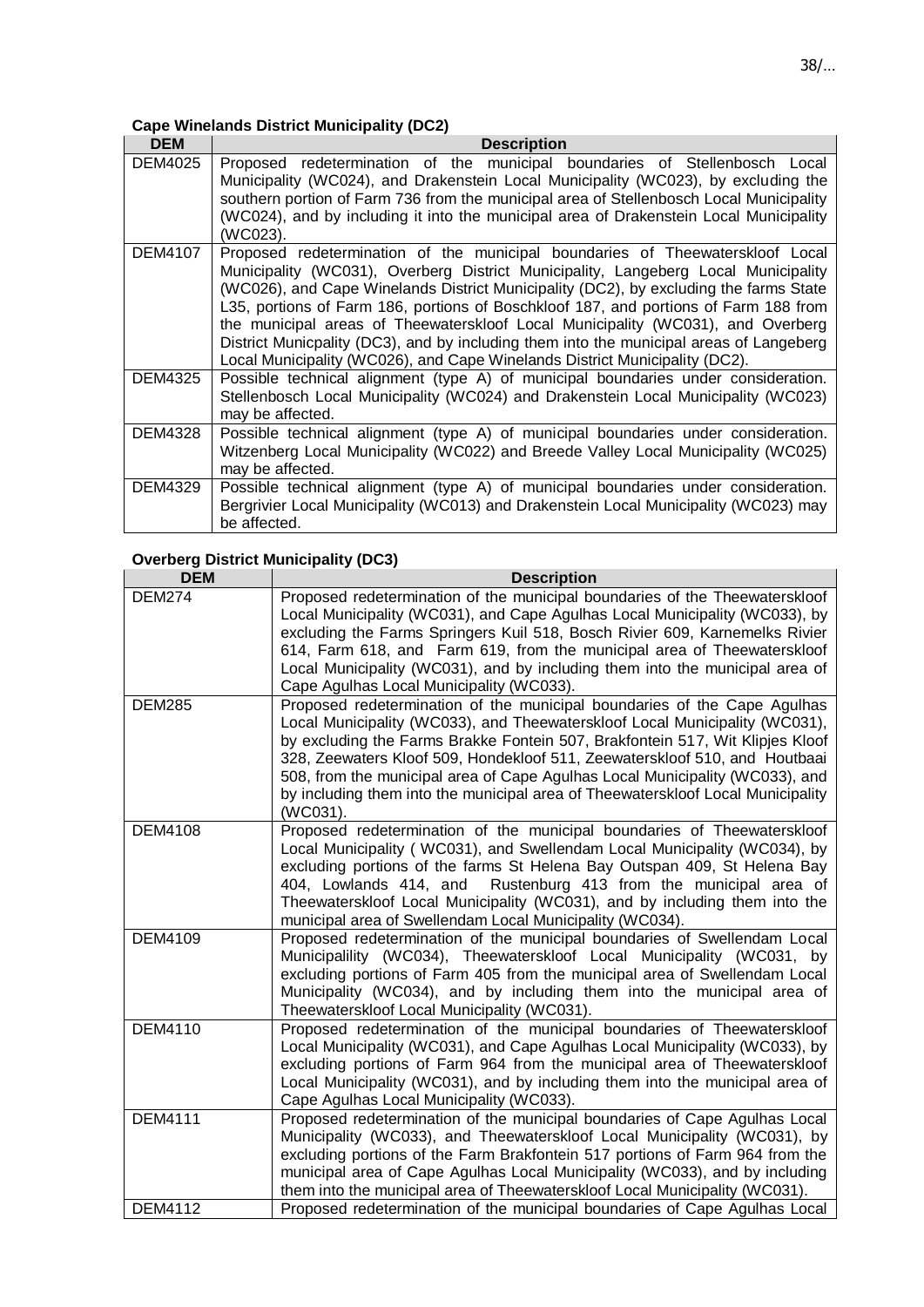|                | Municipality (WC033), and Theewaterskloof Local Municipality (WC031), by<br>excluding portions of the Farm Brakfontein 517 from the municipal area of Cape<br>Agulhas Local Municipality (WC033), and by including them into the municipal<br>area of Theewaterskloof Local Municipality (WC031).                                                                                                             |
|----------------|---------------------------------------------------------------------------------------------------------------------------------------------------------------------------------------------------------------------------------------------------------------------------------------------------------------------------------------------------------------------------------------------------------------|
| <b>DEM4113</b> | Proposed redetermination of the municipal boundaries of Cape Agulhas Local<br>Municipality (WC033), and Theewaterskloof Local Municipality (WC031), by<br>excluding portions of Farm 793, and Farm 978 from the municipal area of<br>Cape Agulhas Local Muncipality (WC033), and by including them into the                                                                                                   |
|                | municipal area of Theewaterskloof Local Municipality (WC031).                                                                                                                                                                                                                                                                                                                                                 |
| <b>DEM4114</b> | Proposed redetermination of the municipal boundaries of Theewaterskloof<br>Local Municipality (WC031), and Cape Agulhas Local Municipality (WC033), by<br>excluding portions of the farm Boschrivier 609 from the municipal area of<br>Theewaterskloof Local Municipality (WC031), and by including them into the<br>municipal area of Cape Agulhas Local Municipality (WC033).                               |
| <b>DEM4115</b> | Proposed redetermination of the municipal boundaries of Theewaterskloof<br>Local Municipality (WC031), and Overstrand and Local Municipality (WC032),<br>by excluding portions of the farms Morning Star 630, and Belle Vue 631 from<br>the municipal area of Theewaterskloof Local Municipality (WC031), and by<br>including them into the municipal area of Overstrand and Local Municipality<br>(WC032).   |
| <b>DEM4116</b> | Proposed redetermination of the municipal boundaries of Overstrand and Local<br>Municipality (WC032), and Theewaterskloof Local Municipality (WC031), by<br>excluding portions of Farm 786, Farm 588, and Farm 971 from the municipal<br>area of Overstrand and Local Municipality (WC032), and by including them into<br>the municipal area of Theewaterskloof Local Municipality (WC031).                   |
| <b>DEM4117</b> | Proposed redetermination of the municipal boundaries of Theewaterskloof<br>Local Municipality (WC031), and Overstrand and Local Municipality (WC032),<br>by excluding portions of the farm Hemel en Aarde 587 from the municipal area<br>of Theewaterskloof Local Municipality (WC031), and by including them into the<br>municipal area of Overstrand and Local Municipality (WC032).                        |
| <b>DEM4118</b> | Proposed redetermination of the municipal boundaries of Theewaterskloof<br>Local Municipality (WC031), and Overstrand and Local Municipality (WC032),<br>by excluding portions of the farms Botrivier 474, and Hoopjies River 541 from<br>the municipal area of Theewaterskloof Local Municipality (WC031), and by<br>including them into the municipal area of Overstrand and Local Municipality<br>(WC032). |
| <b>DEM4119</b> | Proposed redetermination of the municipal boundaries of Overstrand Local<br>Municipality (WC032), and Theewaterskloof Local Municipality (WC031), by<br>excluding portions of Farm 781 from the municipal area of Overstrand Local<br>Municipality (WC032), and by including them into the municipal area of<br>Theewaterskloof Local Municipality (WC031).                                                   |
| <b>DEM4120</b> | Proposed redetermination of the municipal boundaries of Theewaterskloof<br>Local Municipality (WC031), Overstrand Local Municipality (WC032), by<br>excluding portions of the Farm Josephs Kraal 540 from the municipal area of<br>Theewaterskloof Local Municipality (WC031), and by including them into the<br>municipal area of Overstrand Local Municipality (WC032).                                     |
| <b>DEM4121</b> | Proposed redetermination of the municipal boundaries of Overstrand Local<br>Municipality (WC032), and Theewaterskloof Local Municipality (WC031), by<br>excluding portions of the Farm Somersfontein 454 from the municipal area of<br>Overstrand Local Municipality (WC032), and by including them into the<br>municipal area of Theewaterskloof Local Municipality (WC031).                                 |
| <b>DEM4122</b> | Proposed redetermination of the municipal boundaries of Theewaterskloof<br>Local Muncipality (WC031), and Overstrand Local Municipality (WC032), by<br>excluding portions of Farm 939 from the municipal area of Theewaterskloof<br>Local Municipality (WC031), and by including them into the municipal area of<br>Overstrand Local Municipality (WC032).                                                    |
| DEM4123        | Proposed redetermination of the municipal boundaries of Theewaterskloof<br>Local Municipality (WC031), Overtstrand Local Municipality (WC032), by<br>excluding portions of Farm 939 from the municipal area of Theewaterskloof<br>Local Municipality (WC031), and by including them into the municipal area of<br>Overstrand Local Municipality (WC032).                                                      |
| <b>DEM4124</b> | Proposed redetermination of the municipal boundaries of City of Cape Town                                                                                                                                                                                                                                                                                                                                     |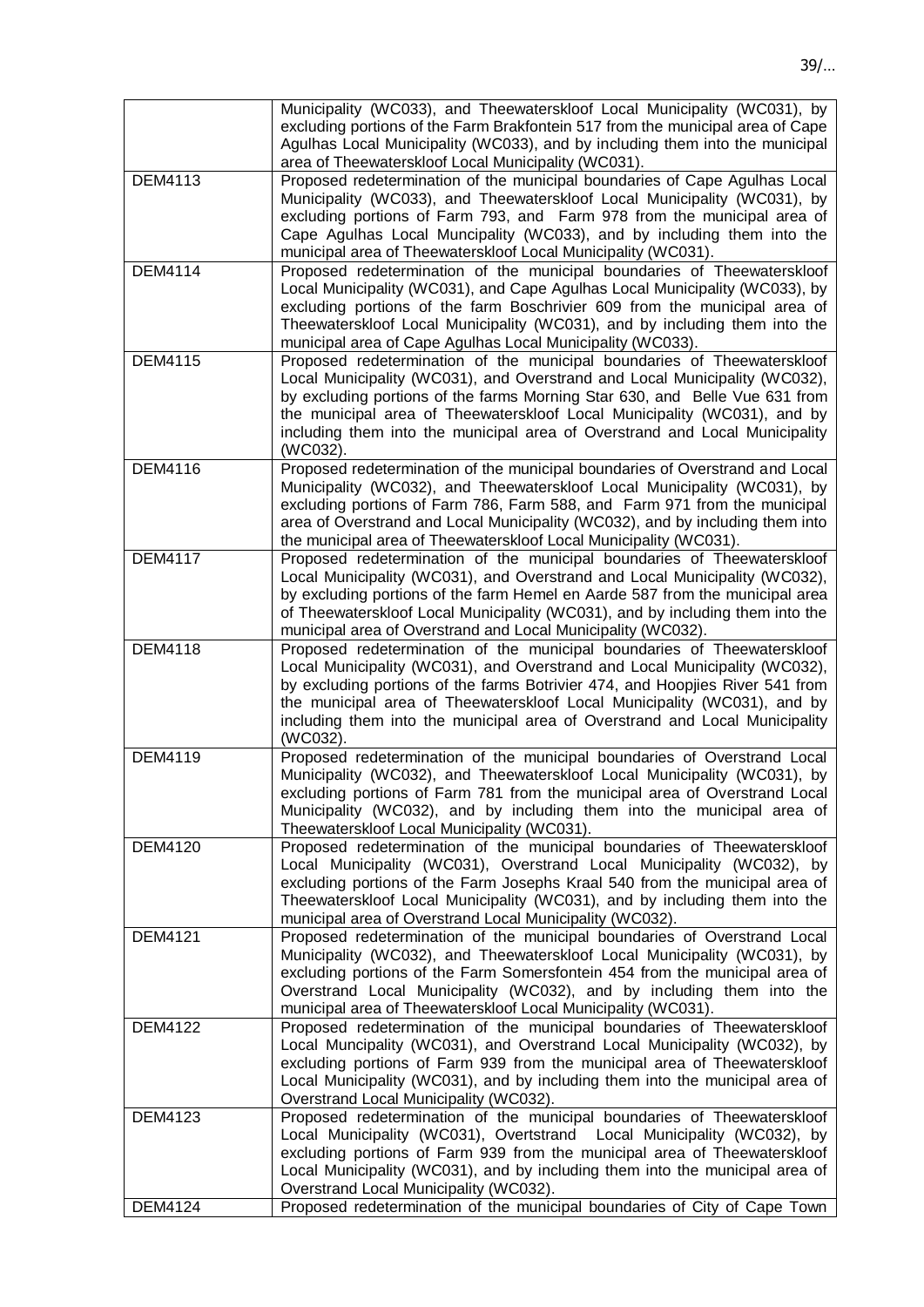|                | Metropolitan Municipality (CPT), Theewaterskloof Local Municipality (WC031)<br>and Overberg District Municipality (DC3), by excluding portions of the Farm<br>Rock View 311 from the municipal area of the City of Cape Town Metropolitan<br>Municipality (CPT), and by incuding them into the municipal areas of<br>Theewaterskloof Local Municipality (WC031), and Overberg<br><b>District</b><br>Municipality (DC3).                                                                              |
|----------------|------------------------------------------------------------------------------------------------------------------------------------------------------------------------------------------------------------------------------------------------------------------------------------------------------------------------------------------------------------------------------------------------------------------------------------------------------------------------------------------------------|
| <b>DEM4125</b> | Proposed redetermination of the municipal boundaries of City of Cape Town<br>Metropolitan Municipality (CPT), Theewaterskloof Local Municipality (WC031),<br>and Overberg District Municipality, by excluding portions of the Farms Vergelen<br>94, and Ridge 300 from the municipal area of the City of Cape Town<br>Metropolitan Municipality (CPT), and by including them into the municipal areas<br>of Theewaterskloof Local Municipality (WC031), and Overberg District<br>Municipality (DC3). |
| <b>DEM4326</b> | Possible technical alignment (type A) of municipal boundaries under<br>consideration. Theewaterskloof Local Municipality (WC031) and Overstrand<br>and Local Municipality (WC032) may be affected.                                                                                                                                                                                                                                                                                                   |
| <b>DEM4327</b> | Possible technical alignment (type A) of municipal boundaries under<br>consideration. Theewaterskloof Local Municipality (WC031) and Overstrand<br>and Local Municipality (WC032) may be affected.                                                                                                                                                                                                                                                                                                   |
| <b>DEM490</b>  | Proposed redetrmination of the municipal boundaries of Theewaterskloof Local<br>Municipality (WC031), and Overstrand Local Municipality (WC032), by<br>excluding the northern portion of Farm 986 from the municipal area of<br>Theewaterskloof Local Municipality (WC031), and by including it into the<br>municipal area of Overstrand Local Municipality (WC032).                                                                                                                                 |
| <b>DEM491</b>  | Proposed redetermination of the municipal boundaries of Theewaterskloof<br>Local Municipality (WC031), and Cape Agulhas Local Municipality (WC033), by<br>excluding the western portion of Farm 925 from the municipal area of<br>Theewaterskloof Local Municipality (WC031), and by including it into the<br>municipal area of Cape Agulhas Local Municipality (WC033).                                                                                                                             |

# **Eden District Municipality (DC4)**

| <b>DEM</b> | <b>Description</b>                                                                                 |
|------------|----------------------------------------------------------------------------------------------------|
|            | DEM4330   Possible technical alignment (type A) of municipal boundaries under consideration. Bitou |
|            | Local Municipality (WC047) and Knysna Local Municipality (WC048) may be affected.                  |

# **Central Karoo District Municipality (DC5)**

| <b>DEM</b> | <b>Description</b>                                                                          |
|------------|---------------------------------------------------------------------------------------------|
| DEM4137 1  | Proposed redetermination of the municipal boundary of the Beaufort West Local               |
|            | Municipality (WC053), by excluding the town of Murraysburg, constituting Ward 1,            |
|            | from the municipal area of Beaufort West Local Municipality (WC053), to create a new        |
|            | Local Municipality within the Central Karoo District Municipality (DC5).                    |
|            | DEM4137 2   Proposed redetermination of the municipal boundaries of the Beaufort West Local |
|            | Municipality (WC053), Central Karoo District Municipality (DC5), Ubuntu Local               |
|            | Municipality (NC071) and Pixley Ka Seme District Municipality (DC7), by excluding the       |
|            | town of Murraysburg, constituting Ward 1, from the municipal areas of Beaufort West         |
|            | Local Municipality (WC053) and Central Karoo District Municipality (DC5), and by            |
|            | including it into the municipal area of the Ubuntu Local Municipality (NC071) and           |
|            | Pixley ka Seme District Municipality (DC7).                                                 |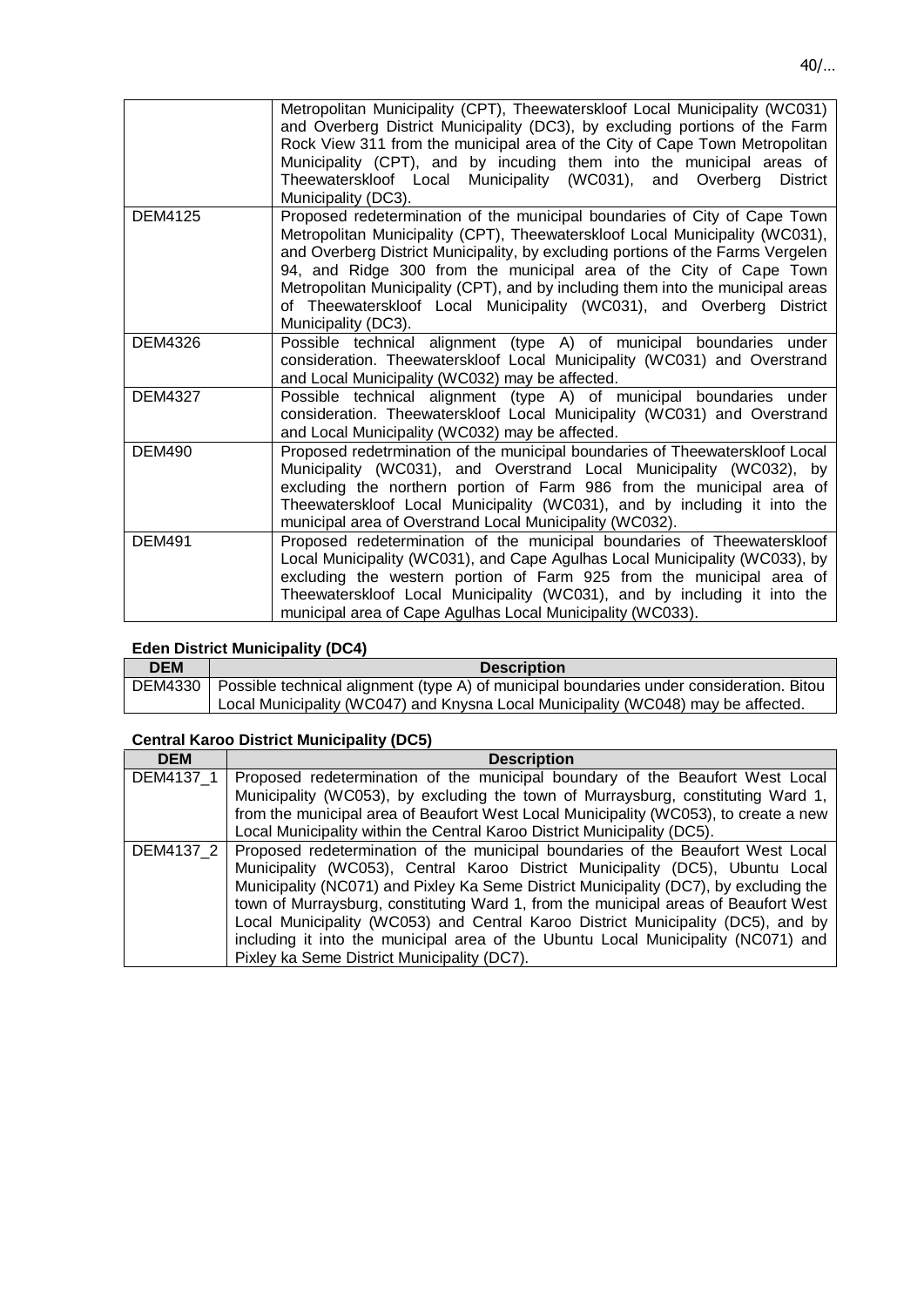# **ANNEXURE B: PROVISIONAL PROGRAMME FOR VISITS TO MUNICIPALITIES**

### **Important**

The MDB intends to hold 1 meeting per metro area, and 1 meeting per district area in May/June 2012, to brief stakeholders on the proposals referred to in **Annexure C**. The MDB reserved certain dates for these visits, and these dates are reflected in the programme below. Municipalities in district areas need to consult and determine a mutually convenient venue for their meetings. **Annexure E** must then be completed, and returned to the MDB by **20 April 2012**.

| <b>DAY</b> | DATE &<br><b>TIME</b> | <b>CODE</b> | <b>METRO/DIST</b><br><b>RICT</b> | <b>VENUE</b><br>(to be provided by<br>municipalities) | <b>MDB BOARD</b><br><b>MEMBER</b> | <b>MDB STAFF</b> |
|------------|-----------------------|-------------|----------------------------------|-------------------------------------------------------|-----------------------------------|------------------|
| Wed        | 02 May                | <b>BUF</b>  | <b>Buffalo City</b>              |                                                       | Ashraf Adam                       | Kamal & Ayanda   |
|            | 2012                  |             |                                  |                                                       | (Ndumi Gwayi)                     | Kamal@demarcat   |
|            | 10:00                 |             |                                  |                                                       |                                   | ion.org.za       |
|            |                       |             |                                  |                                                       |                                   | ayanda@demarca   |
|            |                       |             |                                  |                                                       |                                   | tion.org.za      |
| Tues       | 15 May                | <b>DC10</b> | Cacadu                           |                                                       | Ashraf Adam                       | Kamal & Hester   |
|            | 2012                  |             |                                  |                                                       |                                   | kamal@demarcat   |
|            | 10:00                 |             |                                  |                                                       |                                   | ion.org.za       |
|            |                       |             |                                  |                                                       |                                   | Hester@demarca   |
|            |                       |             |                                  |                                                       |                                   | tion.org.za      |
| Thu        | 03 May                | <b>DC12</b> | Amatole                          |                                                       | Ashraf Adam                       | Kamal & Ayanda   |
|            | 2012                  |             |                                  |                                                       | (Ndumi Gwayi)                     | kamal@demarcat   |
|            | 10:00                 |             |                                  |                                                       |                                   | ion.org.za       |
|            |                       |             |                                  |                                                       |                                   | Ayanda@demarc    |
|            |                       |             |                                  |                                                       |                                   | ation.org.za     |
| Wed        | 16 May                | <b>DC13</b> | Chris Hani                       |                                                       | Ashraf Adam                       | Kamal & Hester   |
|            | 2012                  |             |                                  |                                                       |                                   | kamal@demarcat   |
|            | 10:00                 |             |                                  |                                                       |                                   | ion.org.za       |
|            |                       |             |                                  |                                                       |                                   | hester@demarcat  |
|            |                       |             |                                  |                                                       |                                   | ion.org.za       |
| Thu        | 17 May                | <b>DC14</b> | Joe Gqabi                        |                                                       | Ashraf Adam                       | Kamal & Hester   |
|            | 2012                  |             |                                  |                                                       | (Ndumi Gwayi)                     | kamal@demarcat   |
|            | 10:00                 |             |                                  |                                                       |                                   | ion.org.za       |
|            |                       |             |                                  |                                                       |                                   | Hester@demarca   |
|            |                       |             |                                  |                                                       |                                   | tion.org.za      |
| Tues       | 08 May                | <b>DC15</b> | OR Tambo                         |                                                       | Ashraf Adam                       | Kamal & Ayanda   |
|            | 2012                  |             |                                  |                                                       | (Ndumi Gwayi)                     | Kamal@demarcat   |
|            | 10:00                 |             |                                  |                                                       |                                   | ion.org.za       |
|            |                       |             |                                  |                                                       |                                   | Ayanda@demarc    |
|            |                       |             |                                  |                                                       |                                   | ation.org.za     |
| Wed        | 09 May<br>2012        | <b>DC44</b> | Alfred Nzo                       |                                                       | Ashraf Adam                       | Kamal & Ayanda   |

# **EASTERN CAPE**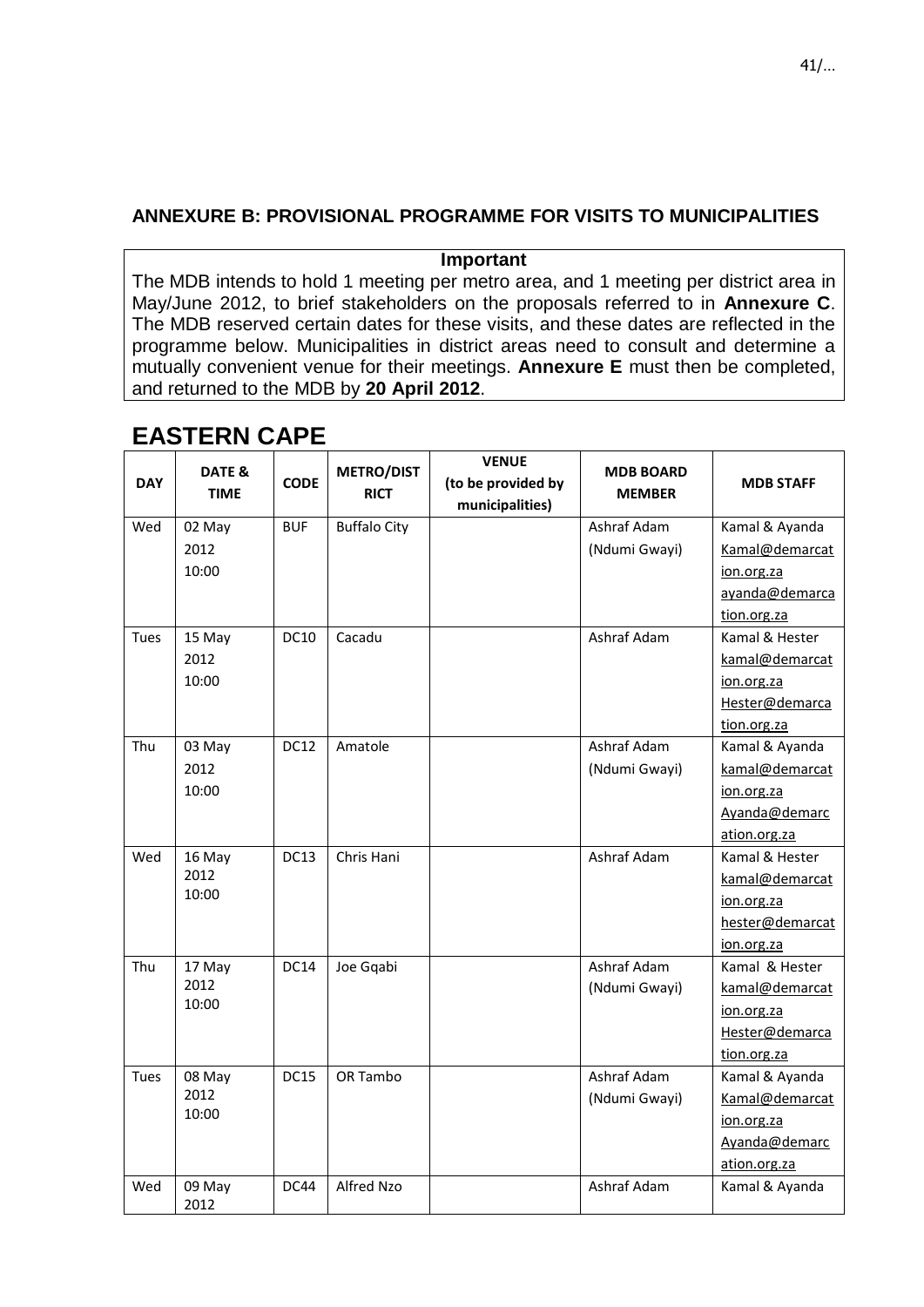| 10:00 |  | fazel@demarcati |
|-------|--|-----------------|
|       |  | on.org.za       |
|       |  | Ayanda@demarc   |
|       |  | ation.org.za    |

# **FREE STATE**

| <b>DAY</b> | <b>DATE</b> | <b>CODE</b> | METRO/<br><b>DISTRICT</b> | <b>VENUE</b><br>(to be provided by<br>municipalities) | <b>MDB BOARD</b><br><b>MEMBER</b> | <b>MDB STAFF</b> |
|------------|-------------|-------------|---------------------------|-------------------------------------------------------|-----------------------------------|------------------|
| Wed        | 02 May      | <b>MAN</b>  | Mangaung                  |                                                       | LD Tsotetsi                       | Thabiso & Fazel  |
|            | 2012        |             |                           |                                                       |                                   | thabiso@demarca  |
|            | 10:00       |             |                           |                                                       |                                   | tion.org.za      |
|            |             |             |                           |                                                       |                                   | fazel@demarcatio |
|            |             |             |                           |                                                       |                                   | n.org.za         |
| Thu        | 03 May      | <b>DC16</b> | Xhariep                   |                                                       | LD Tsotetsi                       | Thabiso & Fazel  |
|            | 2012        |             |                           |                                                       |                                   | thabiso@demarca  |
|            | 10:00       |             |                           |                                                       |                                   | tion.org.za      |
|            |             |             |                           |                                                       |                                   | fazel@demarcatio |
|            |             |             |                           |                                                       |                                   | n.org.za         |
| Mon        | 07 May      | <b>DC18</b> | Lejweleputs               |                                                       | LD Tsotetsi                       | Thabiso & Fazel  |
|            | 2012        |             | wa                        |                                                       |                                   | thabiso@demarca  |
|            | 10:00       |             |                           |                                                       |                                   | tion.org.za      |
|            |             |             |                           |                                                       |                                   | fazel@demarcatio |
|            |             |             |                           |                                                       |                                   | n.org.za         |
| Tues       | 08 May      | <b>DC19</b> | Thabo                     |                                                       | LD Tsotetsi                       | Thabiso & Fazel  |
|            | 2012        |             | Mofutsanya                |                                                       |                                   | thabiso@demarca  |
|            | 10:00       |             | ne                        |                                                       |                                   | tion.org.za      |
|            |             |             |                           |                                                       |                                   | fazel@demarcatio |
|            |             |             |                           |                                                       |                                   | n.org.za         |
|            |             |             |                           |                                                       |                                   |                  |
| Wed        | 09 May      | <b>DC20</b> | Fezile Dabi               |                                                       | LD Tsotetsi                       | Thabiso & Fazel  |
|            | 2012        |             |                           |                                                       |                                   | thabiso@demarca  |
|            | 10:00       |             |                           |                                                       |                                   | tion.org.za      |
|            |             |             |                           |                                                       |                                   | fazel@demarcatio |
|            |             |             |                           |                                                       |                                   | n.org.za         |

# **GAUTENG**

| <b>DAY</b> | <b>DATE</b> | <b>CODE</b> | <b>METRO/DIS</b><br><b>TRICT</b> | <b>VENUE</b><br>(to be provided by<br>municipalities) | <b>MDB BOARD</b><br><b>MEMBER</b> | <b>MDB STAFF</b> |
|------------|-------------|-------------|----------------------------------|-------------------------------------------------------|-----------------------------------|------------------|
| Wed        | 20 June     | <b>TSH</b>  | City of                          |                                                       | Lynelle John                      | Kamal & Ayanda   |
|            | 2012        |             | Tshwane                          |                                                       | (Wendy Ovens)                     | kamal@demarcati  |
|            | 10:00       |             |                                  |                                                       |                                   | on.org.za        |
|            |             |             |                                  |                                                       |                                   | Ayanda@demarca   |
|            |             |             |                                  |                                                       |                                   | tion.org.za      |
| Fri        | 01 June     | EKU         | Ekurhuleni                       |                                                       | Lynelle John                      | Kamal & Ayanda   |
|            | 2012        |             |                                  |                                                       | (Wendy Ovens)                     | kamal@demarcati  |
|            | 10:00       |             |                                  |                                                       |                                   | on.org.za        |
|            |             |             |                                  |                                                       |                                   | Ayanda@demarca   |
|            |             |             |                                  |                                                       |                                   | tion.org.za      |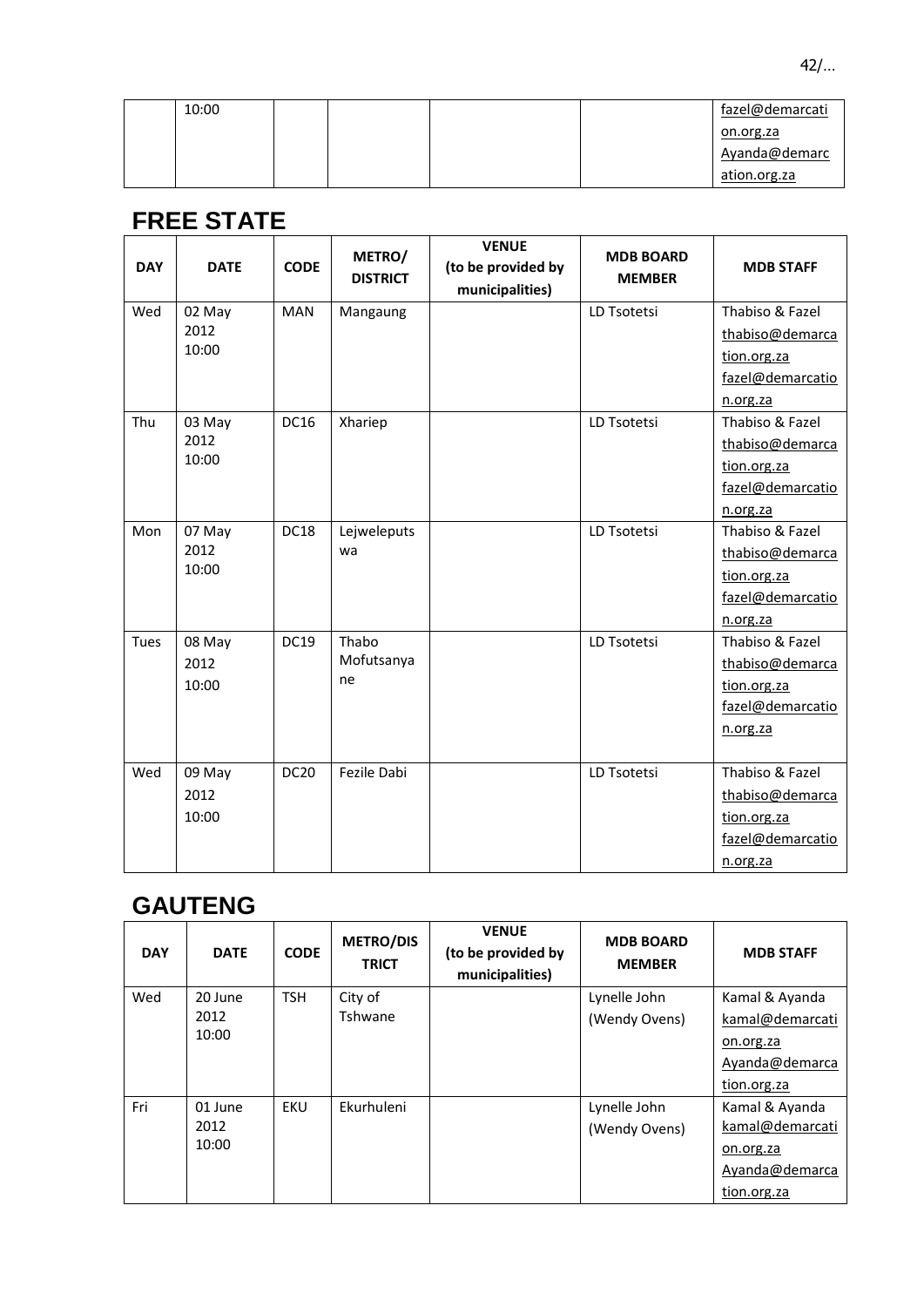| <b>Tues</b>  | 29 May  | JHB         | Johannesbur | Lynelle John  | Kamal & Ayanda  |
|--------------|---------|-------------|-------------|---------------|-----------------|
|              | 2012    |             | g           | (Wendy Ovens) | kamal@demarcati |
|              | 10:00   |             |             |               | on.org.za       |
|              |         |             |             |               | Ayanda@demarca  |
|              |         |             |             |               | tion.org.za     |
| <b>Thurs</b> | 24 May  | <b>DC42</b> | Sedibeng    | Lynelle John  | Kamal & Ayanda  |
|              | 2012    |             |             | (Wendy Ovens) | kamal@demarcati |
|              | 10:00   |             |             |               | on.org.za       |
|              |         |             |             |               | Ayanda@demarca  |
|              |         |             |             |               | tion.org.za     |
| <b>Thurs</b> | 14 June | DC48        | West Rand   | Lynelle John  | Kamal & Ayanda  |
|              | 2012    |             |             | (Wendy Ovens) | kamal@demarcati |
|              | 10:00   |             |             |               | on.org.za       |
|              |         |             |             |               | Ayanda@demarca  |
|              |         |             |             |               | tion.org.za     |

# **KWAZULU NATAL**

| <b>DAY</b> | <b>DATE</b> | <b>CODE</b>      | <b>METRO/DIS</b><br><b>TRICT</b> | <b>VENUE</b><br>(to be provided by<br>municipalities) | <b>MDB BOARD</b><br><b>MEMBER</b> | <b>MDB STAFF</b> |
|------------|-------------|------------------|----------------------------------|-------------------------------------------------------|-----------------------------------|------------------|
| Fri        | 04 May      | ETH              | eThekwini                        |                                                       | Ndumi Gwayi                       | Liz & Kamal      |
|            | 2012        |                  |                                  |                                                       | (Ashraf Adam)                     | Liz@demarcation. |
|            | 10:00       |                  |                                  |                                                       |                                   | org.za           |
|            |             |                  |                                  |                                                       |                                   | kamal@demarcati  |
|            |             |                  |                                  |                                                       |                                   | on.org.za        |
| Mon        | 07 May      | DC21             | Ugu                              |                                                       | Ndumi Gwayi                       | Liz & Kamal      |
|            | 2012        |                  |                                  |                                                       | (Ashraf Adam)                     | liz@demarcation. |
|            | 10:00       |                  |                                  |                                                       |                                   | org.za           |
|            |             |                  |                                  |                                                       |                                   | kamal@demarcati  |
|            |             |                  |                                  |                                                       |                                   | on.org.za        |
| Fri        | 25 May      | DC <sub>22</sub> | uMgungundl                       |                                                       | Ndumi Gwayi                       | Liz & Kamal      |
|            | 2012        |                  | ovu                              |                                                       | (Ashraf Adam)                     | liz@demarcation. |
|            | 10:00       |                  |                                  |                                                       |                                   | org.za           |
|            |             |                  |                                  |                                                       |                                   | kamal@demarcati  |
|            |             |                  |                                  |                                                       |                                   | on.org.za        |
| Tues       | 12 June     | DC <sub>23</sub> | Uthukela                         |                                                       | Ndumi Gwayi                       | Liz & Hester     |
|            | 2012        |                  |                                  |                                                       |                                   | liz@demarcation. |
|            | 10:00       |                  |                                  |                                                       |                                   | org.za           |
|            |             |                  |                                  |                                                       |                                   | hester@demarcat  |
|            |             |                  |                                  |                                                       |                                   | ion.org.za       |
| Wed        | 13 June     | DC <sub>24</sub> | Umzinyathi                       |                                                       | Ndumi Gwayi                       | Liz & Hester     |
|            | 2012        |                  |                                  |                                                       | (Ashraf Adam)                     | liz@demarcation. |
|            | 10:00       |                  |                                  |                                                       |                                   | org.za           |
|            |             |                  |                                  |                                                       |                                   | hester@demarcat  |
|            |             |                  |                                  |                                                       |                                   | ion.org.za       |
| Thurs      | 14 June     | DC <sub>25</sub> | Amajuba                          |                                                       | Ndumi Gwayi                       | Liz & Hester     |
|            | 2012        |                  |                                  |                                                       | (Lynelle John)                    | liz@demarcation. |
|            | 10:00       |                  |                                  |                                                       |                                   | org.za           |
|            |             |                  |                                  |                                                       |                                   | hester@demarcat  |
|            |             |                  |                                  |                                                       |                                   | ion.org.za       |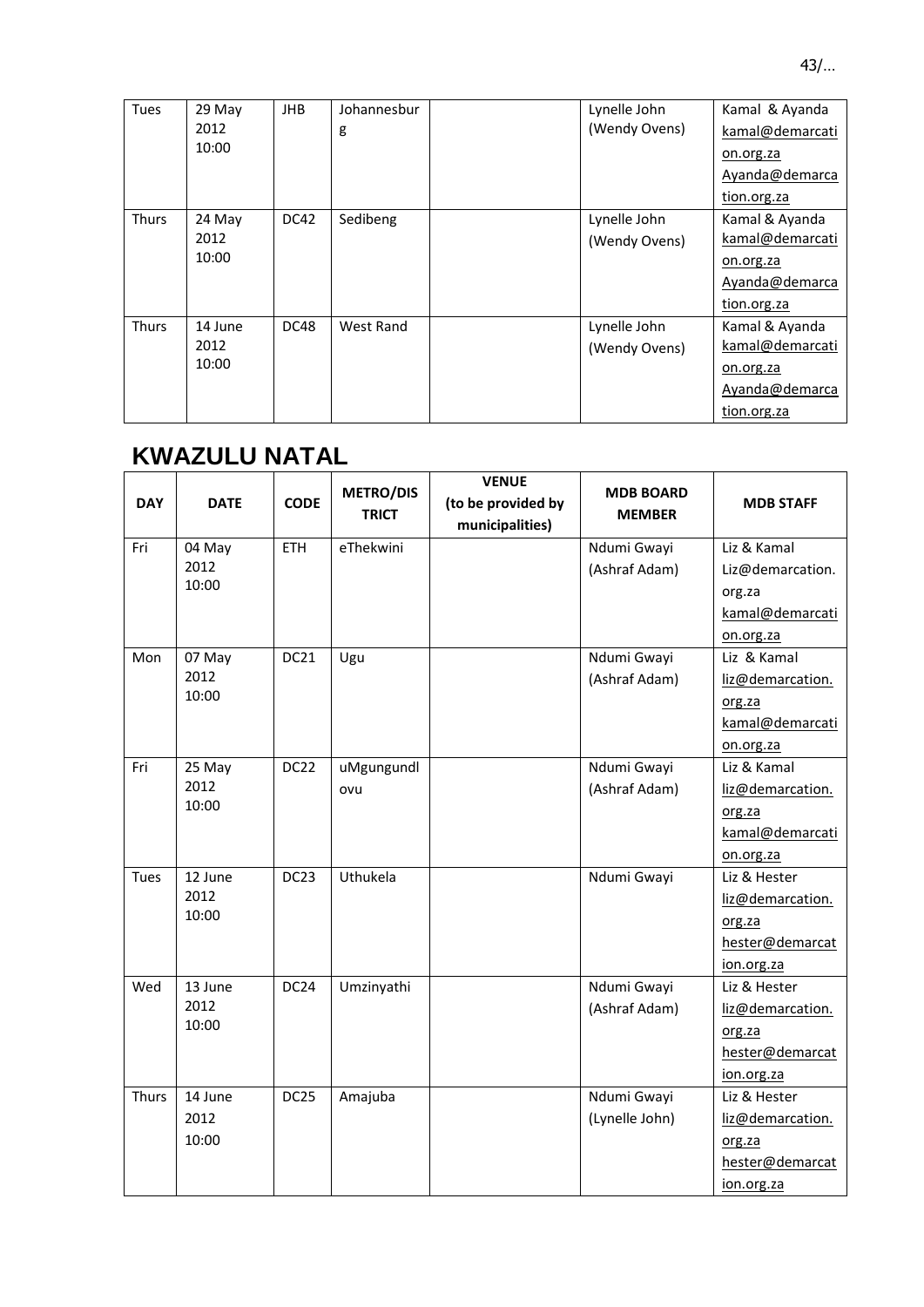| Fri   | 18 May | <b>DC26</b>      | Zululand  | Ndumi Gwayi     | Thabiso &        |
|-------|--------|------------------|-----------|-----------------|------------------|
|       | 2012   |                  |           | (Wendy Ovens)   | Mthobisi         |
|       | 10:00  |                  |           |                 | thabiso@demarca  |
|       |        |                  |           |                 | tion.org.za      |
|       |        |                  |           |                 | mthobisi@demar   |
|       |        |                  |           |                 | cation.org.za    |
| Wed   | 16 May | DC <sub>27</sub> | Umkhanyak | Ndumi Gwayi     | Thabiso &        |
|       | 2012   |                  | ude       | (Khosi Ramovha) | Mthobisi         |
|       | 10:00  |                  |           |                 | thabiso@demarca  |
|       |        |                  |           |                 | tion.org.za      |
|       |        |                  |           |                 | mthobisi@demar   |
|       |        |                  |           |                 | cation.org.za    |
| Thurs | 17 May | DC <sub>28</sub> | uThungulu | Ndumi Gwayi     | Thabiso &        |
|       | 2012   |                  |           | (Grace Castle)  | <b>Mthobisi</b>  |
|       | 10:00  |                  |           |                 | thabiso@demarca  |
|       |        |                  |           |                 | tion.org.za      |
|       |        |                  |           |                 | hester@demarcat  |
|       |        |                  |           |                 | ion.org.za       |
| Thurs | 28 May | <b>DC29</b>      | iLembe    | Ndumi Gwayi     | Kamal & Shane    |
|       | 2012   |                  |           | (Grace Castle)  | Kamal@demarcat   |
|       | 10:00  |                  |           |                 | ion.org.za       |
|       |        |                  |           |                 | Shane@demarcati  |
|       |        |                  |           |                 | on.org.za        |
| Mon   | 14 May | DC43             | Sisonke   | Ndumi Gwayi     | Fazel & Thabiso  |
|       | 2012   |                  |           | (Grace Castle)  | thabiso@demarca  |
|       | 10:00  |                  |           |                 | tion.org.za      |
|       |        |                  |           |                 | fazel@demarcatio |
|       |        |                  |           |                 | n.org.za         |

# **LIMPOPO**

| <b>DAY</b> | <b>DATE</b> | <b>CODE</b> | <b>METRO/DIS</b><br><b>TRICT</b> | <b>VENUE</b><br>(to be provided by<br>municipalities) | <b>MDB BOARD</b><br><b>MEMBER</b> | <b>MDB STAFF</b> |
|------------|-------------|-------------|----------------------------------|-------------------------------------------------------|-----------------------------------|------------------|
| Mon        | 21 May      | <b>DC33</b> | Mopani                           |                                                       | Khosi Ramovha                     | Thabiso & Ayanda |
|            | 2012        |             |                                  |                                                       |                                   | thabiso@demarca  |
|            | 10:00       |             |                                  |                                                       |                                   | tion.org.za      |
|            |             |             |                                  |                                                       |                                   | Ayanda@demarca   |
|            |             |             |                                  |                                                       |                                   | tion.org.za      |
| Wed        | 23 May      | DC34        | Vhembe                           |                                                       | Khosi Ramovha                     | Thabiso & Ayanda |
|            | 2012        |             |                                  |                                                       |                                   | thabiso@demarca  |
|            | 10:00       |             |                                  |                                                       |                                   | tion.org.za      |
|            |             |             |                                  |                                                       |                                   | Ayanda@demarca   |
|            |             |             |                                  |                                                       |                                   | tion.org.za      |
| Thurs      | 24 May      | DC35        | Capricorn                        |                                                       | Khosi Ramovha                     | Thabiso & Hester |
|            | 2012        |             |                                  |                                                       |                                   | thabiso@demarca  |
|            | 10:00       |             |                                  |                                                       |                                   | tion.org.za      |
|            |             |             |                                  |                                                       |                                   | hester@demarcat  |
|            |             |             |                                  |                                                       |                                   | ion.org.za       |
| Wed        | 06 June     | DC36        | Waterberg                        |                                                       | Lynelle John                      | Thabiso & Hester |
|            | 2012        |             |                                  |                                                       |                                   | thabiso@demarca  |
|            | 10:00       |             |                                  |                                                       |                                   |                  |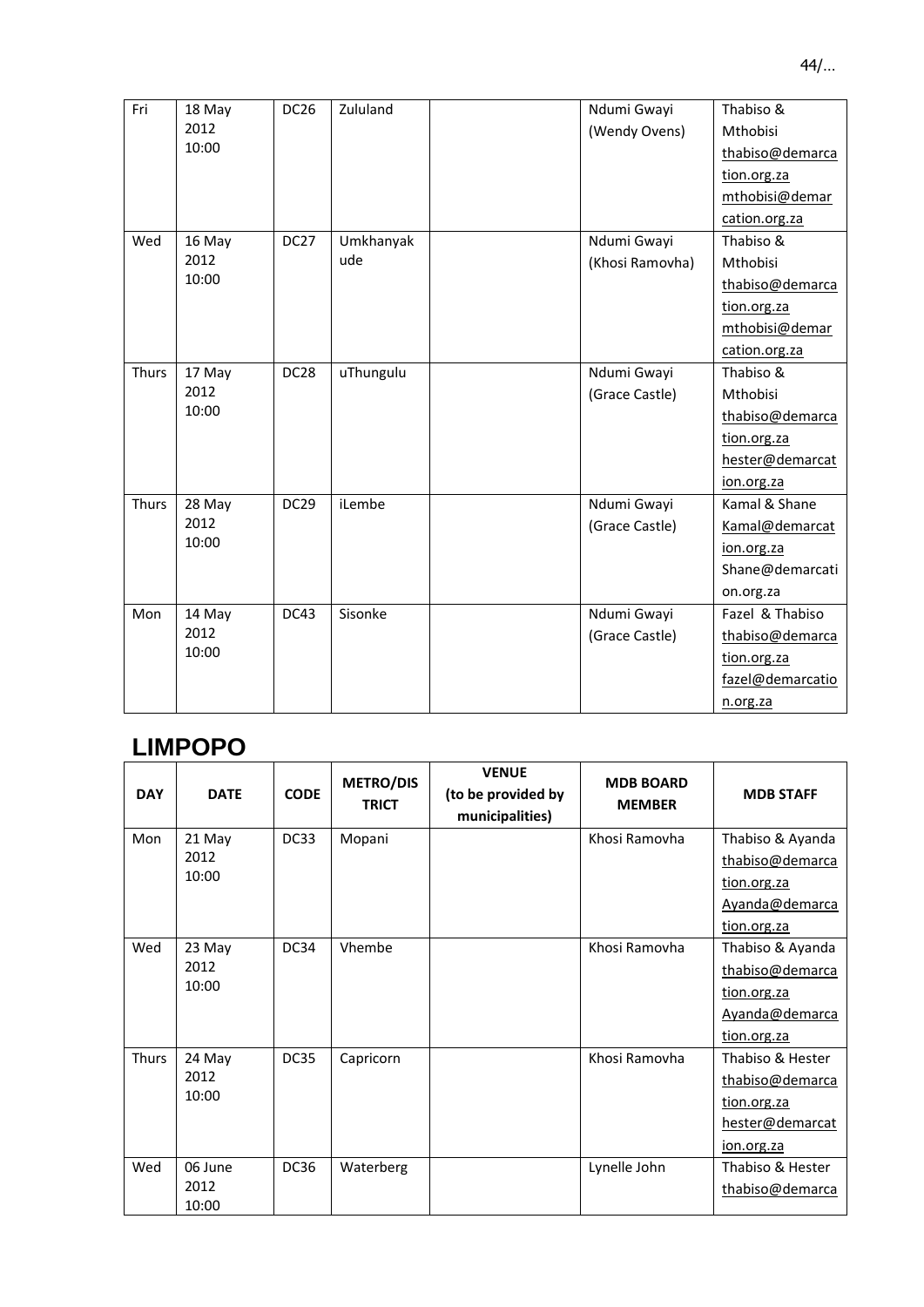|              |         |             |            |              | tion.org.za      |
|--------------|---------|-------------|------------|--------------|------------------|
|              |         |             |            |              | hester@demarcat  |
|              |         |             |            |              | ion.org.za       |
| <b>Thurs</b> | 07 June | <b>DC47</b> | Greater    | Grace Castle | Thabiso & Hester |
|              | 2012    |             | Sekhukhune |              | thabiso@demarca  |
|              | 10:00   |             |            |              | tion.org.za      |
|              |         |             |            |              | hester@demarcat  |
|              |         |             |            |              | ion.org.za       |

# **MPUMALANGA**

| <b>DAY</b>  | <b>DATE</b> | <b>CODE</b> | <b>METRO/DIS</b><br><b>TRICT</b> | <b>VENUE</b><br>(to be provided by<br>municipalities) | <b>MDB BOARD</b><br><b>MEMBER</b> | <b>MDB STAFF</b> |
|-------------|-------------|-------------|----------------------------------|-------------------------------------------------------|-----------------------------------|------------------|
| <b>Tues</b> | 05 Jun 2012 | <b>DC30</b> | Gert Sibande                     |                                                       | Grace Castle                      | Robert & Shane   |
|             | 10:00       |             |                                  |                                                       |                                   | robert@demarcat  |
|             |             |             |                                  |                                                       |                                   | ion.org.za       |
|             |             |             |                                  |                                                       |                                   | shane@demarcati  |
|             |             |             |                                  |                                                       |                                   | on.org.za        |
| Wed         | 06 Jun 2012 | <b>DC31</b> | Nkangala                         |                                                       | Grace Castle                      | Robert & Shane   |
|             | 10:00       |             |                                  |                                                       |                                   | robert@demarcat  |
|             |             |             |                                  |                                                       |                                   | ion.org.za       |
|             |             |             |                                  |                                                       |                                   | shane@demarcati  |
|             |             |             |                                  |                                                       |                                   | on.org.za        |
| Thu         | 07 Jun 2012 | DC32        | Ehlanzeni                        |                                                       | <b>Grace Castle</b>               | Robert & Shane   |
|             | 10:00       |             |                                  |                                                       |                                   | robert@demarcat  |
|             |             |             |                                  |                                                       |                                   | ion.org.za       |
|             |             |             |                                  |                                                       |                                   | shane@demarcati  |
|             |             |             |                                  |                                                       |                                   | on.org.za        |

# **NORTHERN CAPE**

| <b>DAY</b>  | <b>DATE</b> | <b>CODE</b>     | <b>METRO/DISTRICT</b> | <b>VENUE</b><br>(to be provided<br>by municipalities) | <b>MDB BOARD</b><br><b>MEMBER</b> | <b>MDB STAFF</b>            |
|-------------|-------------|-----------------|-----------------------|-------------------------------------------------------|-----------------------------------|-----------------------------|
| <b>Tues</b> | 15 May 2012 | DC <sub>6</sub> | Namakwa               |                                                       | Khosi                             | Robert & Shane              |
|             | 10:00       |                 |                       |                                                       | Ramovha                           | robert@demarcation.org.za   |
|             |             |                 |                       |                                                       |                                   | shane@demarcation.org.za    |
| Thu         | 17 May 2012 | DC <sub>8</sub> | Siyanda               |                                                       | Khosi                             | Robert & Shane              |
|             | 10:00       |                 |                       |                                                       | Ramovha                           | robert@demarcation.org.za   |
|             |             |                 |                       |                                                       |                                   | shane@demarcation.org.za    |
| Mo          | 21 May 2012 | DC7             | Pixley Ka Seme        |                                                       | Nico Steytler                     | Mthobisi & Hester           |
| n           | 10:00       |                 |                       |                                                       |                                   | Mthobisi@demarcation.org.za |
|             |             |                 |                       |                                                       |                                   | hester@demarcation.org.za   |
| <b>Tues</b> | 22 May 2012 | DC <sub>9</sub> | <b>Frances Baard</b>  |                                                       | Nico Steytler                     | Mthobisi & Hester           |
|             | 10:00       |                 |                       |                                                       |                                   | Mthobisi@demarcation.org.za |
|             |             |                 |                       |                                                       |                                   | hester@demarcation.org.za   |
| Thur        | 24 May 2012 | <b>DC45</b>     | John Taolo Gaetsewe   |                                                       | LD Tsotetsi                       | Kamal & Mthobisi            |
|             | 10:00       |                 |                       |                                                       |                                   | kamal@demarcation.org.za    |
|             |             |                 |                       |                                                       |                                   | Mthobisi@demarcation.org.za |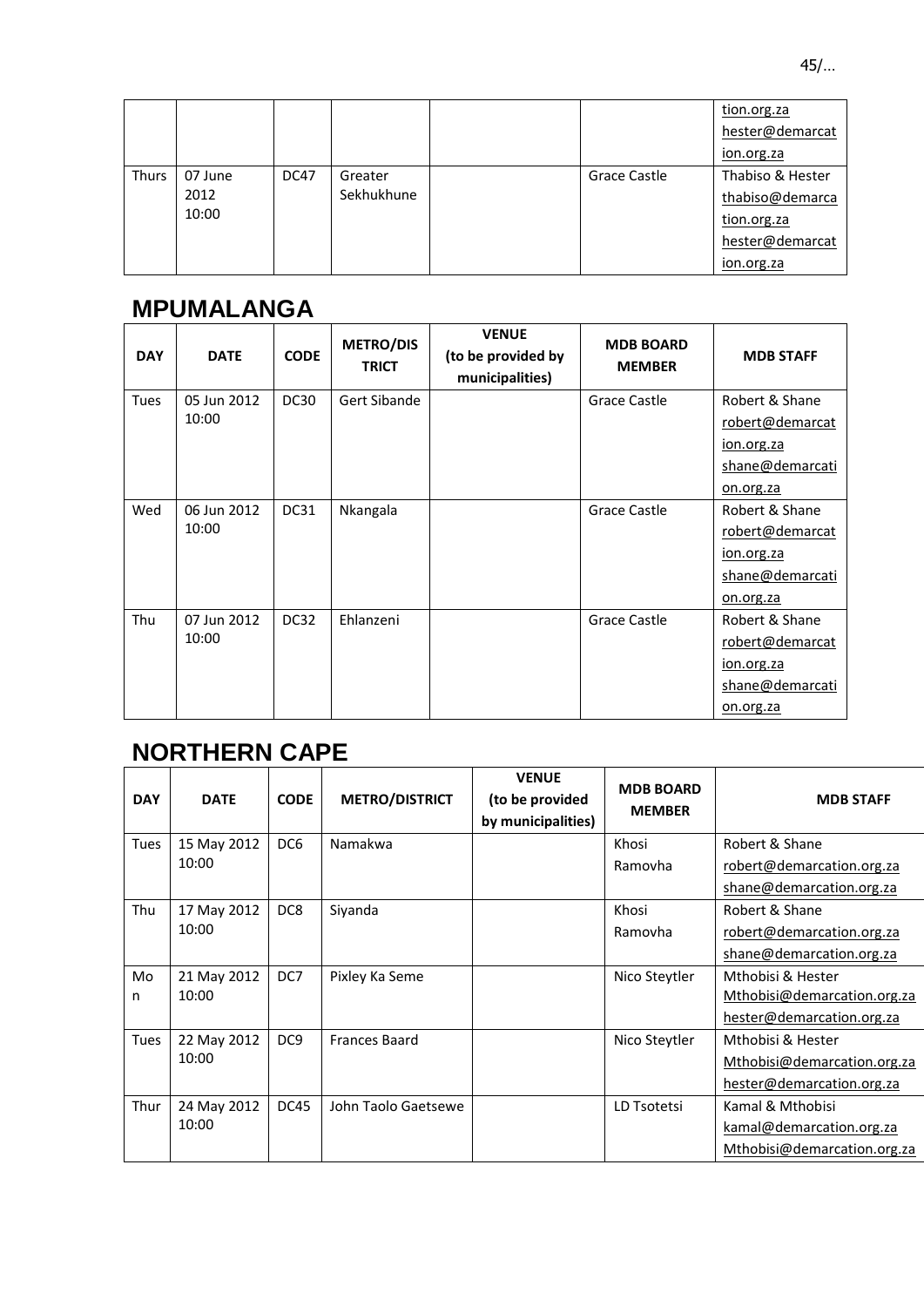# **NORTH WEST**

| <b>DA</b><br>Y | <b>DATE</b>  | <b>CODE</b> | <b>METRO/DIS</b><br><b>TRICT</b> | <b>VENUE</b><br>(to be provided by<br>municipalities) | <b>MDB BOARD</b><br><b>MEMBER</b> | <b>MDB STAFF</b> |
|----------------|--------------|-------------|----------------------------------|-------------------------------------------------------|-----------------------------------|------------------|
| Tue            | 29 May 2012  | DC37        | Bojanala                         |                                                       | <b>Wendy Ovens</b>                | Liz & Hester     |
| S              | 10:00        |             |                                  |                                                       | (Lynelle John)                    | liz@demarcation. |
|                |              |             |                                  |                                                       |                                   | org.za           |
|                |              |             |                                  |                                                       |                                   | Hester@demarcat  |
|                |              |             |                                  |                                                       |                                   | ion.org.za       |
| Tue            | 05 June 2012 | DC38        | Ngaka                            |                                                       | <b>Wendy Ovens</b>                | Liz & Mthobisi   |
| S              | 10:00        |             | Modiri                           |                                                       | (Lynelle John)                    | liz@demarcation. |
|                |              |             | Molema                           |                                                       |                                   | org.za           |
|                |              |             |                                  |                                                       |                                   | Mthobisi@demar   |
|                |              |             |                                  |                                                       |                                   | cation.org.za    |
| We             | 06 June 2012 | <b>DC39</b> | Dr Ruth                          |                                                       | <b>Wendy Ovens</b>                | Liz & Mthobisi   |
| d              | 10:00        |             | Segomotsi                        |                                                       | (Lynelle John)                    | liz@demarcation. |
|                |              |             | Mompati                          |                                                       |                                   | org.za           |
|                |              |             |                                  |                                                       |                                   | Mthobisi@demar   |
|                |              |             |                                  |                                                       |                                   | cation.org.za    |
| Thu            | 07 June 2012 | <b>DC40</b> | Dr Kenneth                       |                                                       | <b>Wendy Ovens</b>                | Liz & Mthobisi   |
| rs             | 10:00        |             | Kaunda                           |                                                       | (Lynelle John)                    | liz@demarcation. |
|                |              |             |                                  |                                                       |                                   | org.za           |
|                |              |             |                                  |                                                       |                                   | Mthobisi@demar   |
|                |              |             |                                  |                                                       |                                   | cation.org.za    |

# **WESTERN CAPE**

| <b>DAY</b>  | <b>DATE</b>          | <b>COD</b><br>E | <b>METRO/DISTRICT</b> | <b>VENUE</b><br>(to be provided<br>by<br>municipalities) | <b>MDB BOARD</b><br><b>MEMBER</b> | <b>MDB STAFF</b>                                                        |
|-------------|----------------------|-----------------|-----------------------|----------------------------------------------------------|-----------------------------------|-------------------------------------------------------------------------|
| Thu         | 03 May 2012<br>10:00 | <b>CPT</b>      | City of Cape Town     |                                                          | Nico Steytler                     | Robert & Shane<br>robert@demarcation.org.za                             |
|             |                      |                 |                       |                                                          |                                   | shane@demarcation.org.za                                                |
| Fri         | 04 May 2012<br>10:00 | DC <sub>2</sub> | Cape Winelands        |                                                          | Nico Steytler                     | Robert & Shane<br>robert@demarcation.org.za<br>shane@demarcation.org.za |
| <b>Tues</b> | 08 May 2012<br>10:00 | DC <sub>3</sub> | Overberg              |                                                          | Nico Steytler                     | Robert & Shane<br>robert@demarcation.org.za<br>shane@demarcation.org.za |
| Thu         | 10 May 2012<br>10:00 | DC <sub>5</sub> | Central Karoo         |                                                          | Nico Steytler                     | Robert & Shane<br>robert@demarcation.org.za<br>shane@demarcation.org.za |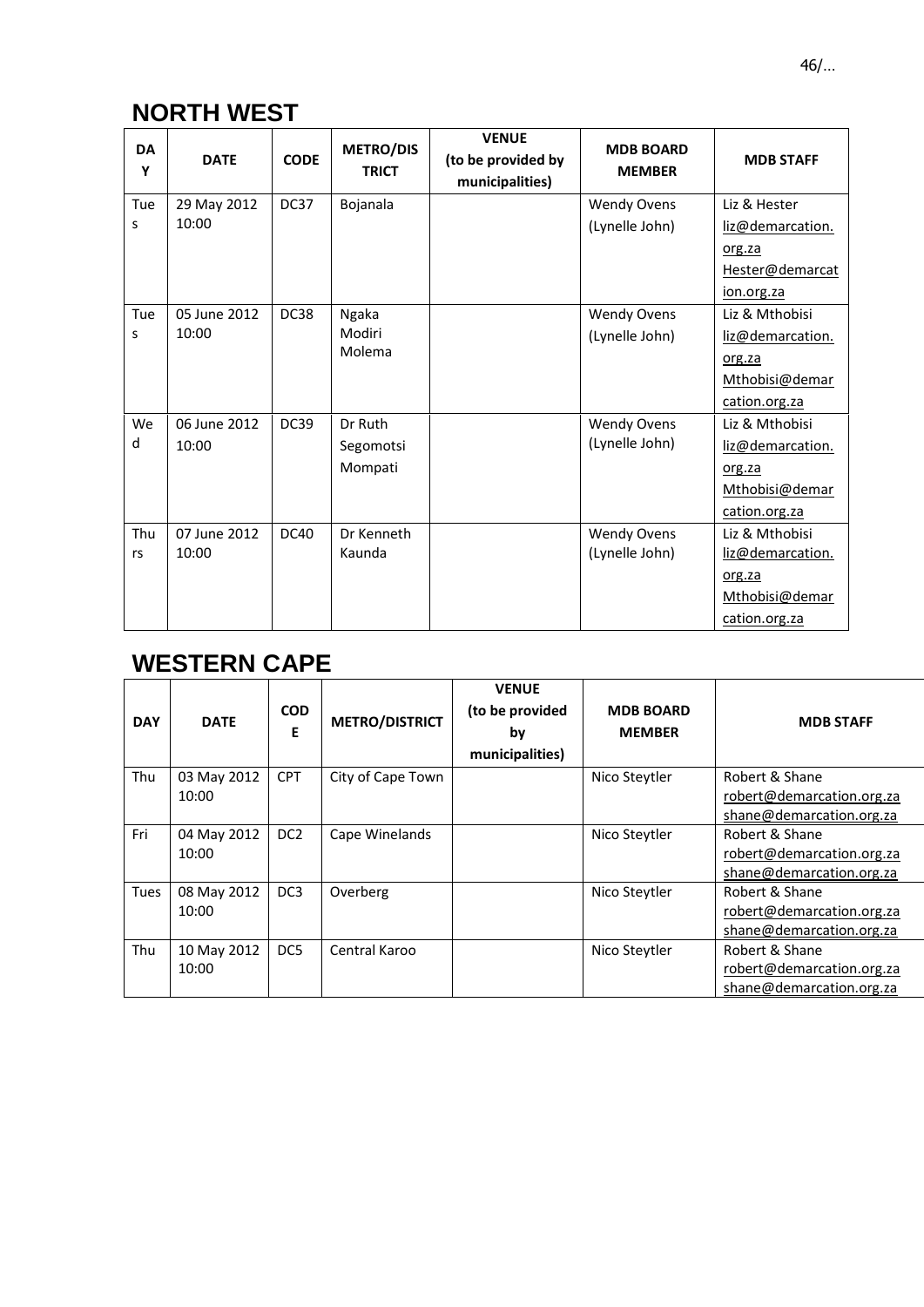# **ANNEXURE C: RESPONSE TO THE MDB**

**Important** This form should be completed by municipalities, and returned to the MDB by **20 April 2012.** It should be faxed to 0123422480 or emailed to info@demarcation.org.za

| Name of municipality:                 |  |
|---------------------------------------|--|
| Code:                                 |  |
| Physical address of municipality:     |  |
| Name of responsible person:           |  |
| <b>Cell number:</b>                   |  |
| <b>Email address:</b>                 |  |
|                                       |  |
| Name of newspaper circulating in your |  |
| municipal area (1):                   |  |
| Fax number:                           |  |
| <b>Email address:</b>                 |  |
| Telephone number:                     |  |
|                                       |  |
| Name of newspaper circulating in your |  |
| municipal area (2):                   |  |
| Fax number:                           |  |
| <b>Email address:</b>                 |  |
| Telephone number:                     |  |
|                                       |  |

# **PLEASE COMPLETE EITHER SECTION 1 OR SECTION 2**

## **Section 1 – meeting required**

I acknowledge receipt of MDB Circular 1/2012, and wish to inform the MDB that the proposed meeting in the Metro/DC area of................................................(insert metro/district name and code) on..............................................(insert date as per **Annexure B**) , is required.

I have consulted the other affected municipalities in the district area, and we agreed on the following venue for the meeting:

Name of building:

Room number:

Street name: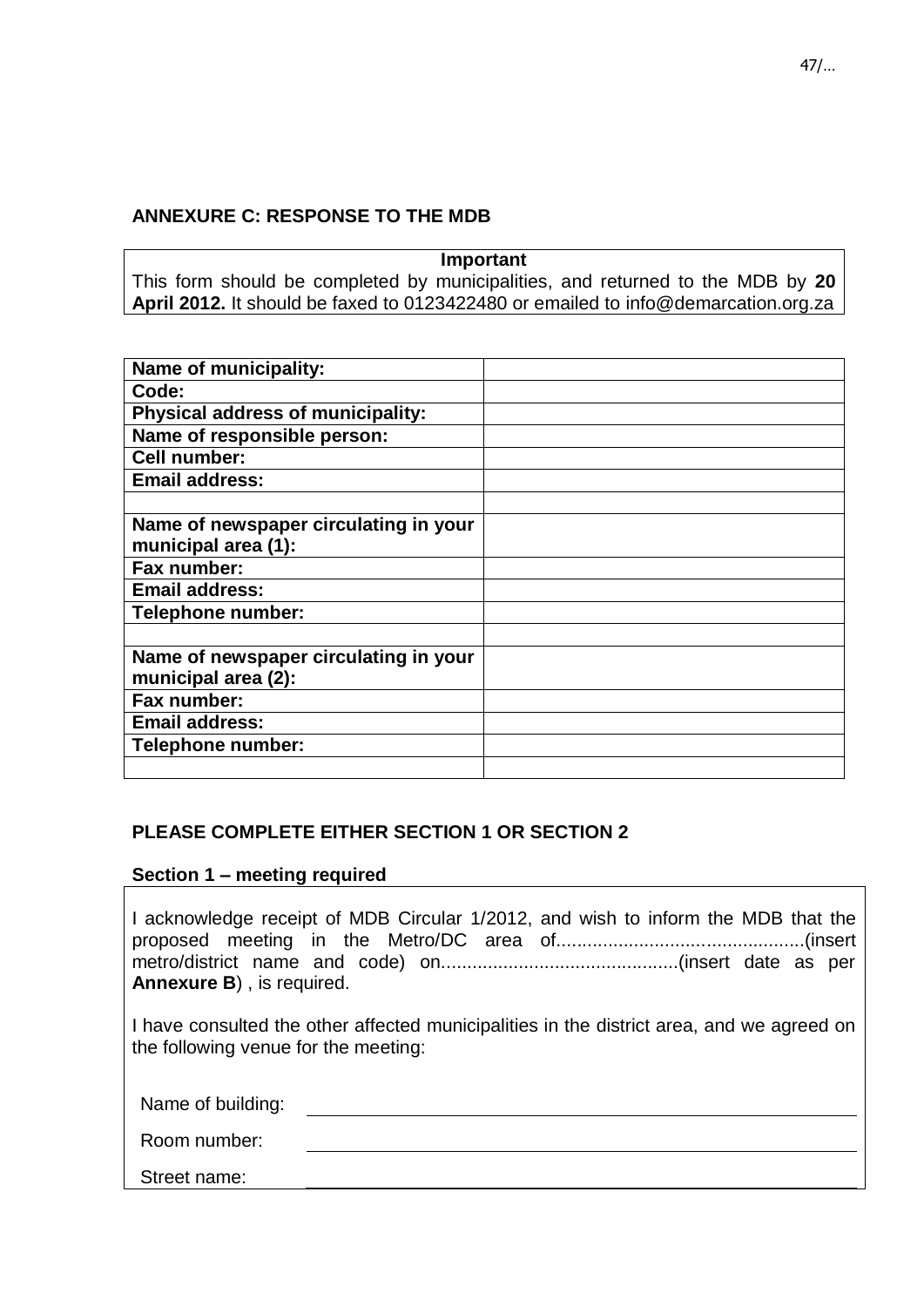Street number:

Name of town/city:

I confirm that the venue has been booked, and that representatives of all affected municipalities will attend the meeting on the date and time specified in **Annexure B** to MDB Circular 1/2012.

## **OR**

## **Section 2 – meeting not required**

I acknowledge receipt of MDB Circular 1/2012, and wish to inform the MDB that the proposed meeting in the metro/district area of................................................(insert name and code) area, is not required.

My municipal council considered all the proposals in annexure A and decided to reject and to support the proposals as follows:

| PROPOSALS REJECTED BY COUNCIL |                                  |  |
|-------------------------------|----------------------------------|--|
| <b>DEM NUMBER (please</b>     | <b>MOTIVATION FOR REJECTIONS</b> |  |
| insert DEM number)            |                                  |  |
| <b>DEM</b>                    |                                  |  |
| <b>DEM</b>                    |                                  |  |
| <b>DEM</b>                    |                                  |  |
| <b>DEM</b>                    |                                  |  |
| <b>DEM</b>                    |                                  |  |
| <b>DEM</b>                    |                                  |  |
| <b>DEM</b>                    |                                  |  |
| <b>DEM</b>                    |                                  |  |
| <b>DEM</b>                    |                                  |  |
| <b>DEM</b>                    |                                  |  |
| <b>DEM</b>                    |                                  |  |
| <b>DEM</b>                    |                                  |  |
| <b>DEM</b>                    |                                  |  |
| <b>DEM</b>                    |                                  |  |
| <b>DEM</b>                    |                                  |  |
| <b>DEM</b>                    |                                  |  |
| <b>DEM</b>                    |                                  |  |
| <b>DEM</b>                    |                                  |  |
| <b>DEM</b>                    |                                  |  |

| <b>PROPOSALS SUPPORTED BY COUNCIL</b> |                                |  |
|---------------------------------------|--------------------------------|--|
| <b>DEM NUMBER (please</b>             | <b>INOTIVATION FOR SUPPORT</b> |  |
| insert DEM number)                    |                                |  |
| DEM.                                  |                                |  |
| DEM.                                  |                                |  |
| <b>DEM</b>                            |                                |  |